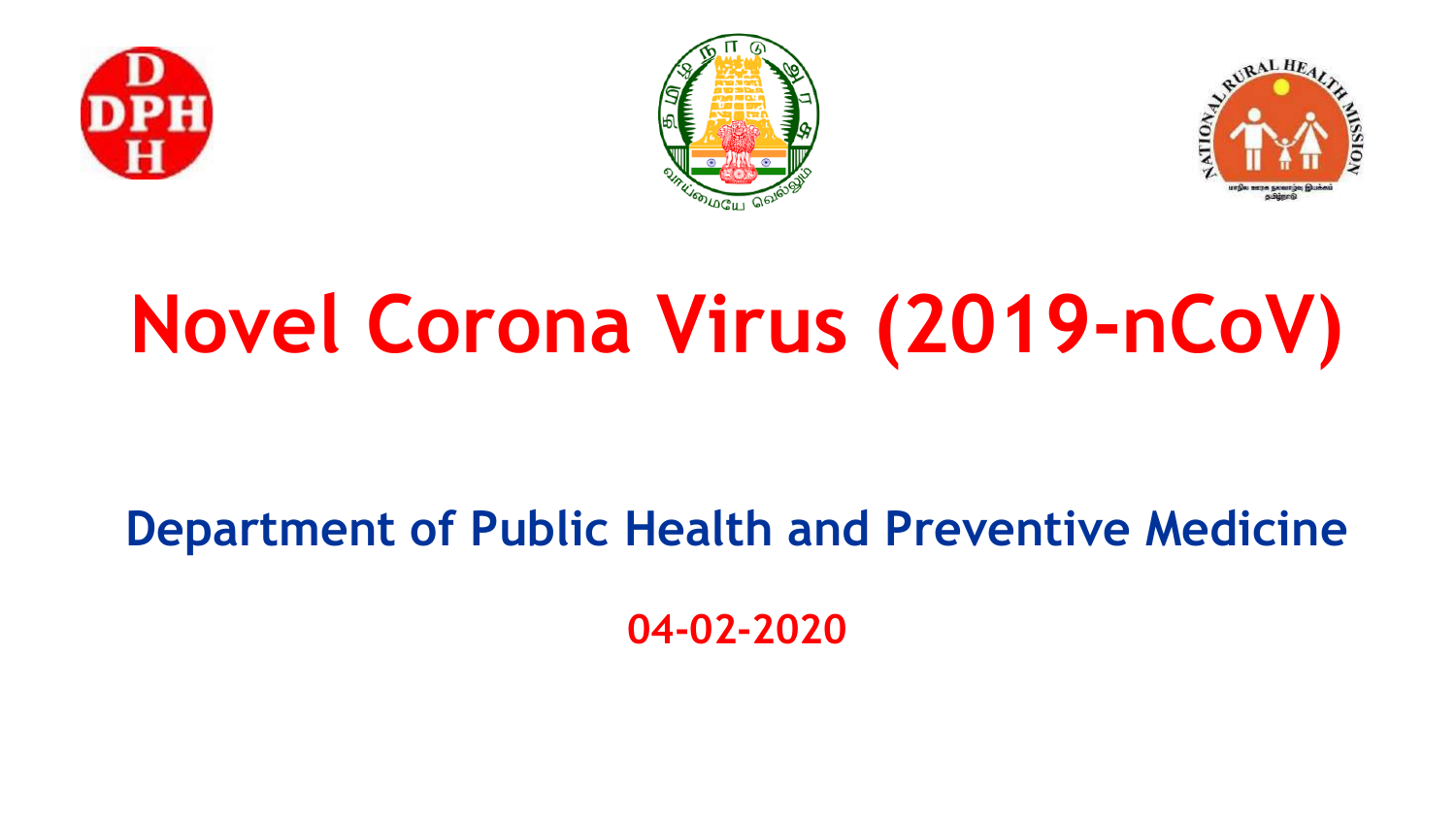# **What is Coronavirus?**

- Coronaviruses are a large family of viruses that are known to cause illness ranging from the common cold to more severe diseases such as
	- Severe Acute Respiratory Syndrome (SARS) and
	- Middle East Respiratory Syndrome (MERS)
- A new Coronavirus emerged in Wuhan City, Hubei Province in China is called as 2019-nCoV

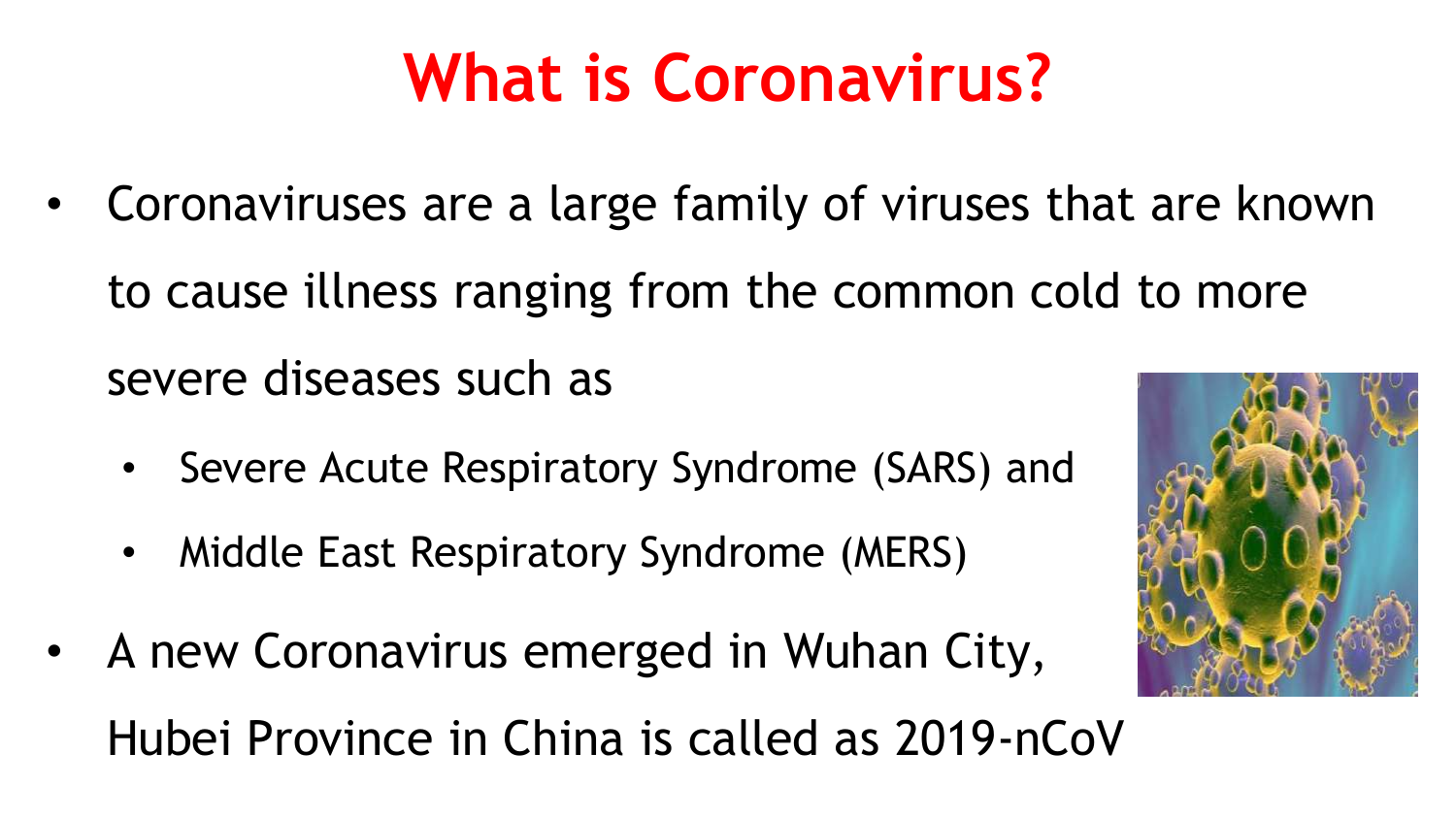# **Emerging Respiratory Infectious Diseases**

- 2002: Severe Acute Respiratory Syndrome Coronavirus (SARS CoV)
- 2009: A H1N1 influenza
- 2012: Middle East Respiratory Syndrome Coronavirus (MERS CoV)
- 2019: Novel Coronavirus (2019-nCoV)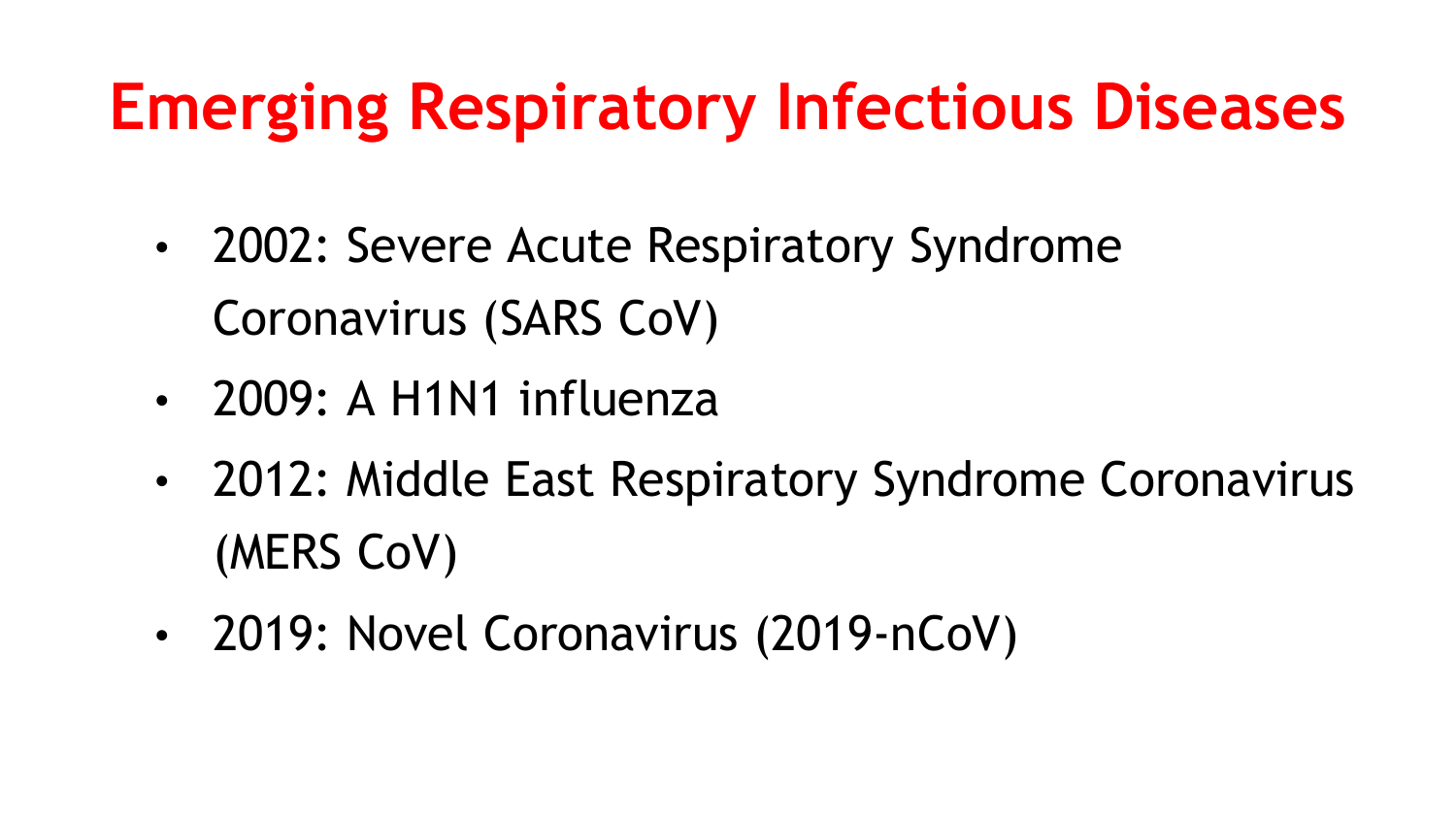# **How do viruses emerge?**

- Human health, animal health and the state of ecosystems are inextricably linked
- 70-80% of emerging and re-emerging infectious diseases are known to be of zoonotic origin
- Population growth, climate change, increasing urbanization, consumption of raw or semi-cooked meat, international travel and migration increase the risk for emergence and spread of respiratory pathogens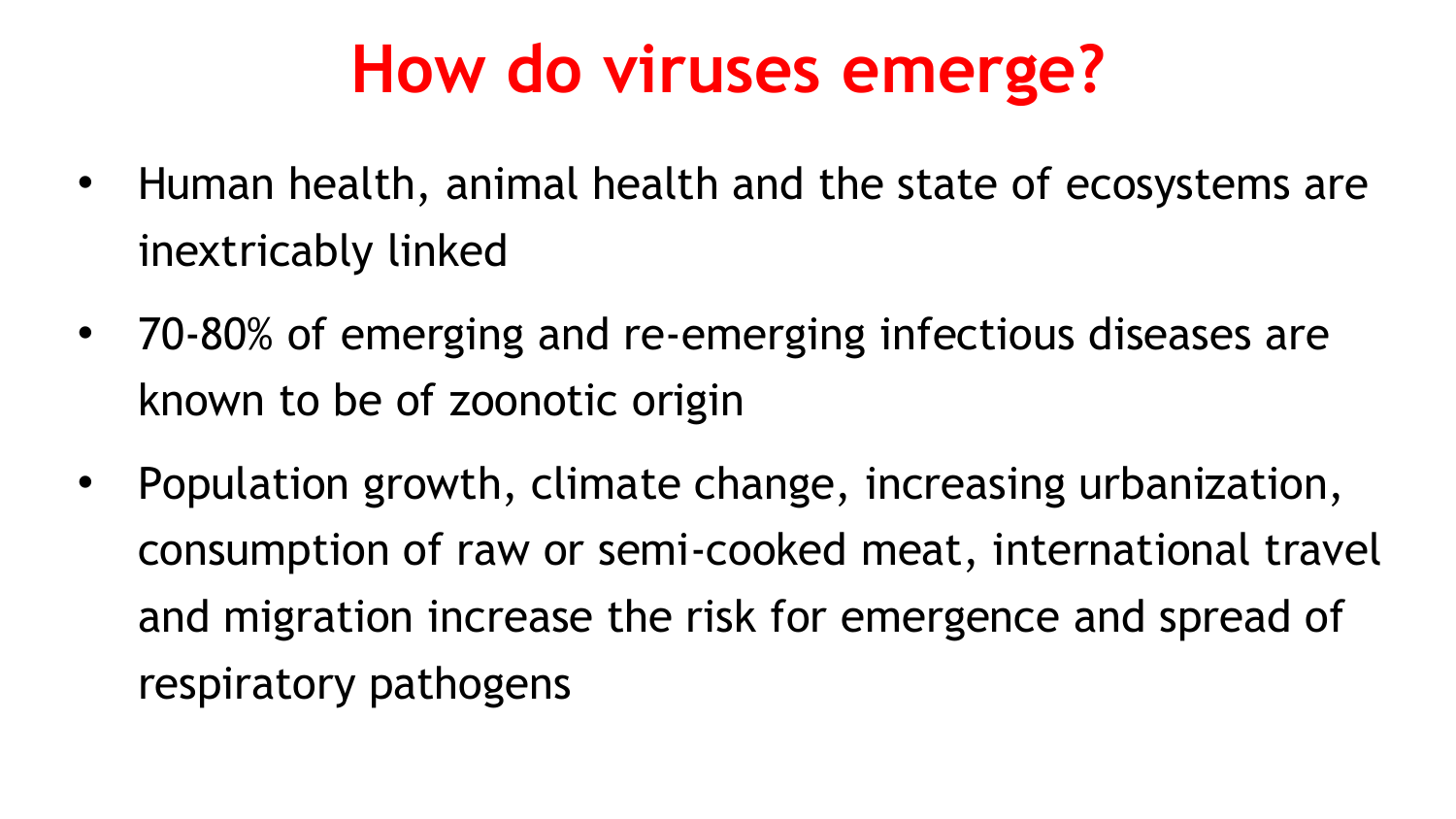# **Where do coronavirus come from?**

- Coronaviruses also cause disease in a wide variety of animal species
- SARS-CoV was transmitted from **civet cats** to humans in China in 2002
- MERS-CoV from **dromedary camels** to humans in Saudi Arabia in 2012



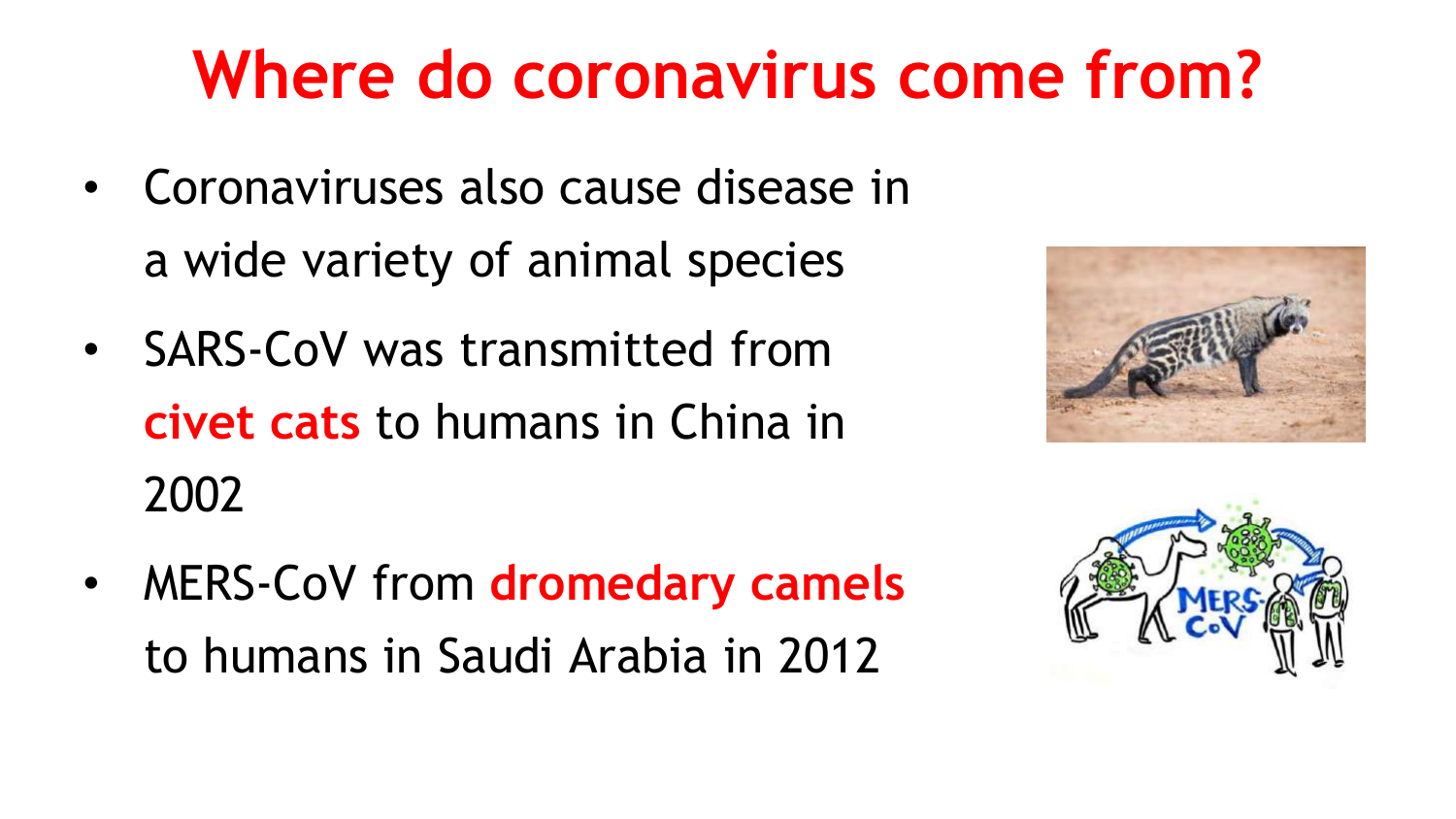# **Where do coronavirus come from?**

- 2019-nCoV suspected to be from **sea food market** at Wuhan
- **Several known coronaviruses are circulating in animals** that have not yet infected humans
- A **spill-over event** is when a virus that is circulating in an animal species is found to have been transmitted to humans.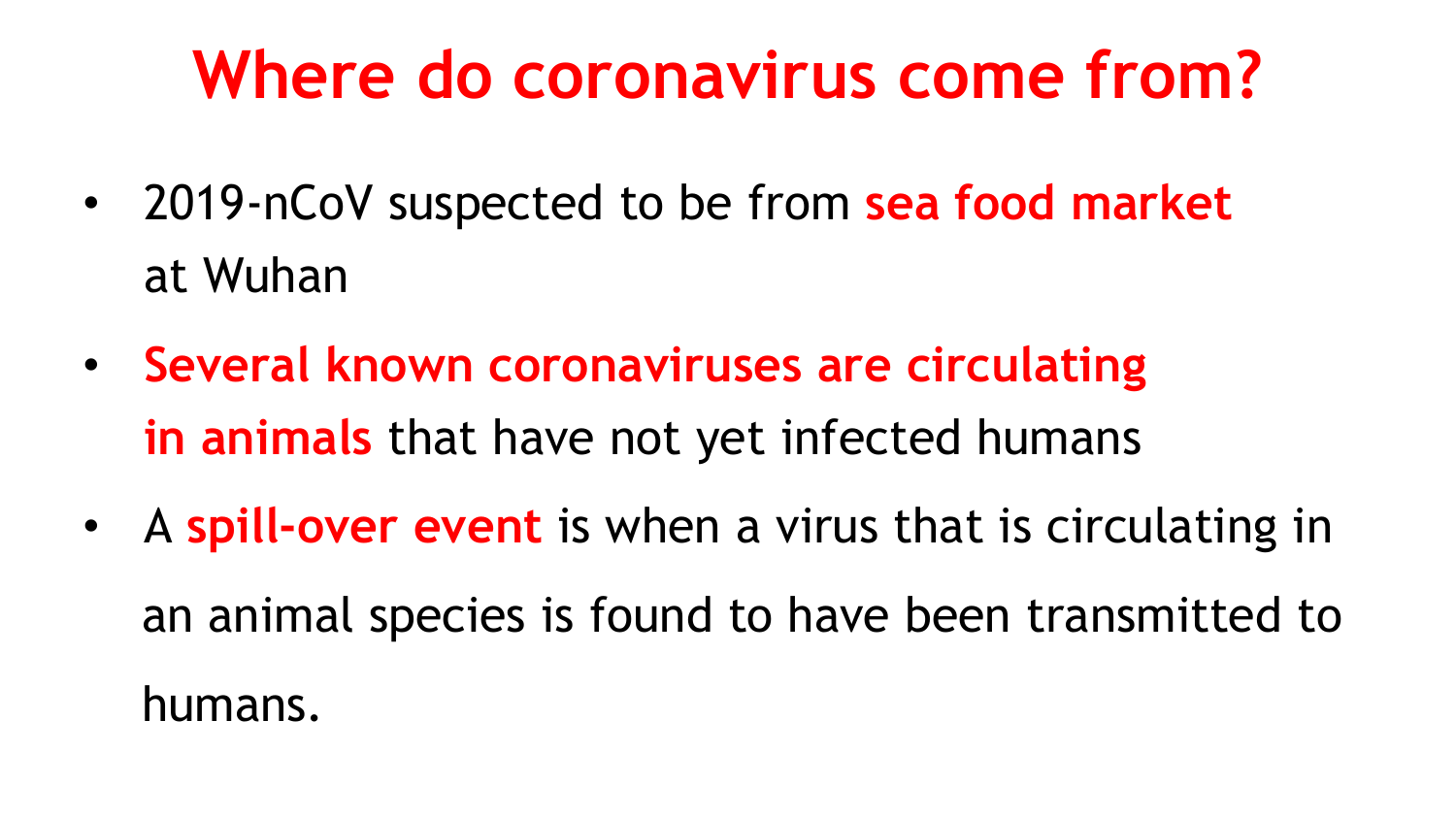#### **Current Status of Wuhan 2019-nCoV Outbreak 04-02-2020**

| <b>Global</b>        | 20,630             |  |
|----------------------|--------------------|--|
| China                |                    |  |
| Confirmed            | 20,471             |  |
| Severe               | 2,788              |  |
| <b>Deaths</b>        | 425                |  |
| <b>Outside China</b> |                    |  |
| Confirmed            | 159 Cases: Death 1 |  |
| Countries            | 23                 |  |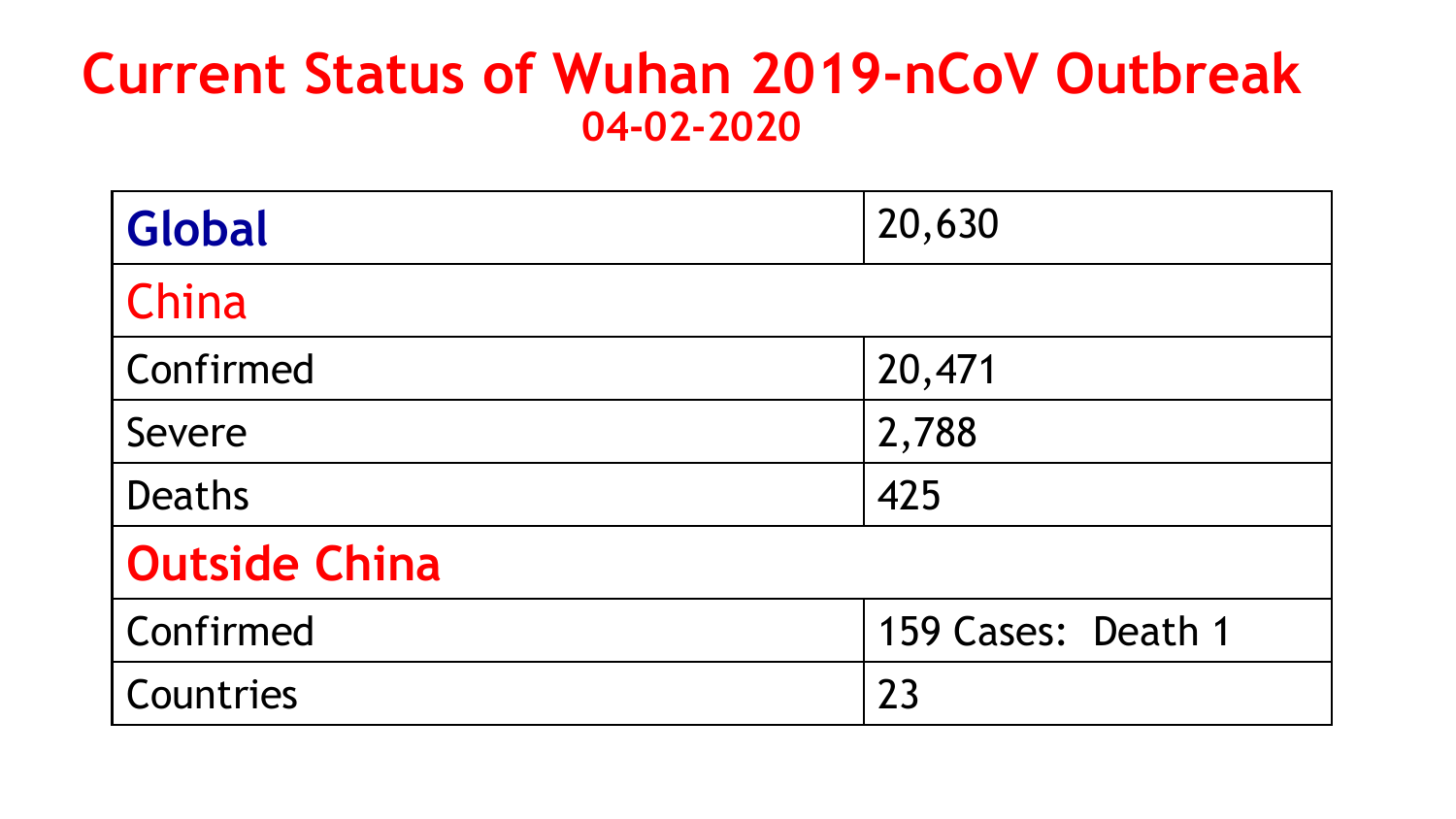### **Countries affected (24)**

| China             | 20,471         | <b>UAE</b>  | 5              |
|-------------------|----------------|-------------|----------------|
| <b>Thailand</b>   | 19             | Canada      | 4              |
| Japan             | 20             | Vietnam     | 9              |
| Singapore         | 18             | Cambodia    | 1              |
| Australia         | 12             | Philippines | $\overline{2}$ |
| Malaysia          | 10             | Nepal       |                |
| <b>USA</b>        | 11             | Sri Lanka   |                |
| France            | 6              | India       | 3              |
| Republic of Korea | 16             | Finland     |                |
| Germany           | 12             | Italy       | $\overline{2}$ |
| <b>Russia</b>     | $\overline{2}$ | Spain       | 1              |
| Sweden            |                | <b>UK</b>   | $\overline{2}$ |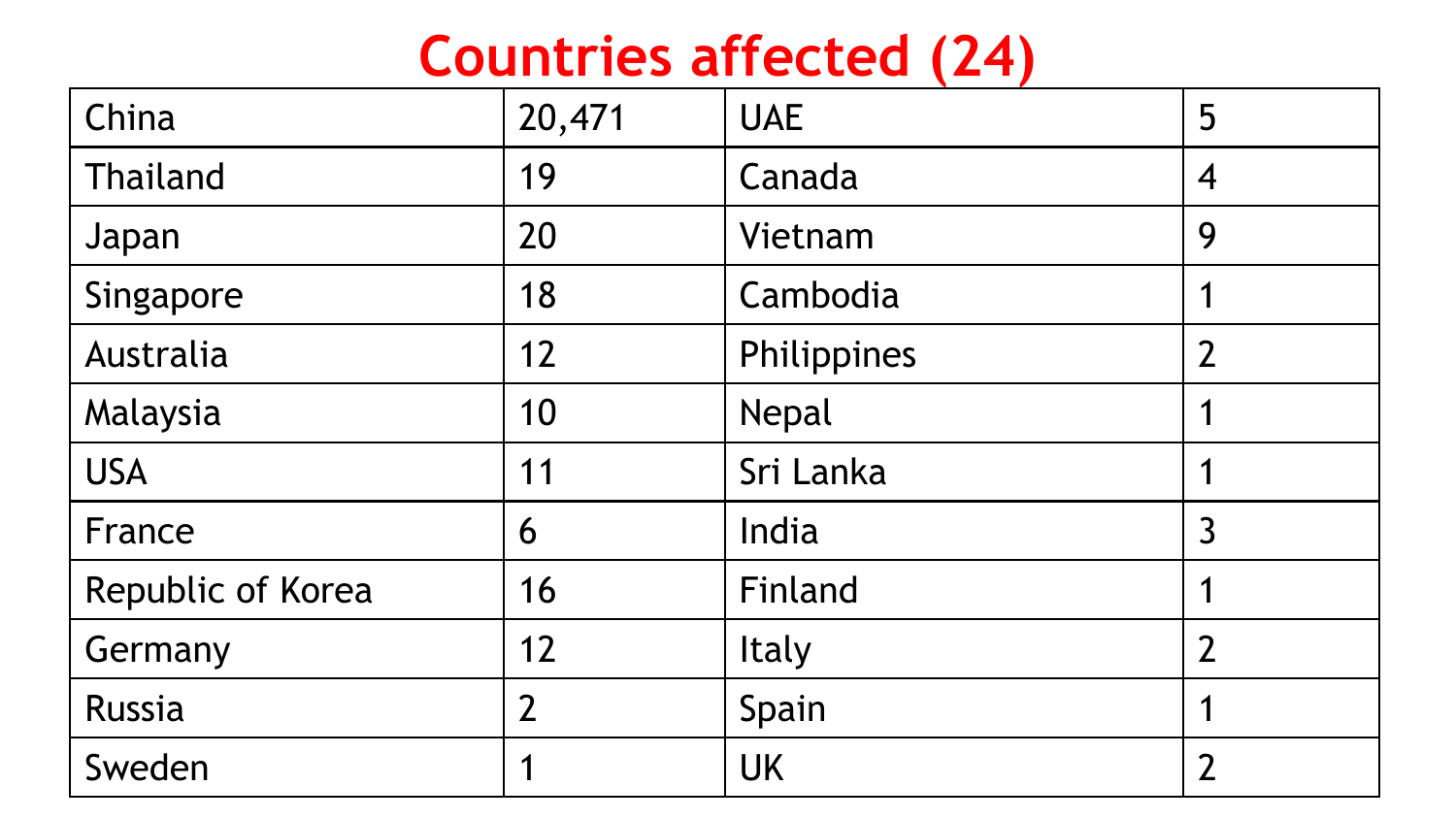#### **Affected Areas in China**

| Hubei           | 13522 | Shandong       | 270 |
|-----------------|-------|----------------|-----|
| <b>Zhejiang</b> | 829   | <b>Beijing</b> | 228 |
| Guangdong       | 797   | Shanghai       | 208 |
| Henan           | 675   | Fujian         | 194 |
| Hunan           | 593   | Heilongjiang   | 155 |
| Anhui           | 480   | Shaanxi        | 142 |
| Jiangxi         | 476   | Gaungxi        | 139 |
| Chongqing       | 337   | Hebei          | 126 |
| Jiangsu         | 308   | Yunnan         | 117 |
| Sichuan         | 282   | <b>Hainan</b>  | 79  |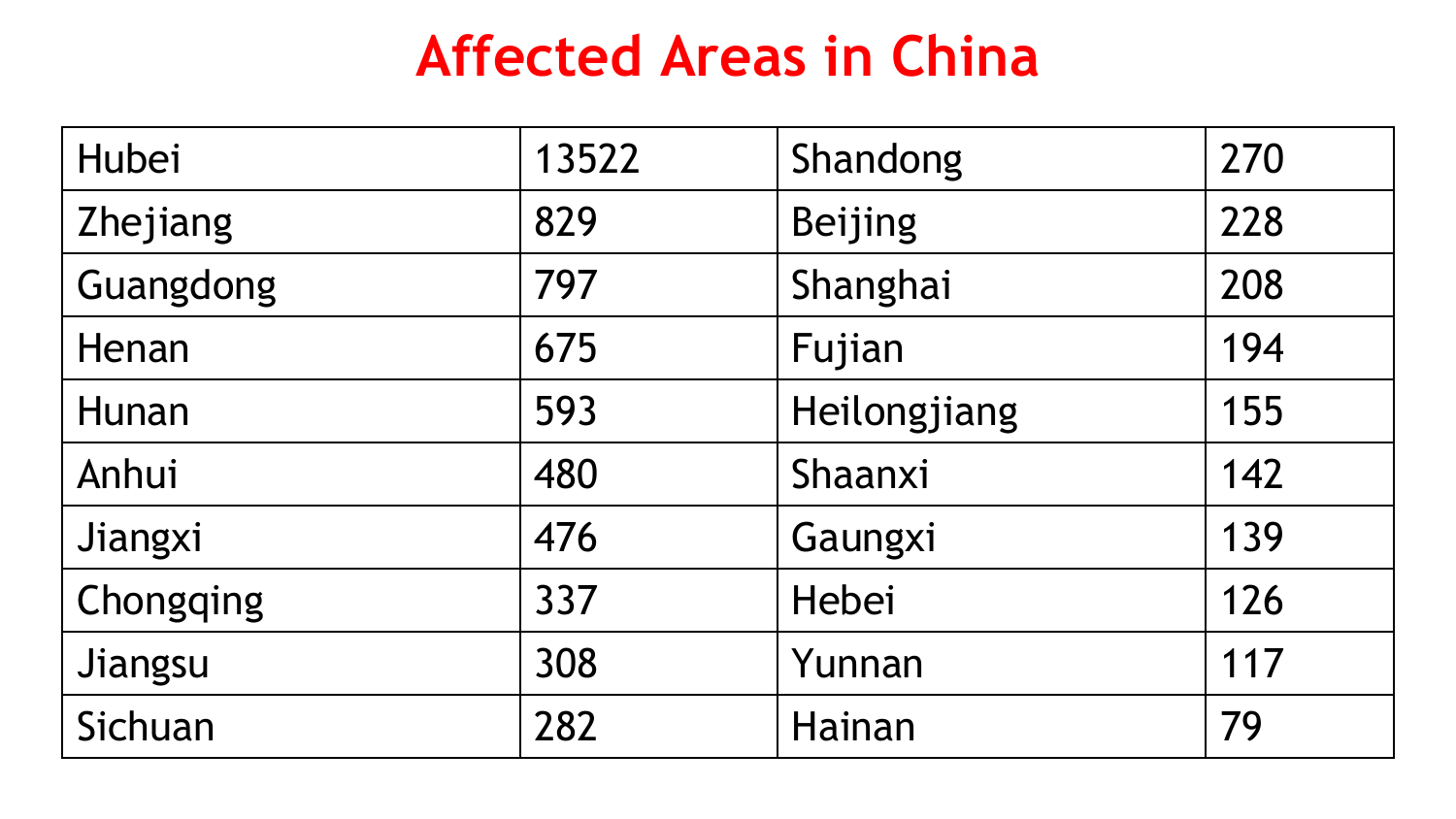### **Affected Areas in China**

| Liaoning       | 74 | Ningxia          | 34    |
|----------------|----|------------------|-------|
| Shanxi         | 74 | Xingjiang        | 29    |
| Tianjin        | 63 | Hong Kong SAR    | 15    |
| Gansu          | 56 | Qinghai          | 15    |
| Guizhou        | 56 | <b>Taipei</b>    | 10    |
| Jilin          | 42 | <b>Macao SAR</b> | 8     |
| Inner Mongolia | 37 | Xizang           |       |
|                |    | <b>Total</b>     | 20471 |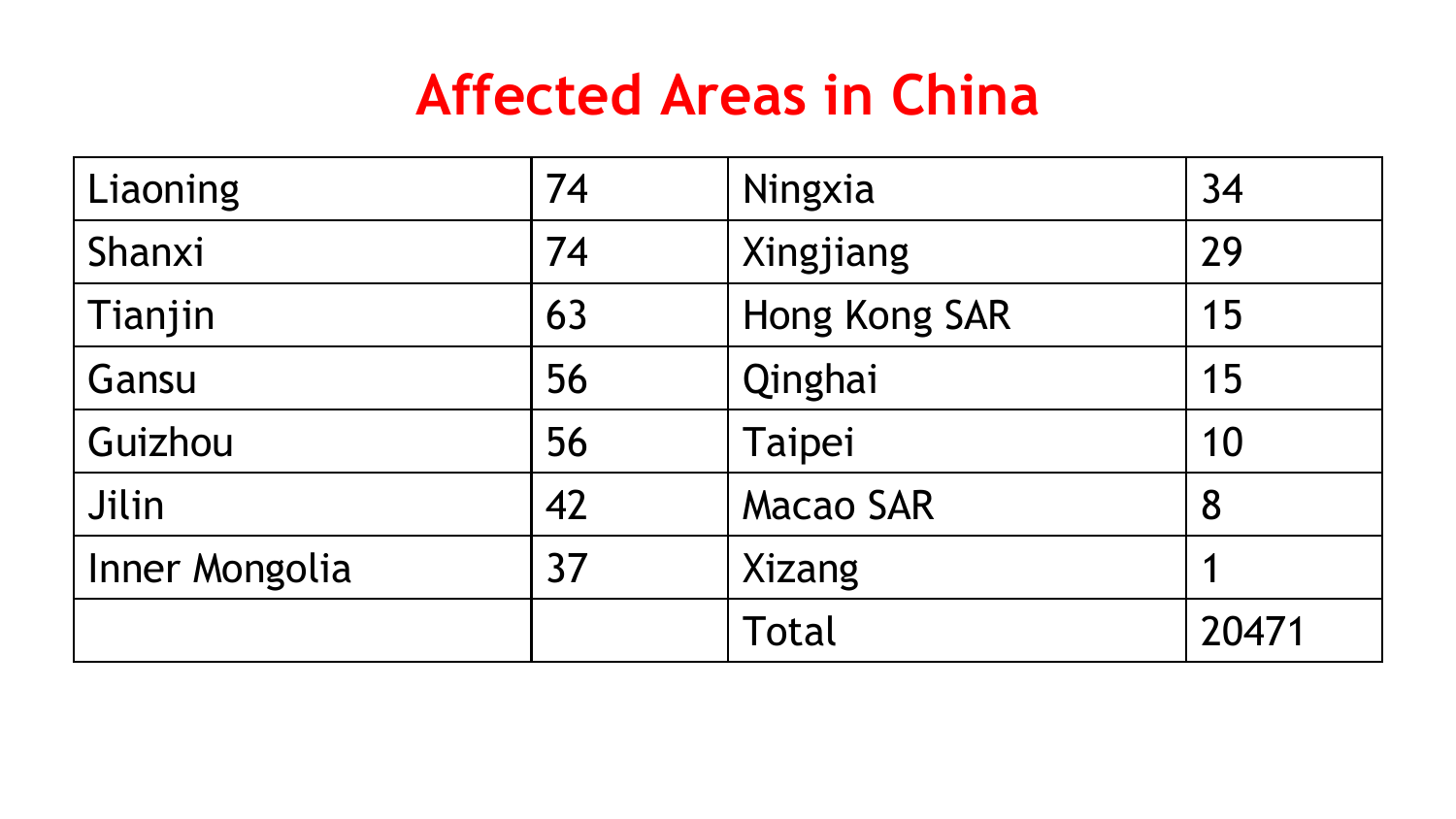# **WHO Risk Assessment**

| Declared as Global Public Health |                  |  |
|----------------------------------|------------------|--|
| <b>Emergency</b>                 |                  |  |
| China                            | <b>Very High</b> |  |
| <b>Regional level</b>            | High             |  |
| <b>Global level</b>              | High             |  |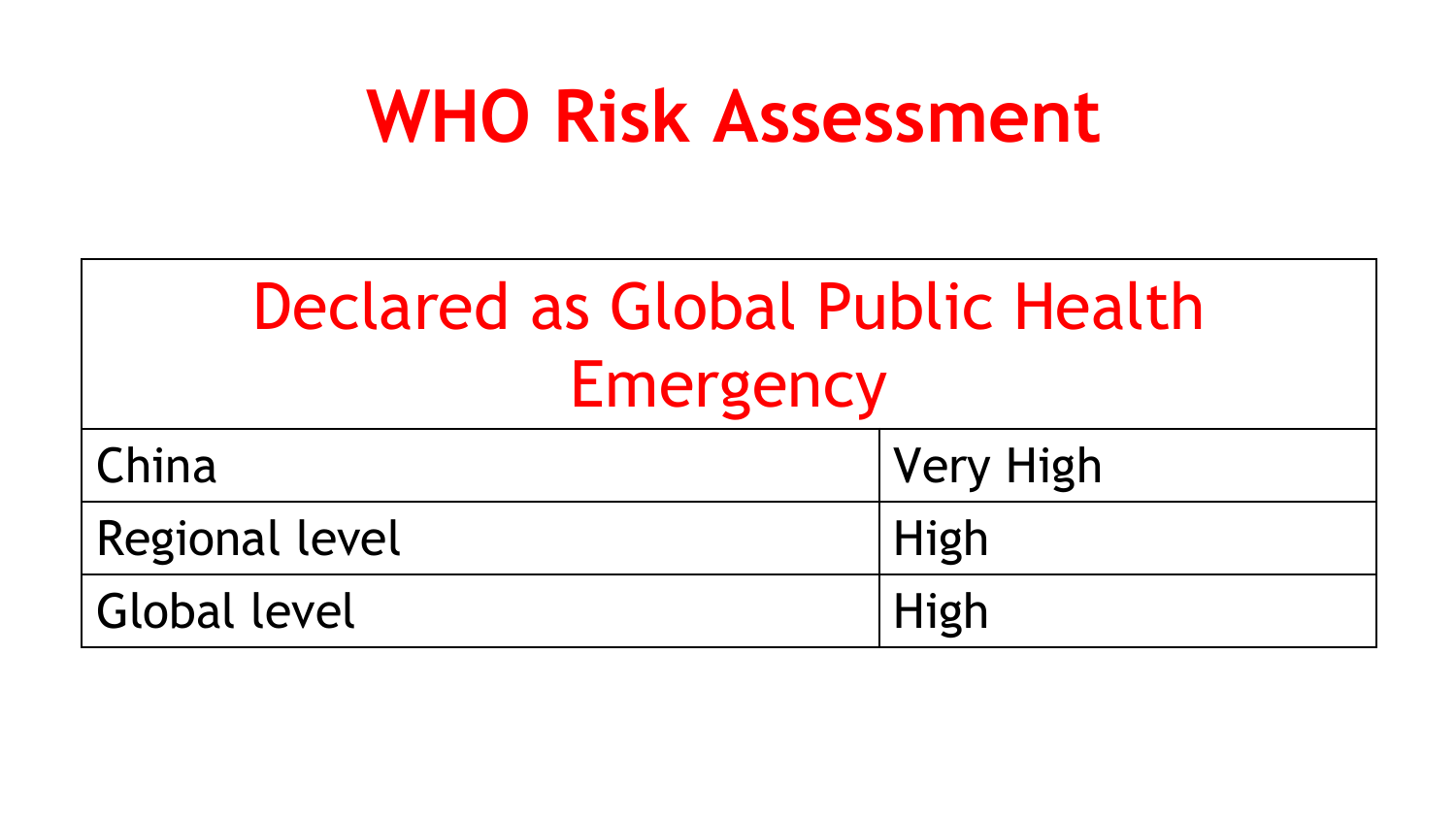# **Risk Assessment**

- 20 % are reported to be severe
- Overall Case Fatality Ratio of 2.3 percent which is considerably lower than that was reported during
	- SARS (15%) and
	- MERS-CoV outbreaks (37%)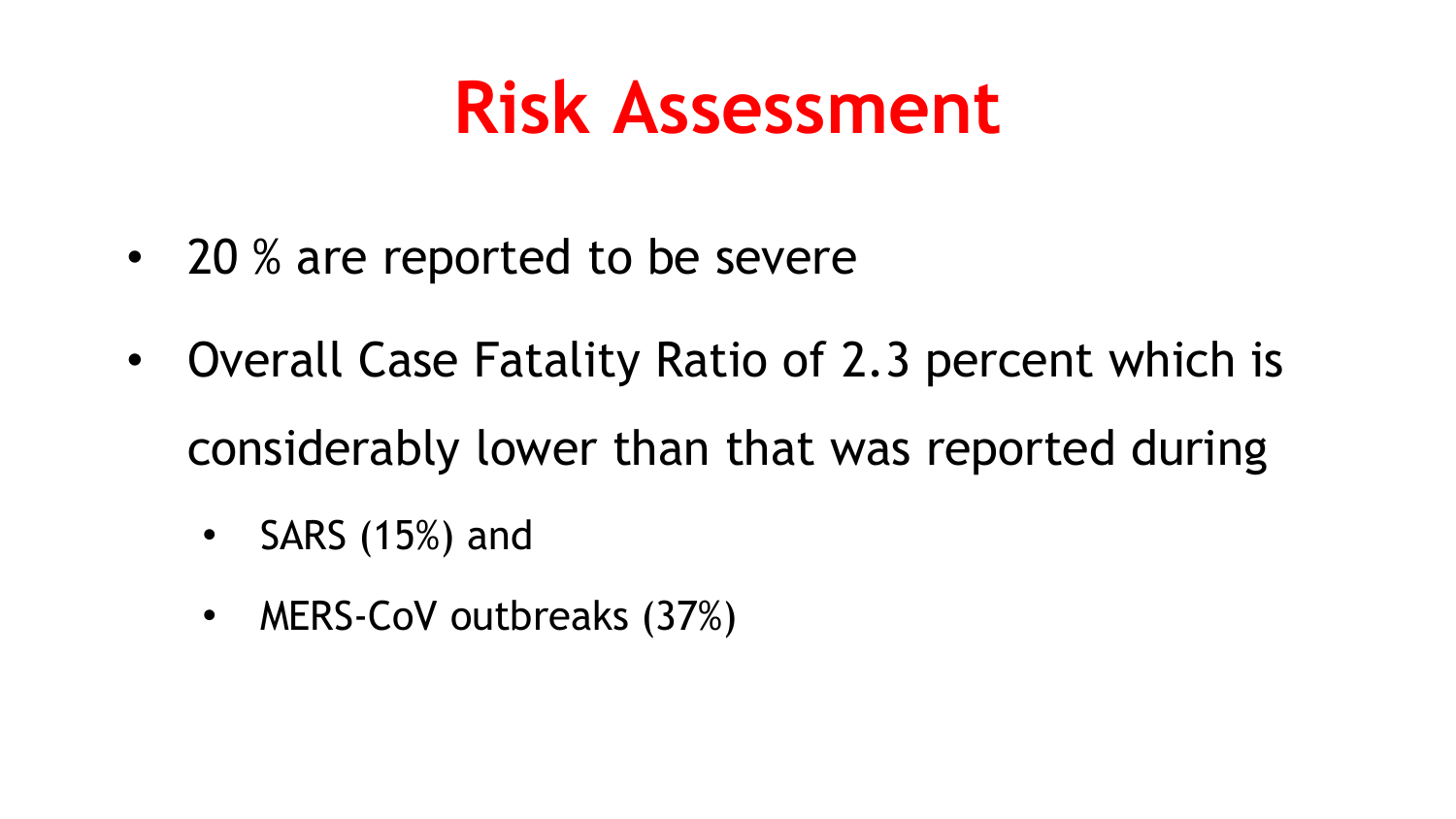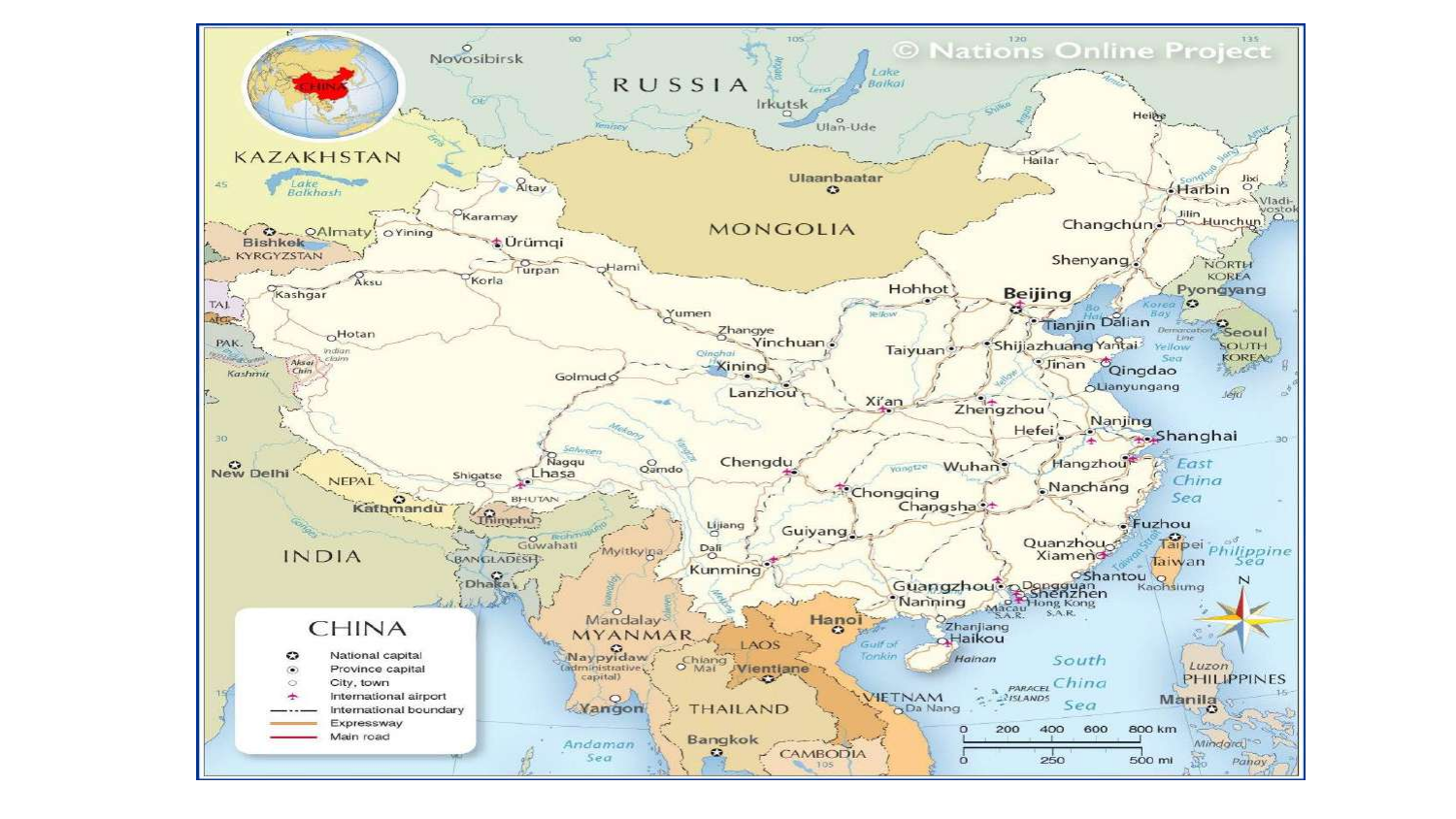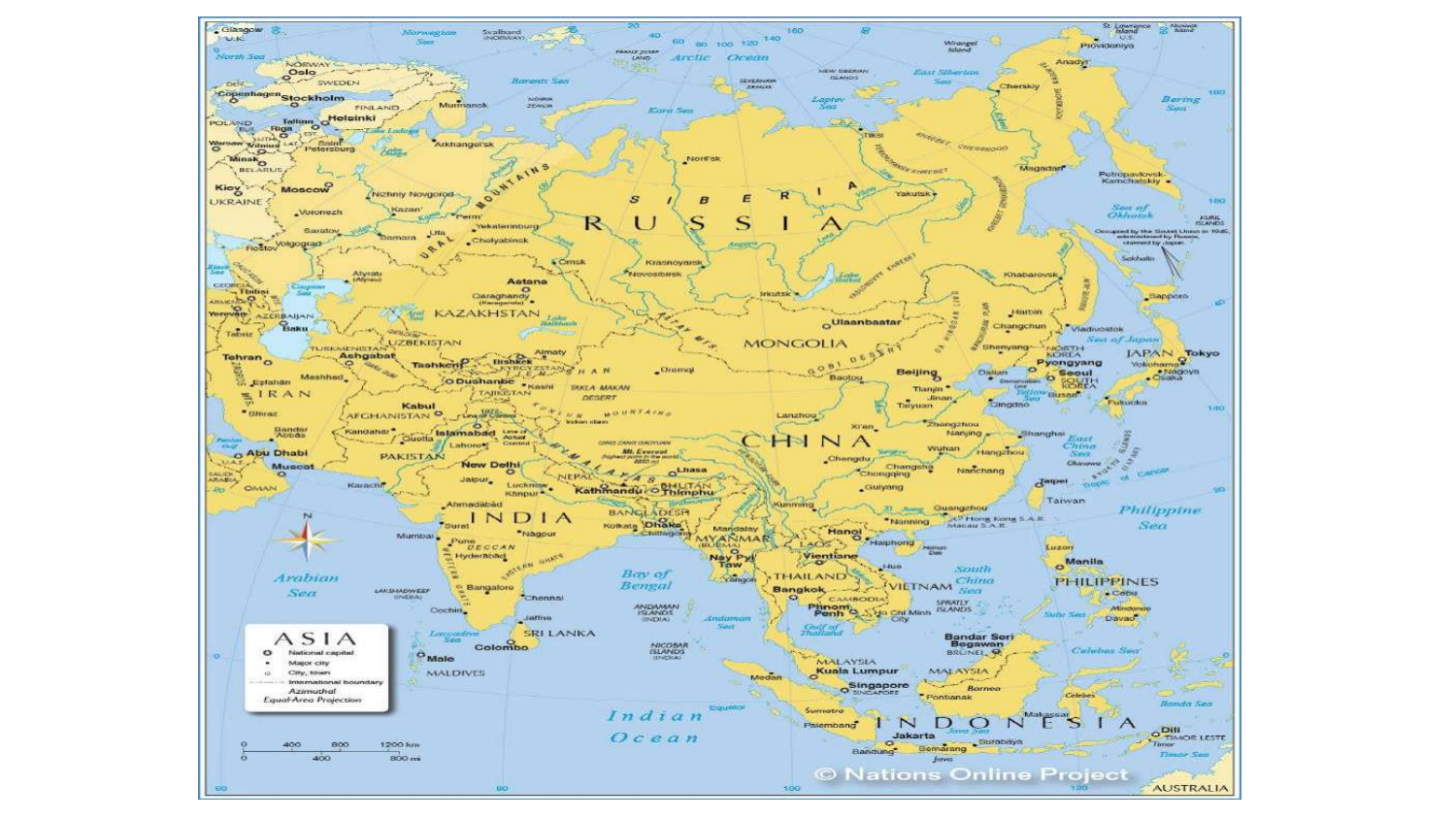### **Human Corona Virus has 7 strains**

- 1. Human CoV 229 E
- 2. Human CoV OC43
- 3. SARS-CoV (2003 Outbreak)
- 4. Human CoV NL63
- 5. Human CoV HKU 1
- 6. MERS-CoV (2012 Outbreak)
- 7. Wuhan CoV ( 2019-nCoV)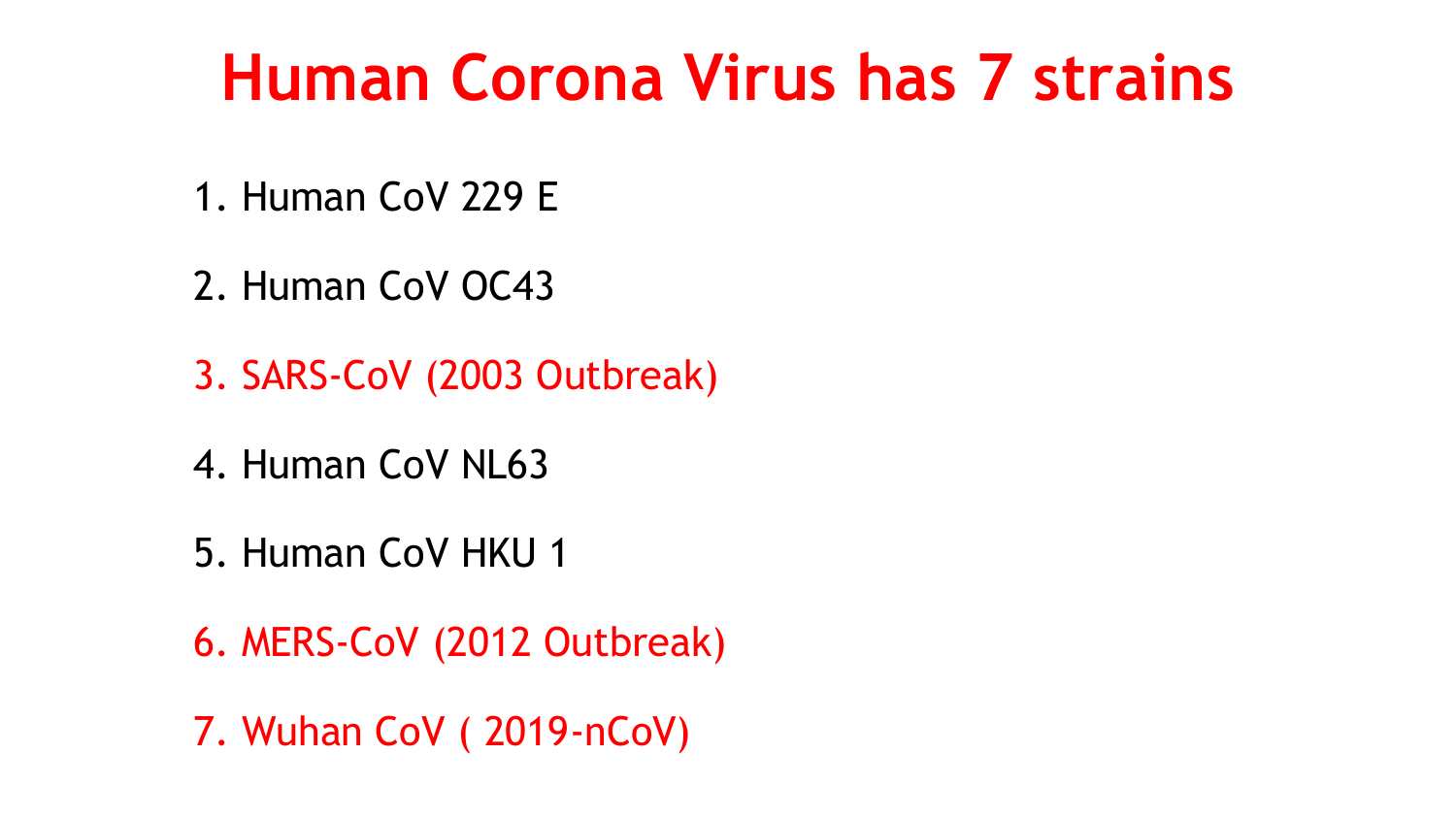### **Viral Causes of Common Cold: (>200 viral types)**

| S. No          | <b>Virus</b>                       |
|----------------|------------------------------------|
|                | Rhinovirus                         |
| $\overline{2}$ | Corona Virus                       |
| $\overline{3}$ | Influenza Virus                    |
|                | Adenovirus                         |
| 5              | <b>Respiratory Syncytial Virus</b> |
| 6              | Para Influenza Virus               |
|                | Metapneumovirus                    |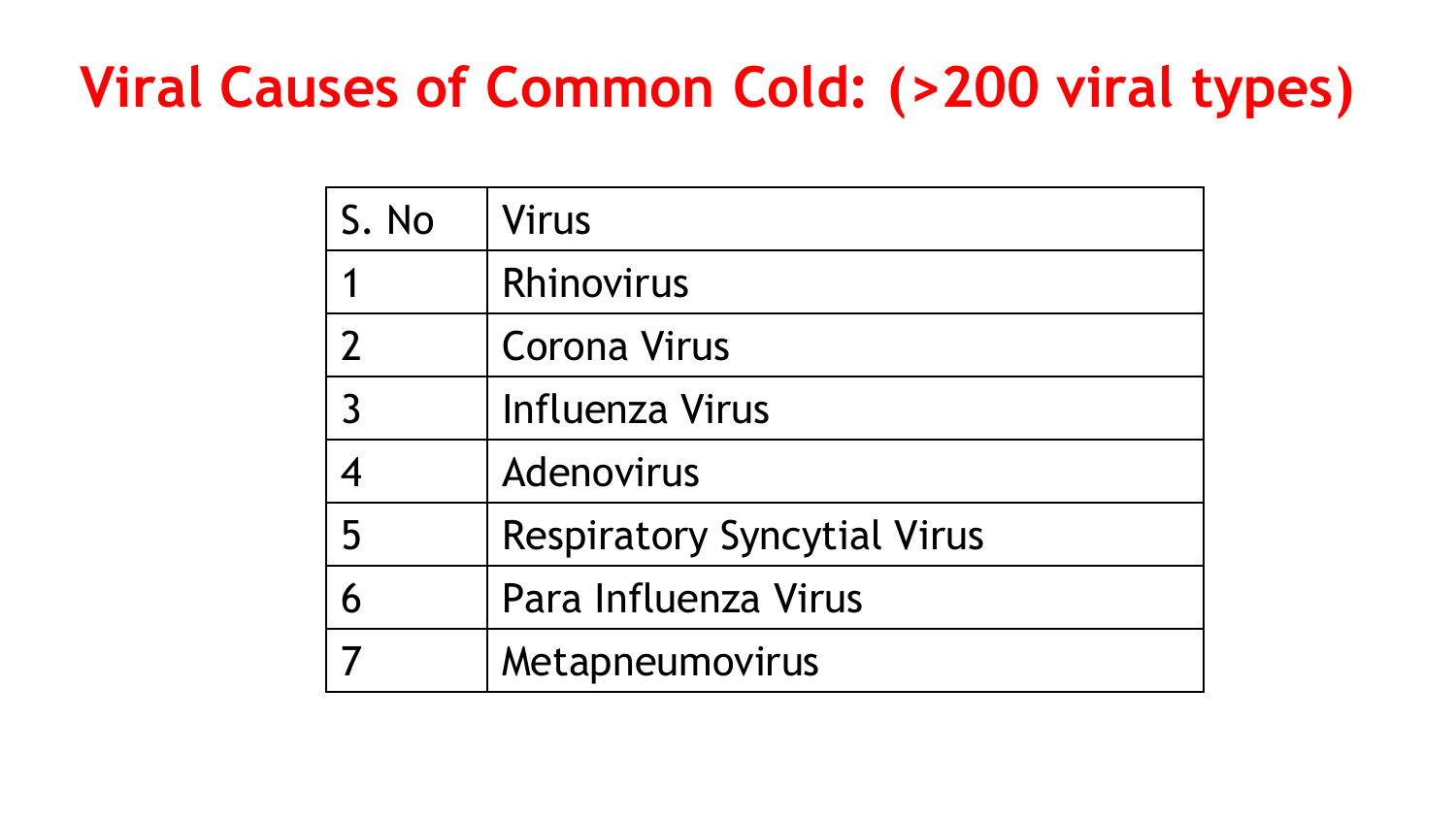# **Symptoms**

- Mild to severe respiratory illness with symptoms of
	- Fever
	- **Cough**
	- shortness of breath
- Symptoms of 2019-nCoV may appear as early as
	- 2 days or as long as 14 days after exposure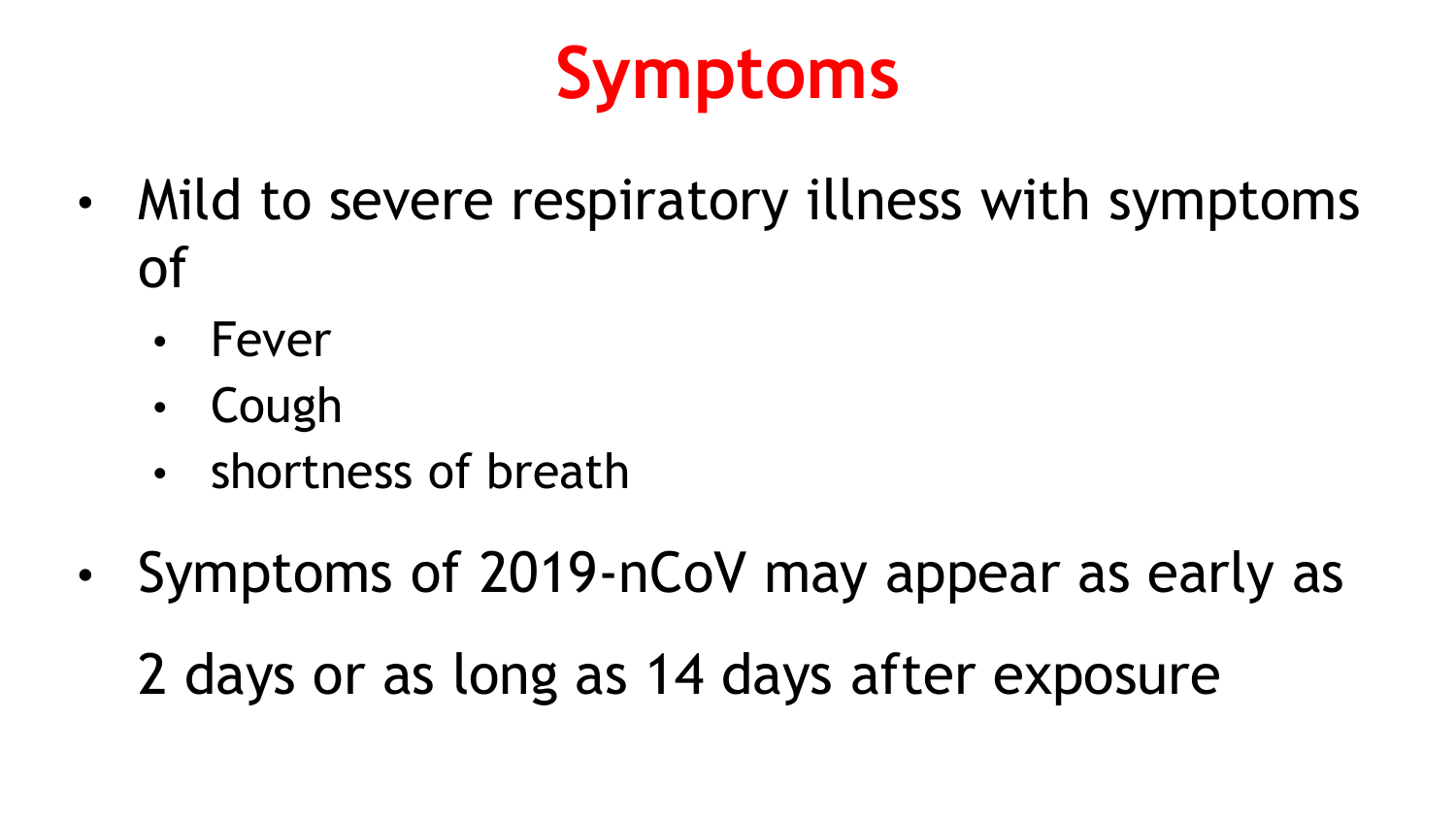# **Suspect Case**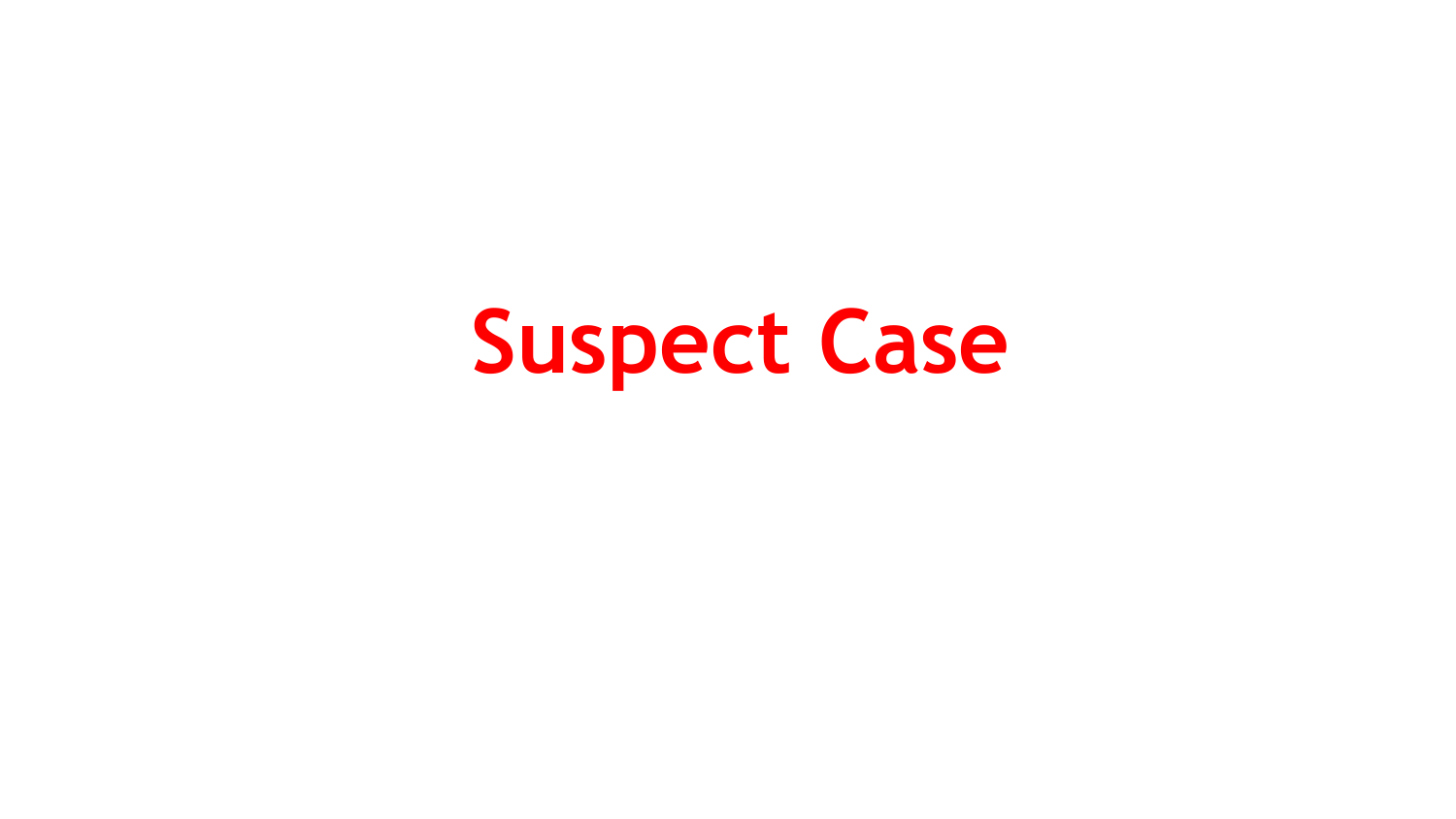**A. Patients with severe acute respiratory infection (fever, cough, and requiring admission to hospital) and with no other etiology that fully explains the clinical presentation and at least one of the following:**

- History of travel to or residence in the city of Wuhan, Hubei province, China in the last 14 days prior to symptom onset or
- Patient is a health care worker who has been working in an environment where severe acute respiratory infections of unknown etiology are cared for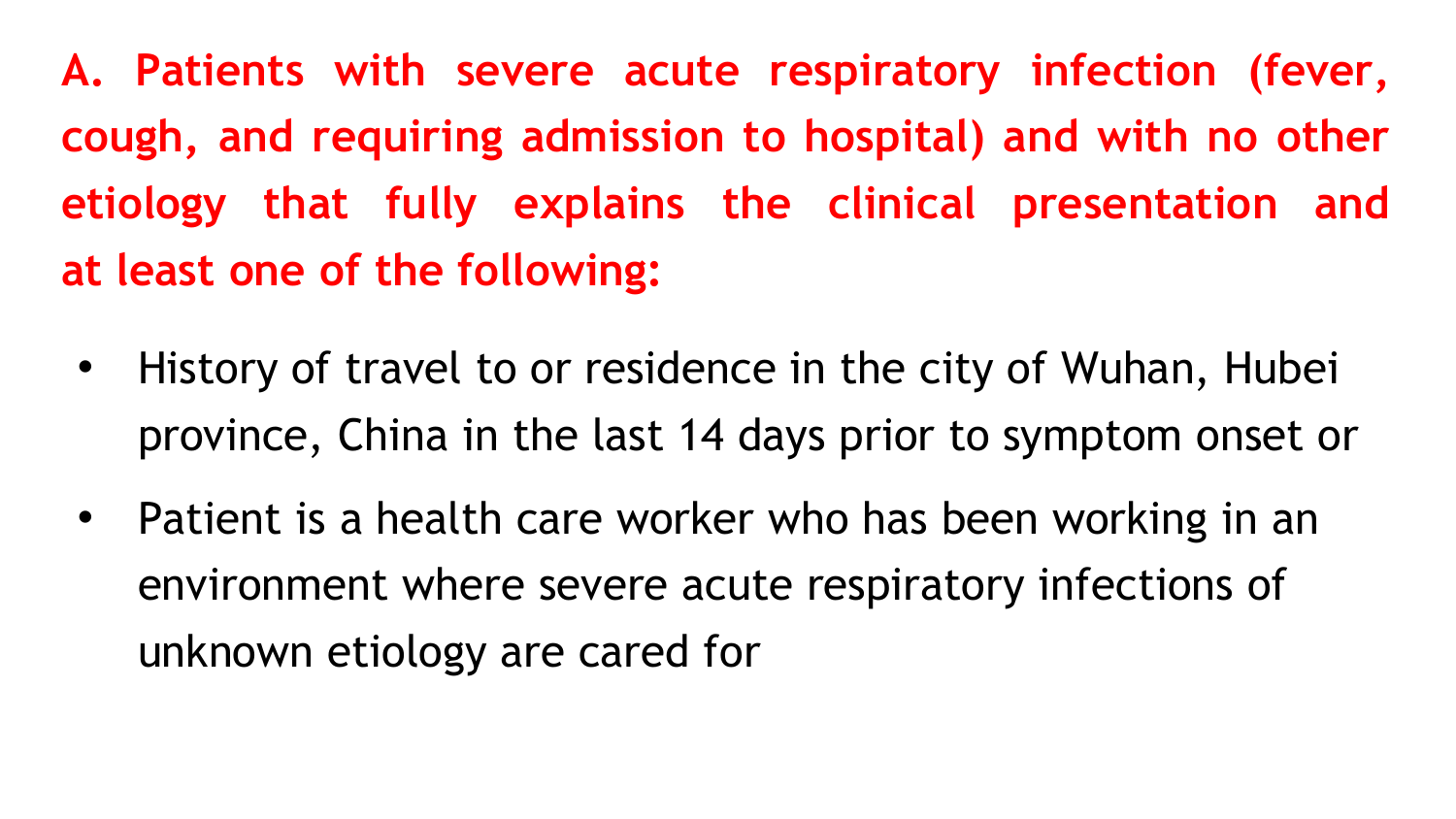**B. Patients with any acute respiratory illness and at least one of the following:**

- Close contact with a confirmed or probable case of 2019-nCoV in the 14 days prior to illness onset or
- Visiting or working in a live animal market in Wuhan, Hubei Province, China in the 14 days prior to symptom onset, or
- Worked or attended a health care facility in the 14 days prior to onset of symptoms where patients with hospital associated 2019 nCoV infection have been reported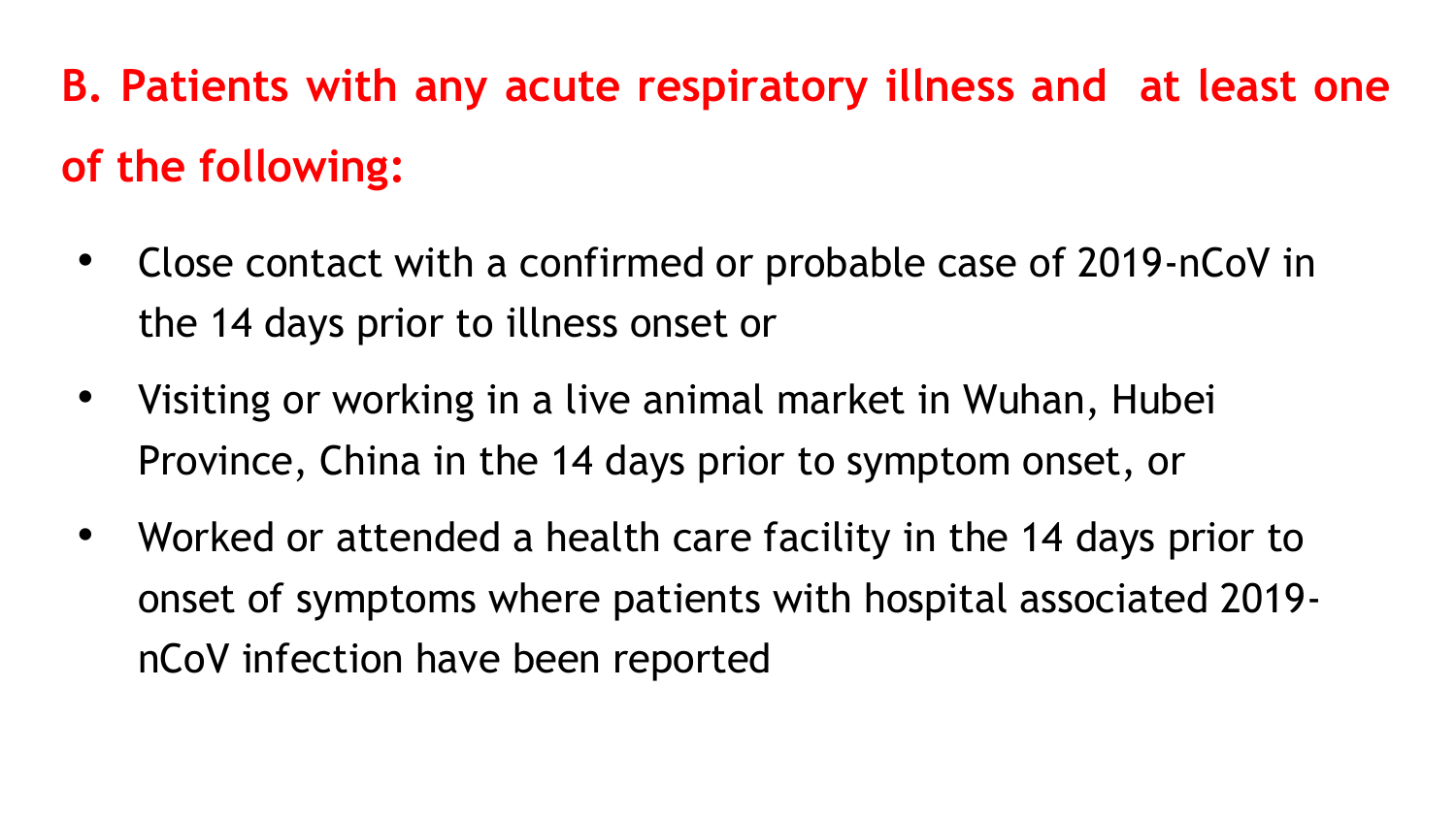# **Probable Case**

• A suspect case for whom testing for 2019-nCoV is inconclusive or is tested positive using a pancorona virus assay and without laboratory evidence of other respiratory pathogens.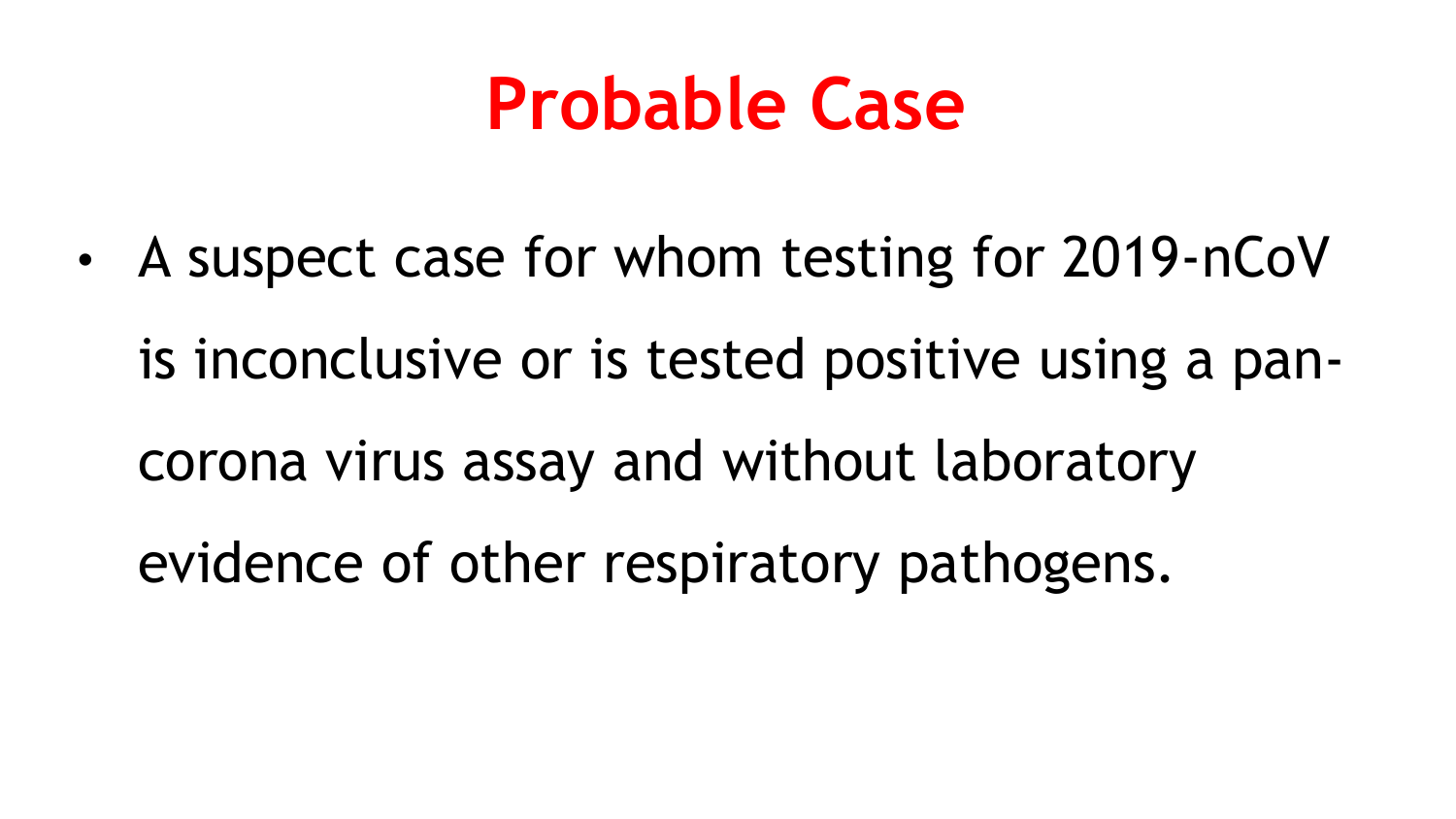# **Confirmed Case**

• **A person with laboratory confirmation of 2019-nCoV infection, irrespective of clinical signs and symptoms.**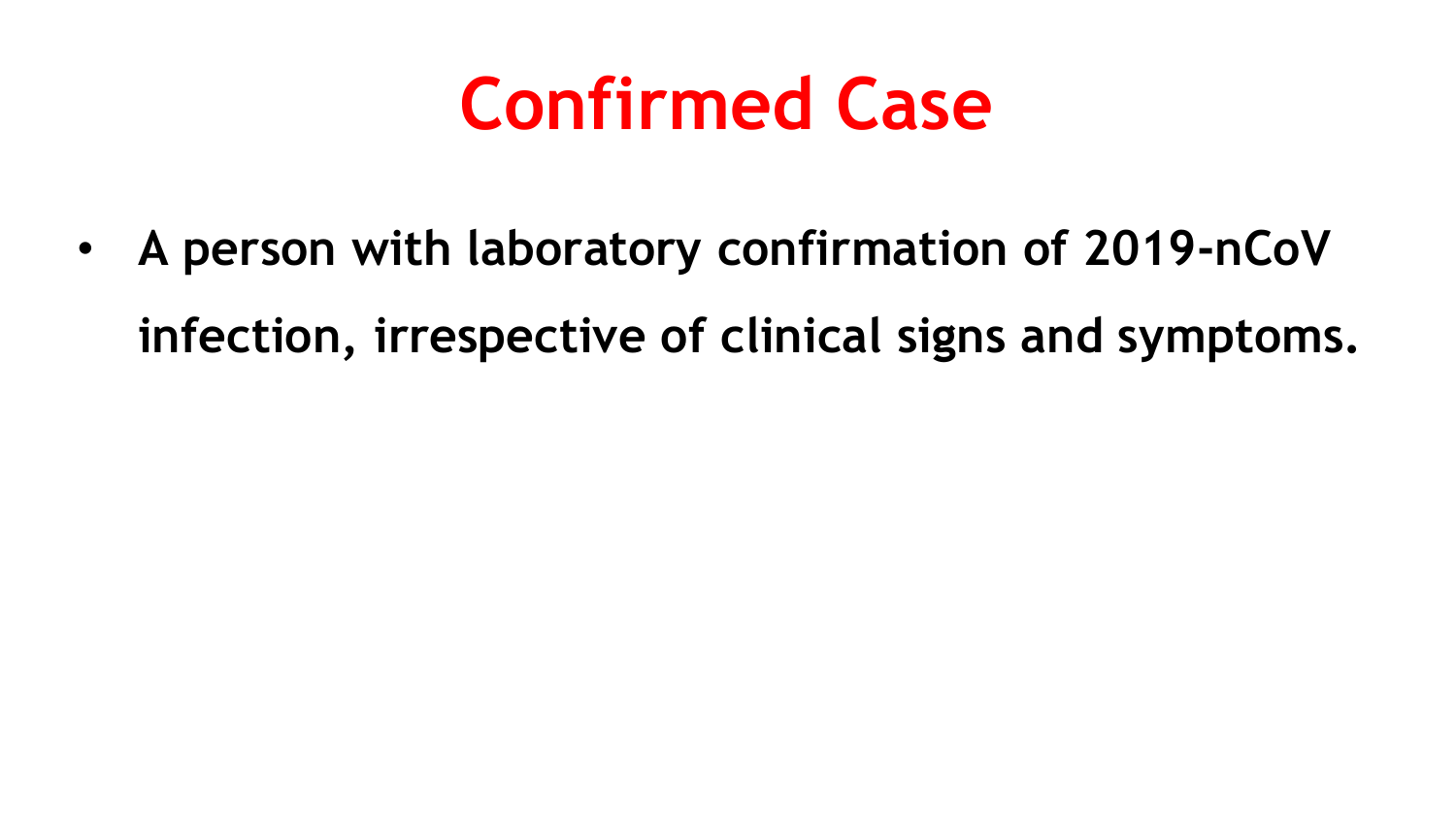# **Mode of Spread**

- **Through hands – more than 80 percent**
	- After touching the infected surfaces like immigration counter, ticket counter, door handles, handrails of staircases or elevators etc, touching the face, eyes, nose without washing hands
- **Airborne direct transmission – less than 20 percent**
	- when a nearby person sneezes or coughs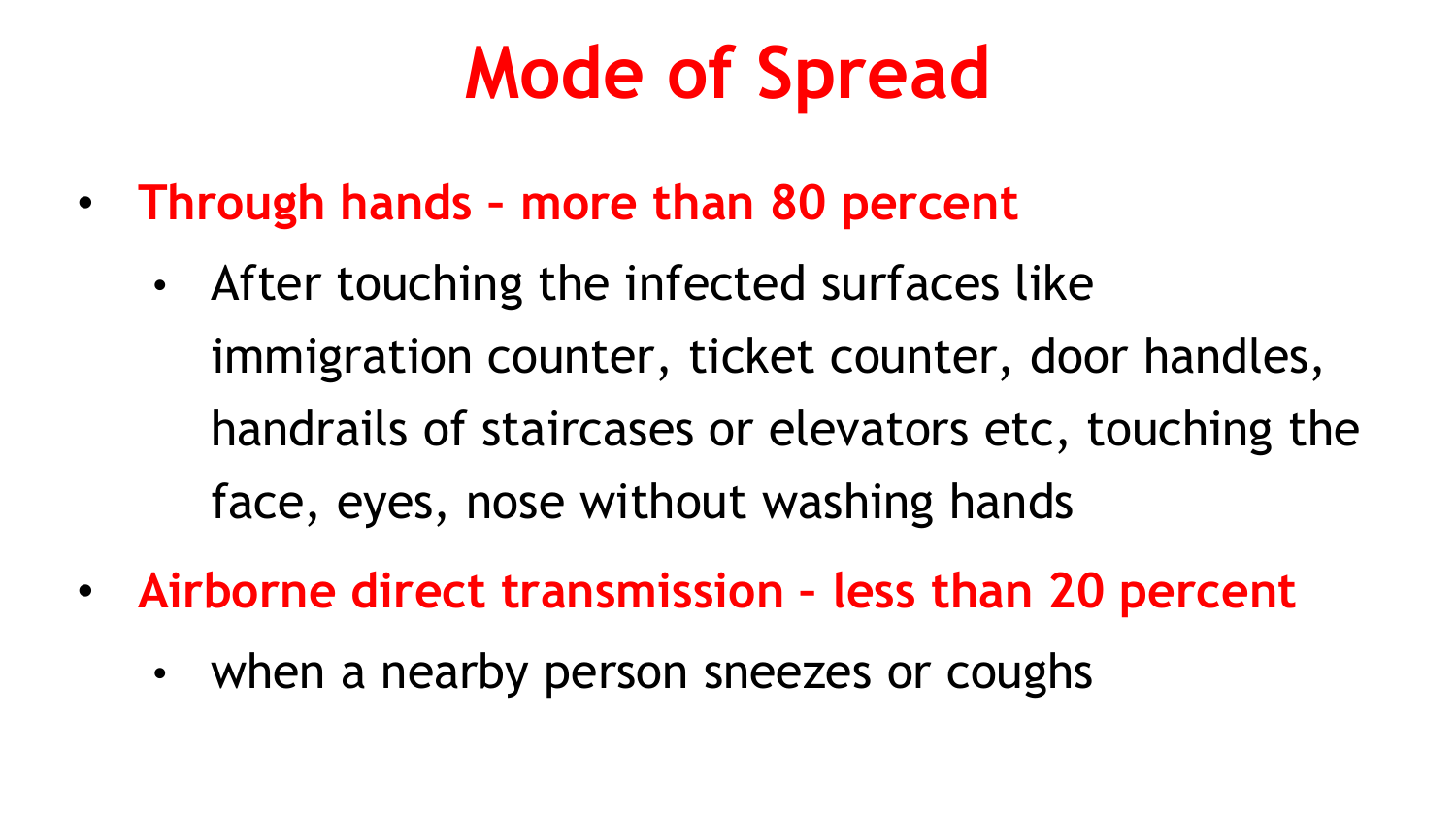#### Indoor transmission:

Droplets, Direct and indirect contact, and possibly the following: Fomite transmission, Airborne transmission.

#### **Outdoor transmission:** Droplets, and direct contact





Aerosolized droplets resulting from a sneeze. Image courtesy of the Public Health Image Library. (No. 11162).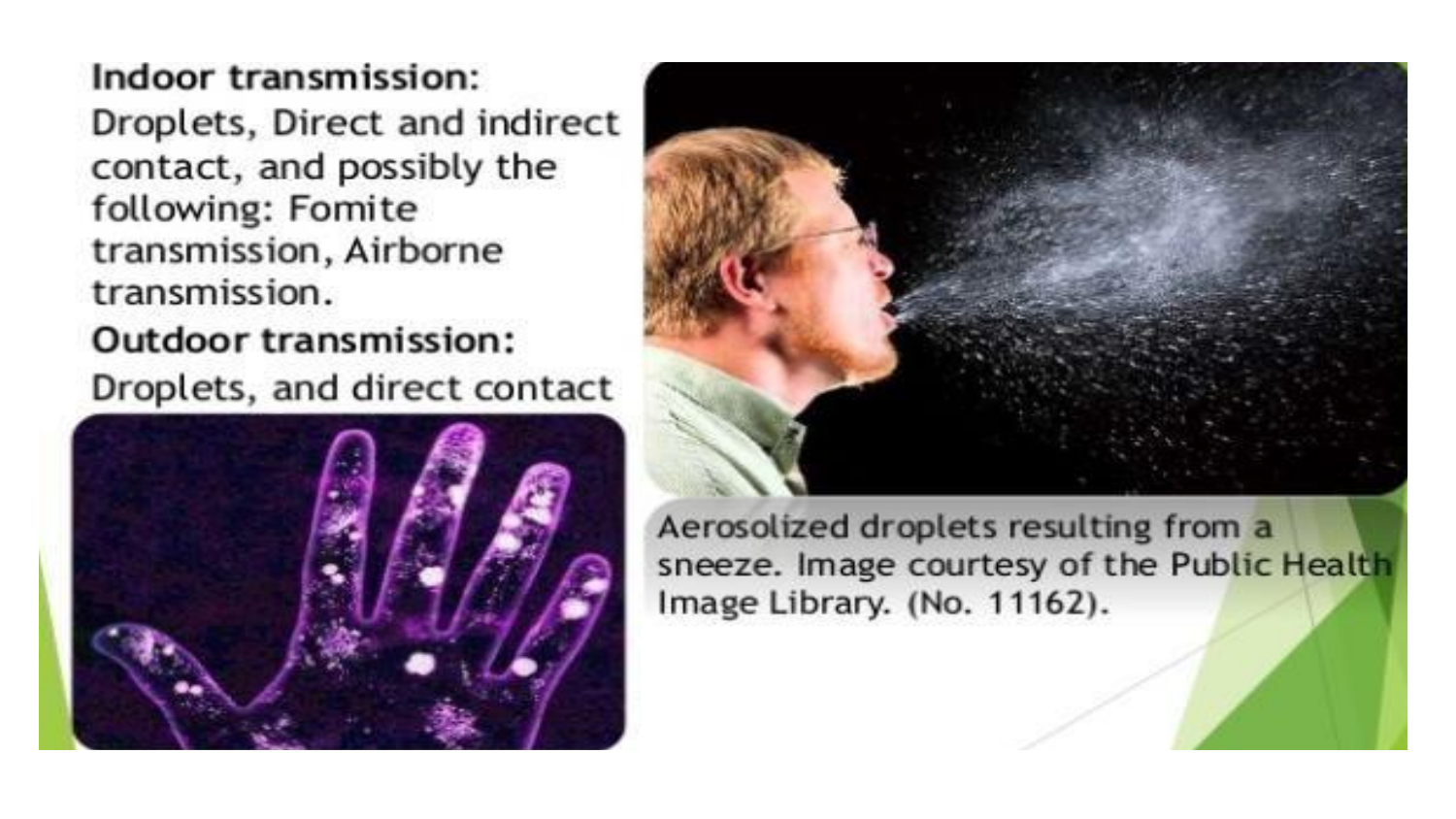# **Broad Criteria for Lifting of Samples**

- Persons with travel history to the Wuhan province in China after 15th January 2020, whether symptomatic or asymptomatic
- Persons with travel history to the rest of China, Hong Kong, Thailand and Singapore with symptoms
- Epidemiologically linked case
- Contacts of positive cases
- As per case definitions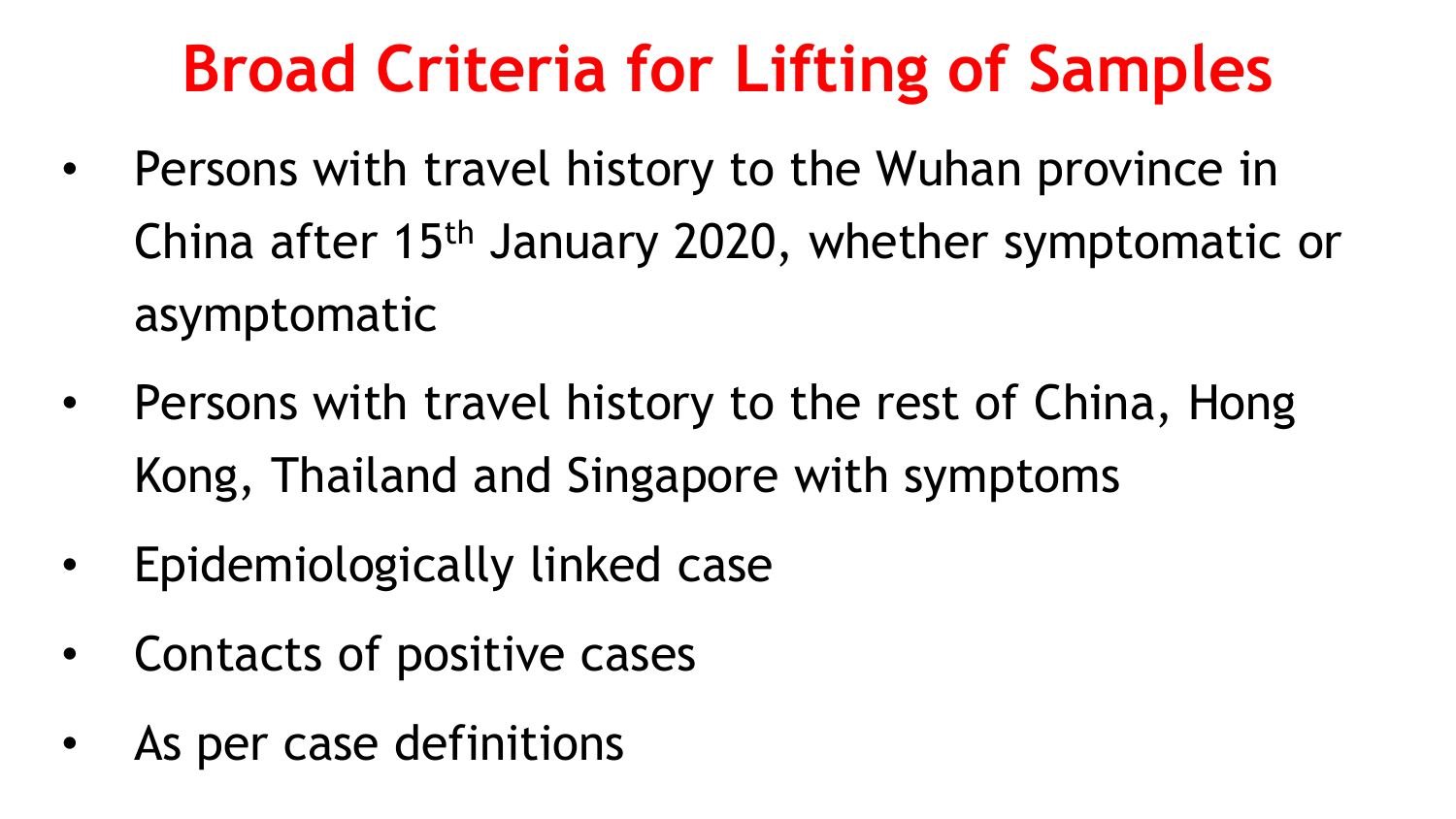# **Broad Criteria for Lifting of Samples**

• Samples should be lifted by microbiologist and physician in consultation with the concerned District Surveillance Officer, State Surveillance Officer, Deputy Director (SPHL) and King Institute, Chennai

| S.No | <b>Name &amp; Designation</b>                                                      | <b>Contact Number</b> |
|------|------------------------------------------------------------------------------------|-----------------------|
|      | Dr.P.Sampath State Surveillance Officer - Joint<br>Director Epidemic Control       | 94430 39941           |
|      | Dr.S.Raju Microbiologist<br>Deputy Director - State Public Health Laboratory       | 94443 56151           |
| ว    | Dr.K.Kaveri Director i/c, Microbiologist, King Institute<br>of Preventive Medicine | 98848 45519           |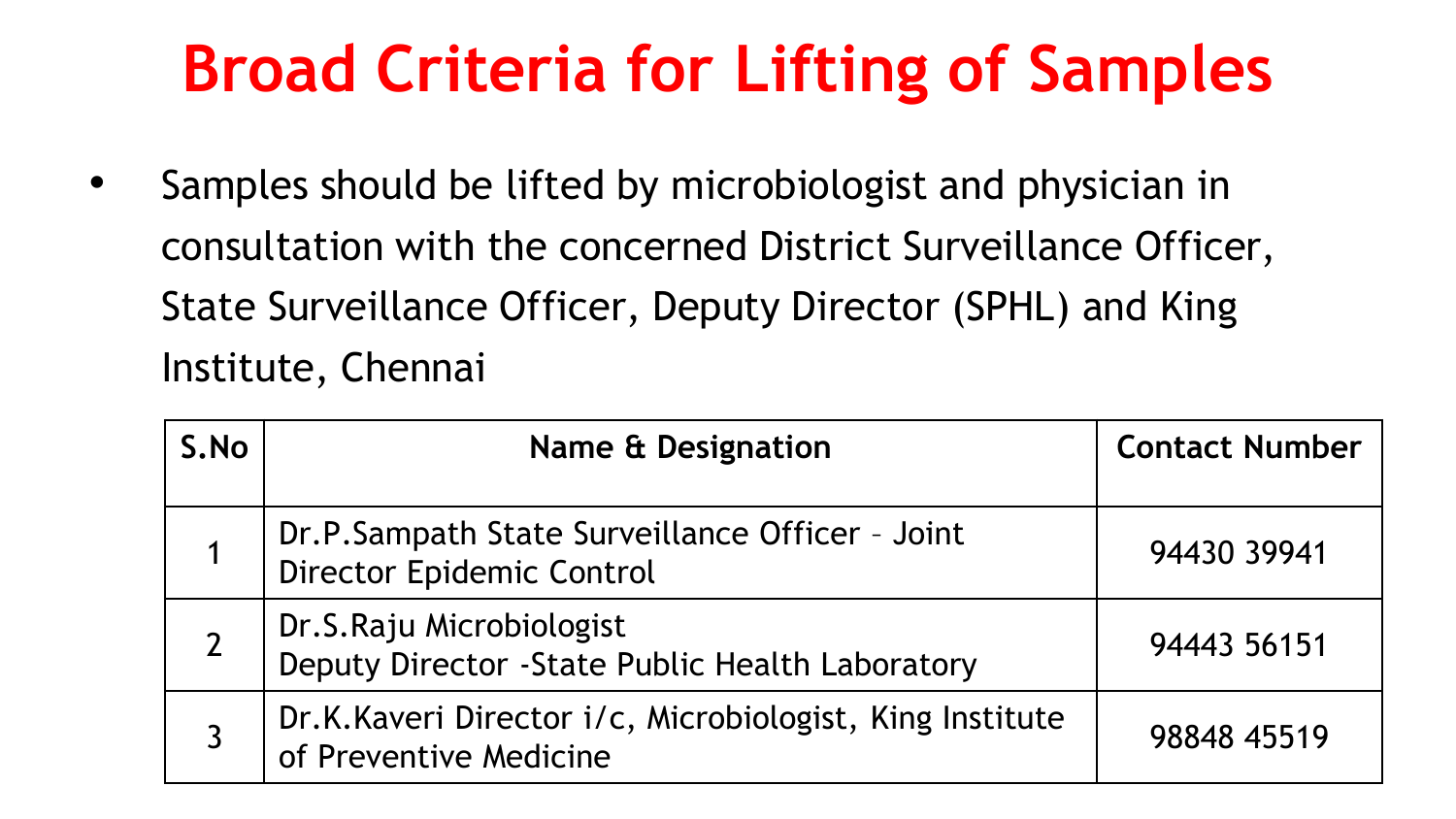# **Lab Diagnosis**

#### • **Samples**

- Respiratory material (nasopharyngeal and oropharyngeal swab in ambulatory patients and sputum (if produced) and/or endotracheal aspirate or bronchoalveolar lavage in patients with more severe respiratory disease)
- Serum for serological testing, acute sample (within a week) and convalescent sample (3-4 weeks of illness)
- **Ensure appropriate infection control measures while collecting samples**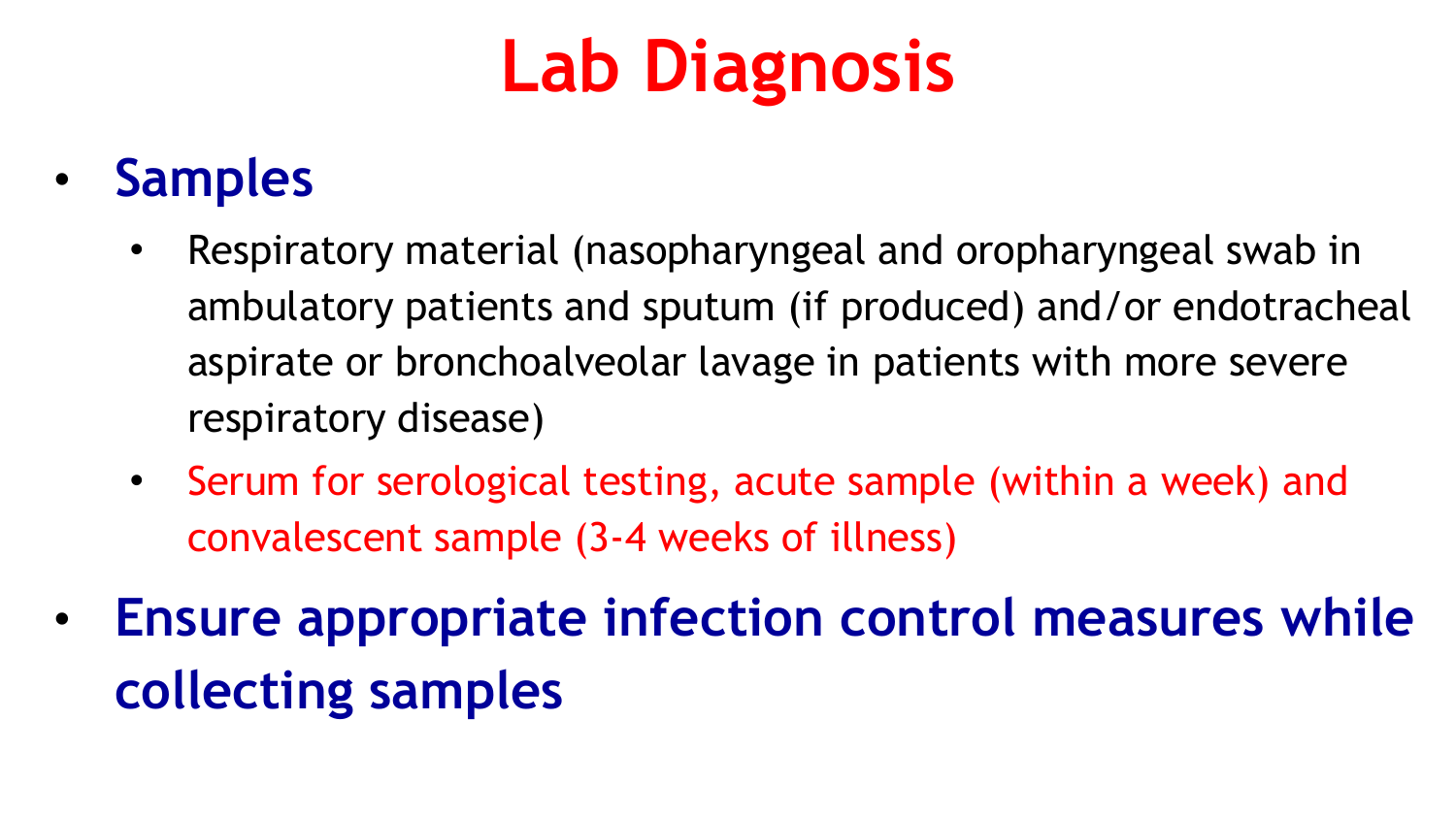# **Lab Diagnosis**

- **Pan-coronavirus assay**
	- Four human coronaviruses (HCoVs) are endemic globally: HCoV-229E, HCoV-NL63, HCoV-HKU1 and HCoV-OC43.
	- Two other beta-coronaviruses that cause zoonotic infection in humans are
		- SARS arising from civets and cave-dwelling horseshoe bats.
		- MERS CoV, acquired by contact with dromedary camels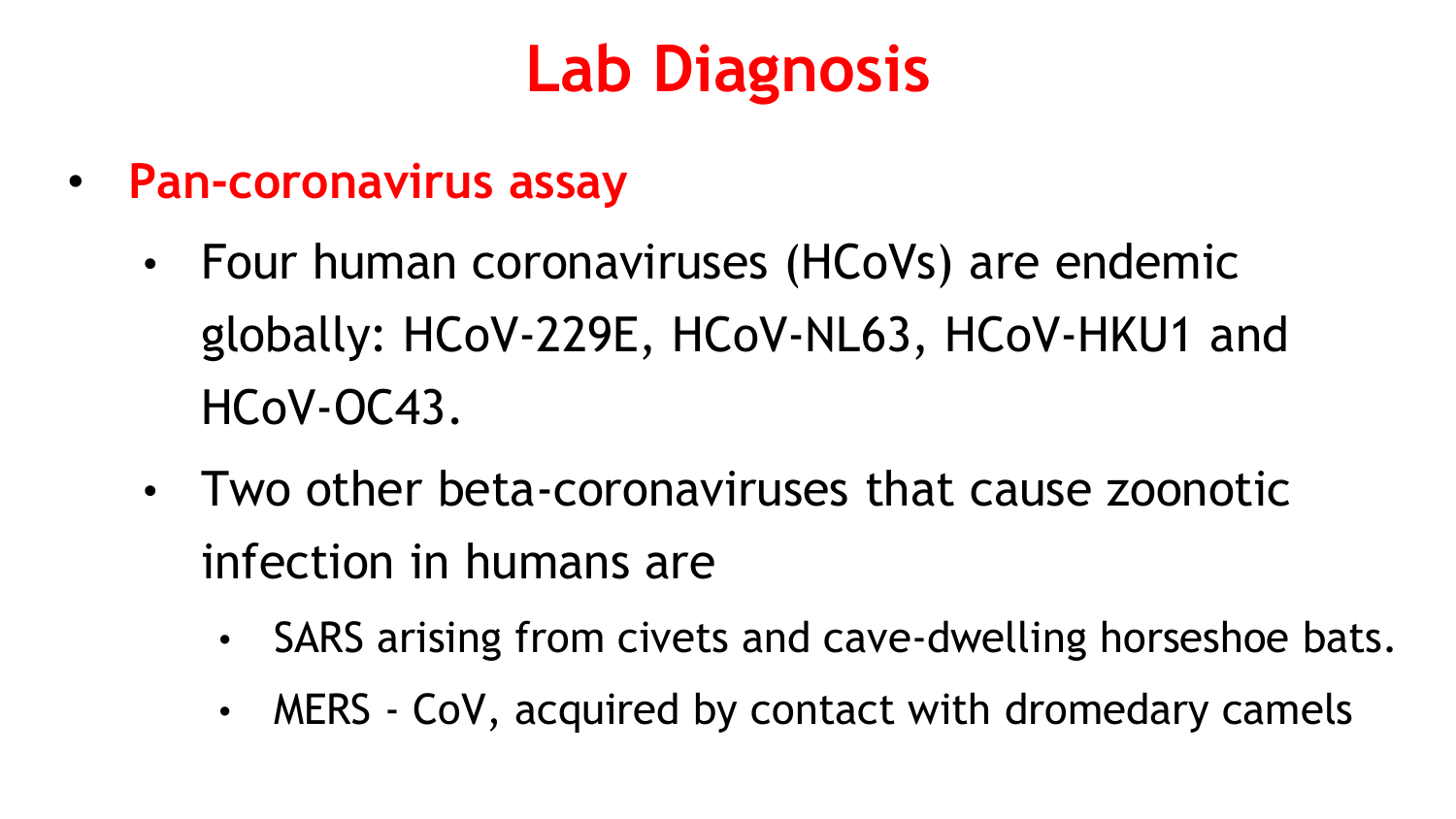# **Lab Diagnosis**

- Amplification and detection of 2019-nCoV specific sequences can be diagnostic without the necessity for further sequencing of other viruses can also be done alternatively
- National Institute of Virology Pune Apex centre
- King Institute, Guindy has testing facilities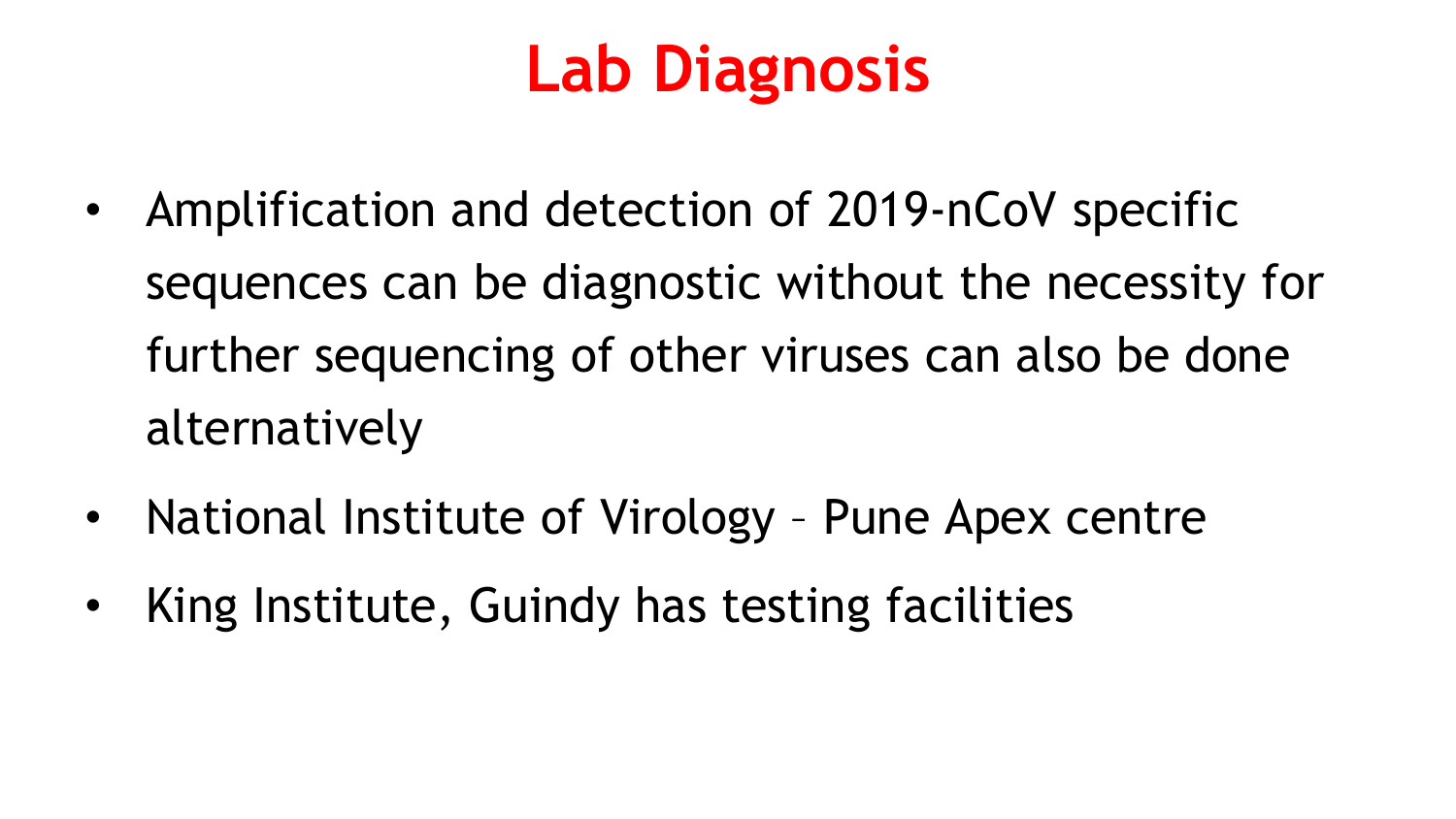### **Airport / Seaport Screening in India**

- 22 Airports are under surveillance
	- **Chennai, Trichy, Coimbatore, Madurai**, Mumbai, Delhi, Kolkata, Bengaluru, Hyderabad, Cochin, Ahmedabad, Amritsar, Guwahati, Gaya, Bagdogra, Jaipur, Lucknow, Trivandrum, Varanasi, Visakhapatnam, Bhubaneshwar, Goa
- Chennai, Trichy, Coimbatore and Madurai in Tamil Nadu
- Sea Port Screening Chennai, Ennore, Tuticorin, Cuddalore, Nagappattinam, Kattuppalli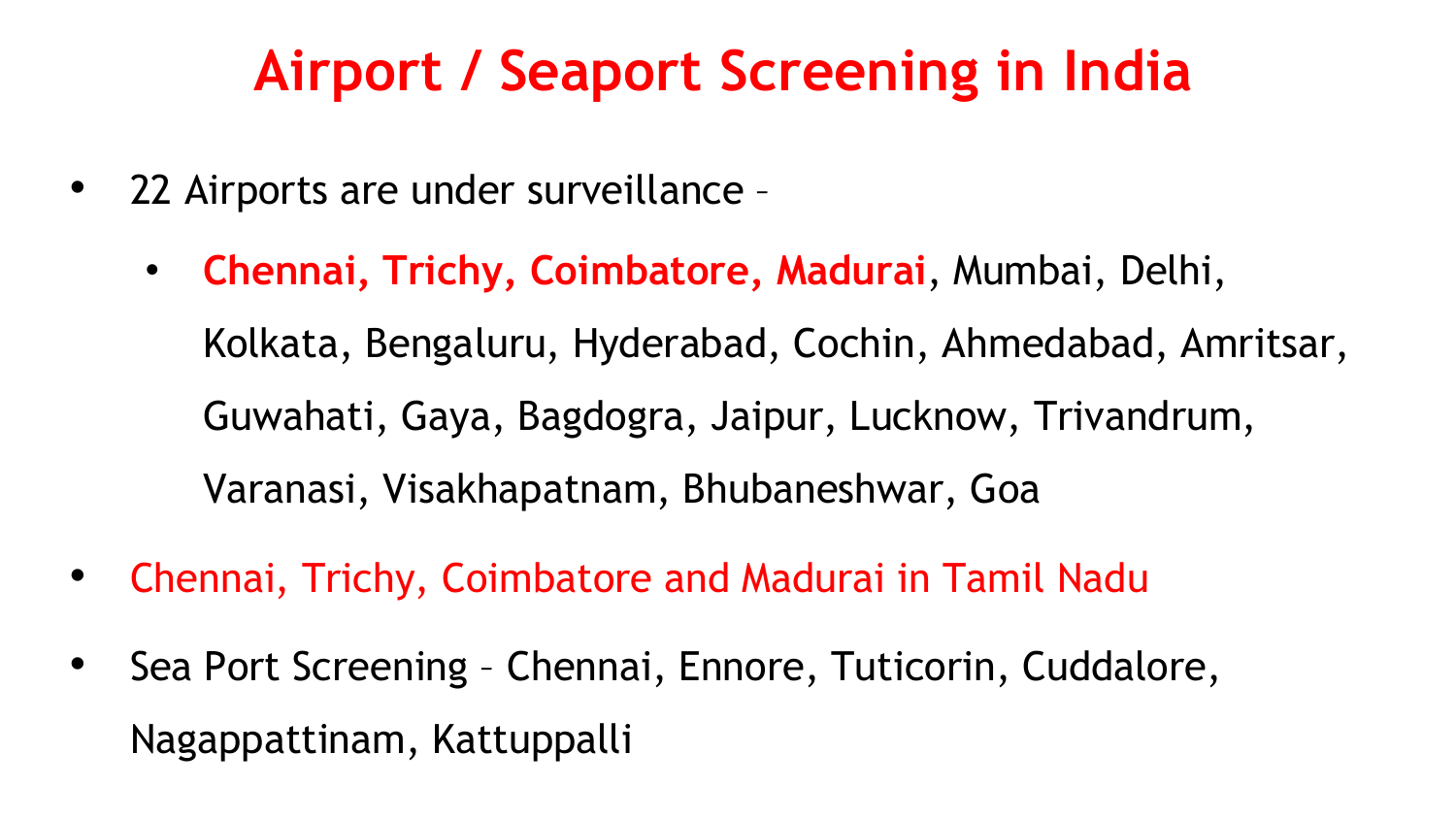# **Screening Criteria**

- All passengers from all flights from China, Hongkong, Thailand and Singapore are screened universally through thermal screening or infrared thermometers and medical examination
- **All the passengers are followed up daily for two incubation period of 28 days**
- In case of development of symptoms, to be admitted immediately in isolation room and managed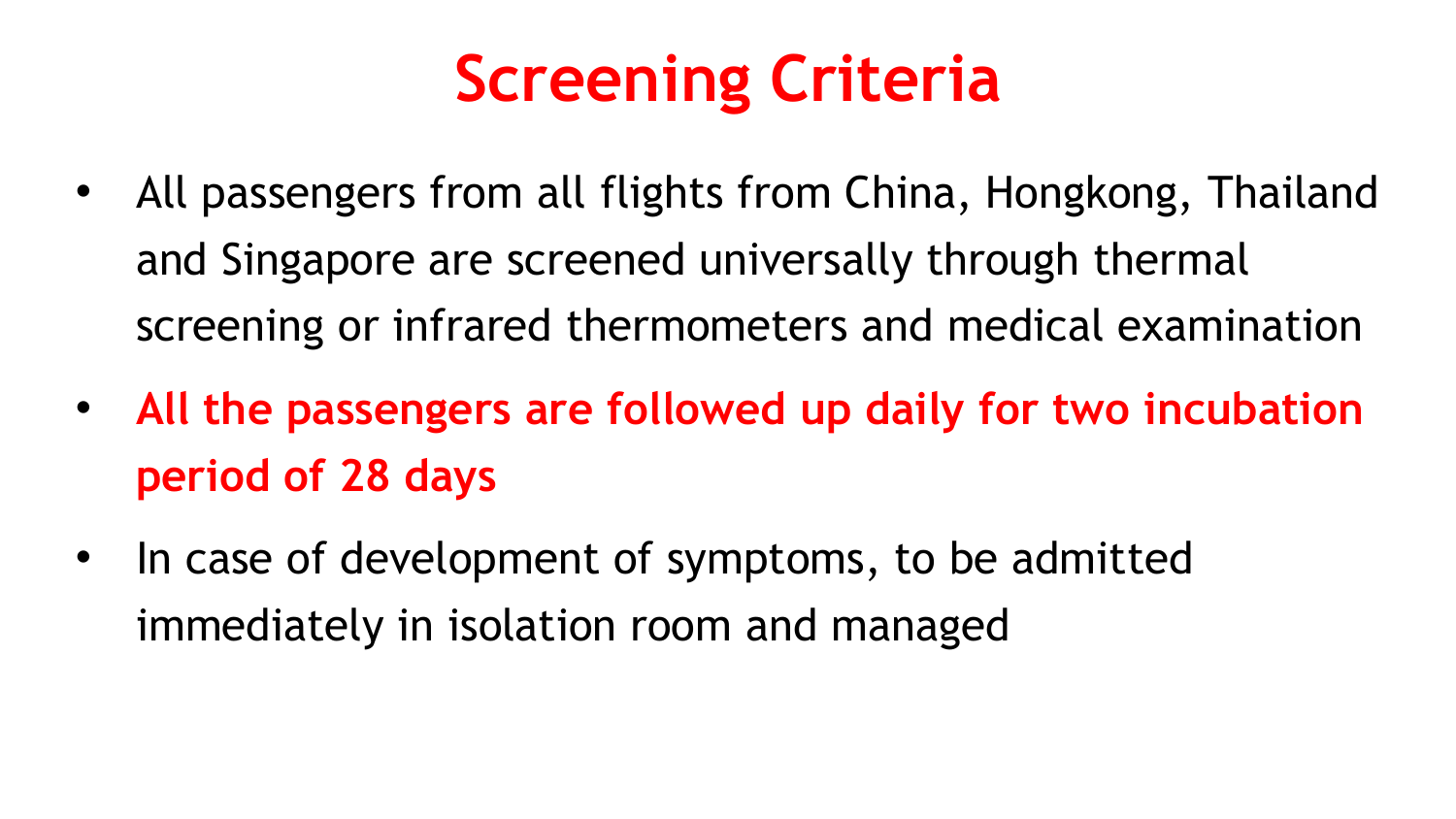# **Everyday Preventive Actions**

**for Everyone**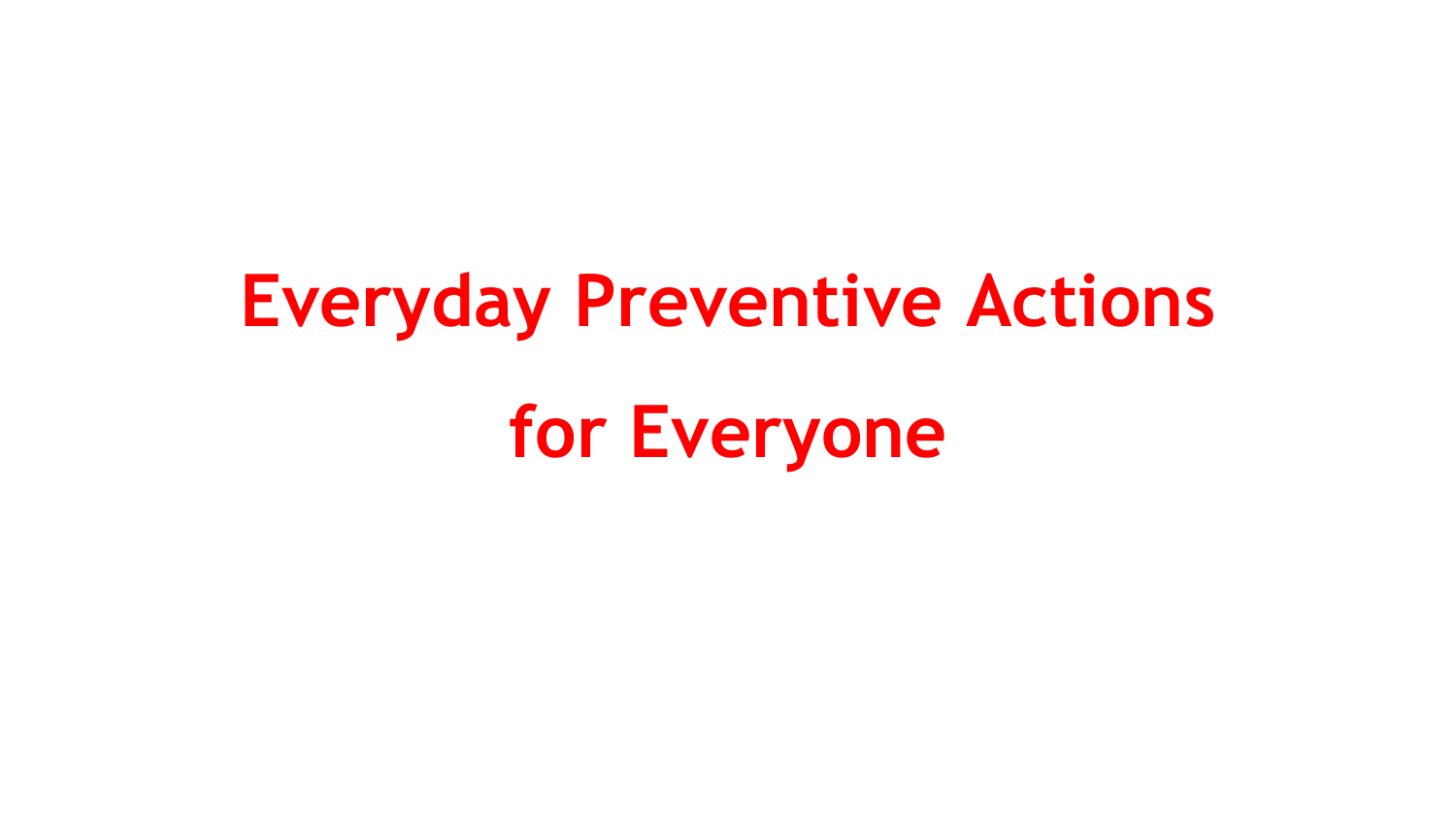# **Wash your hands**



- **Before, during, after preparing food**
- **Before eating**
- **After toilet use**
- **When hands are visibly dirty**
- **After handling animals or animal waste**
- **After hand shake (Handshakes to be avoided)**
- **After coughing and sneezing**
- **When caring for sick**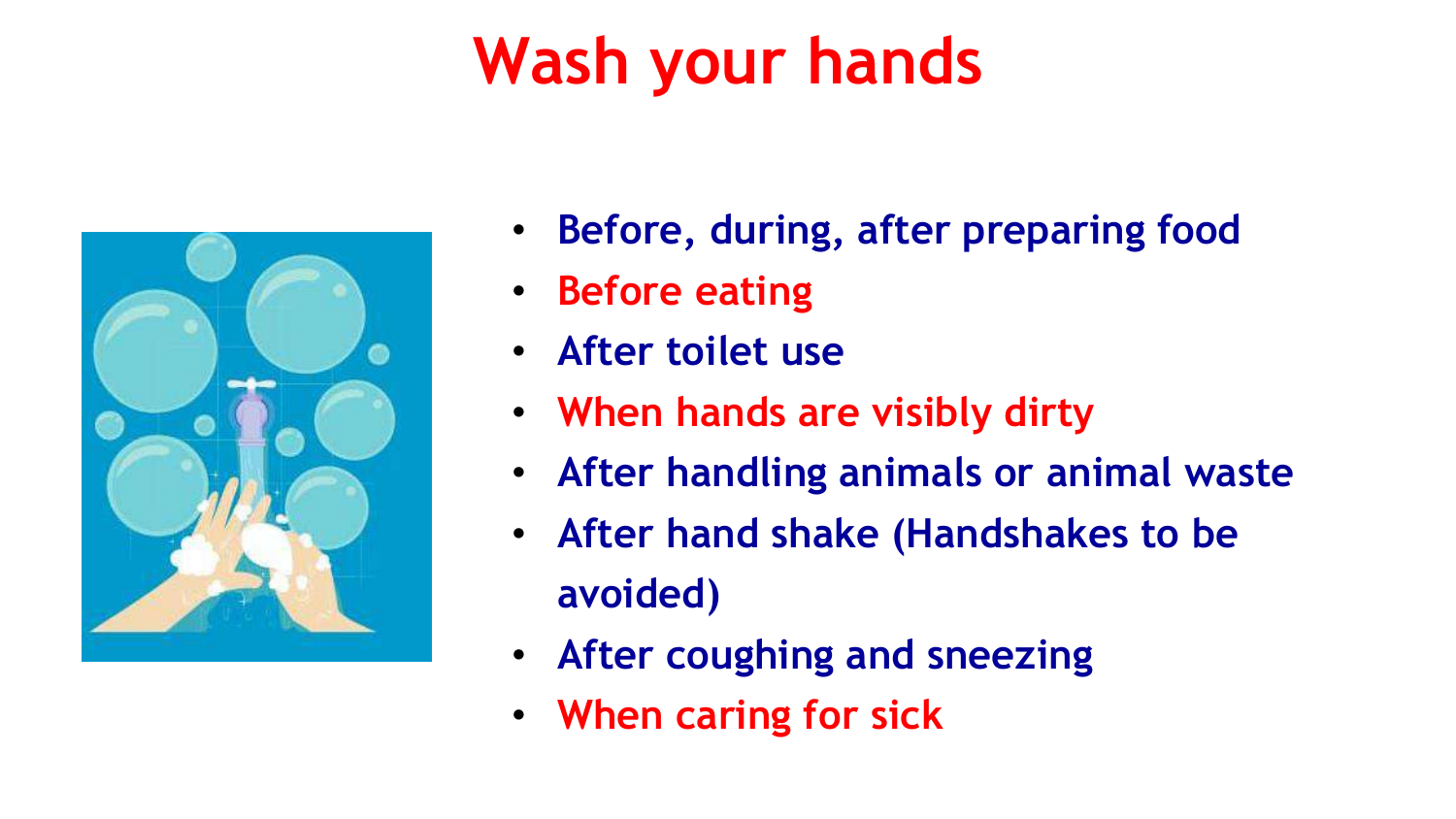# **Wash your Hands**

**Wash your hands with soap and running water for 30 seconds when hands are visibly dirty** 





**If your hands are not visibly dirty, frequently clean them by using hand Rub containing 70 percent or more alcohol**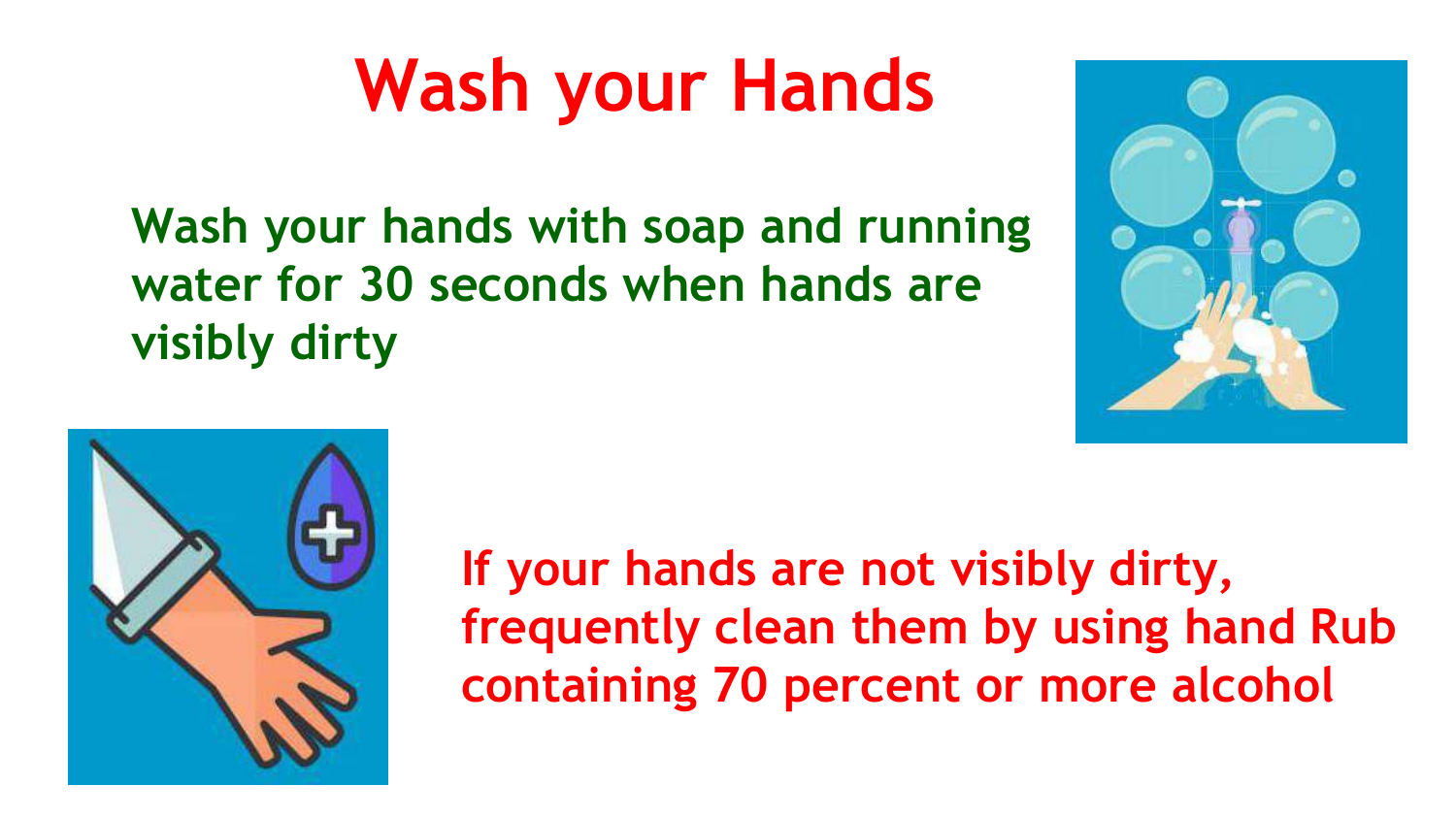# **Cough/ Sneezing Hygiene**

**When coughing and sneezing cover the face with flexed elbow or tissue**





**Put the tissue into closed bin immediately after use**

> **Clean hands with Alcohol-based Hand rub or soap and water after coughing or sneezing and when caring for sick.**

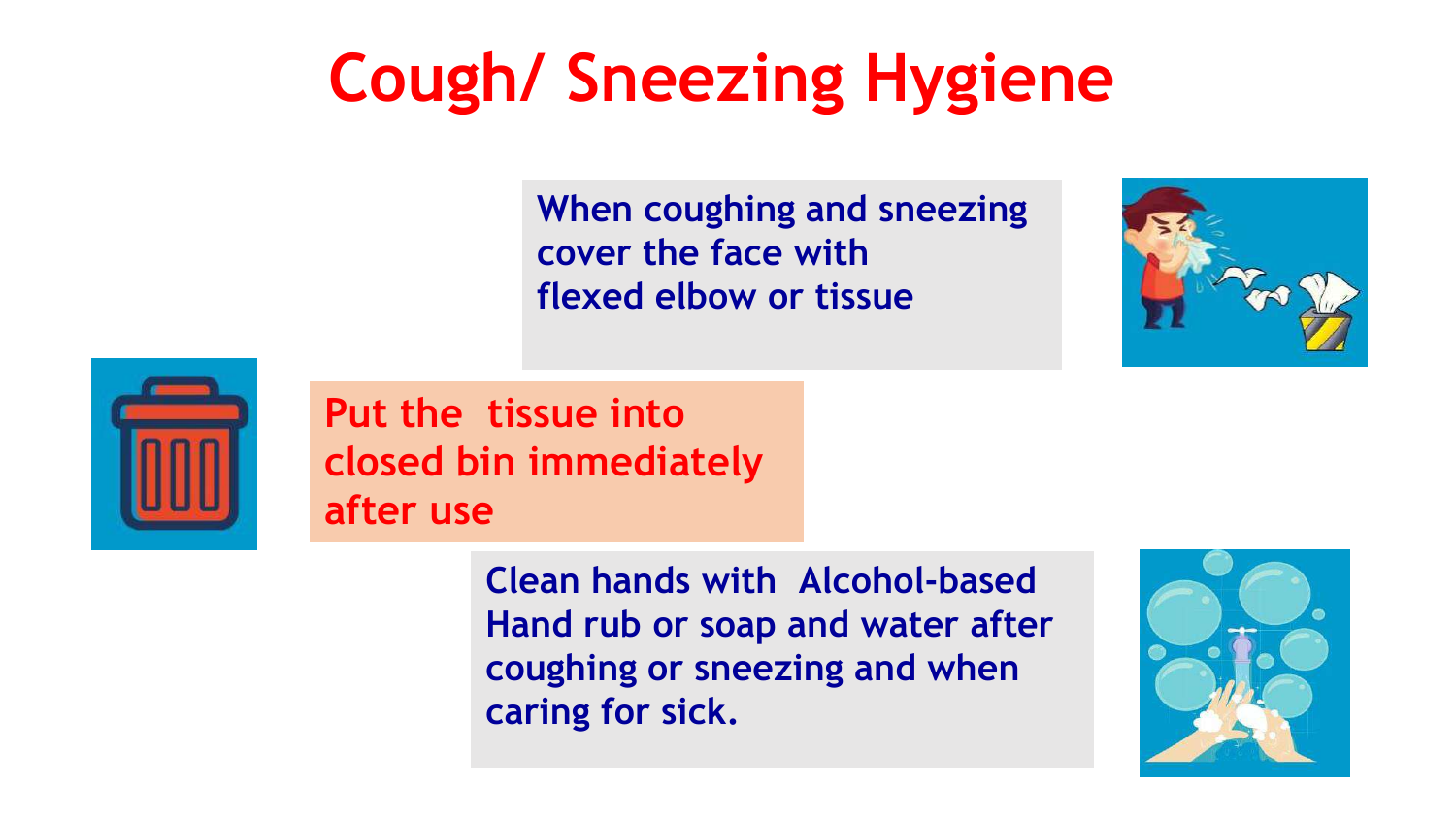### **Animal Food**



### **Thoroughly cook meat and eggs**

**Avoid unprotected contact with live wild/domestic/ farm animals**

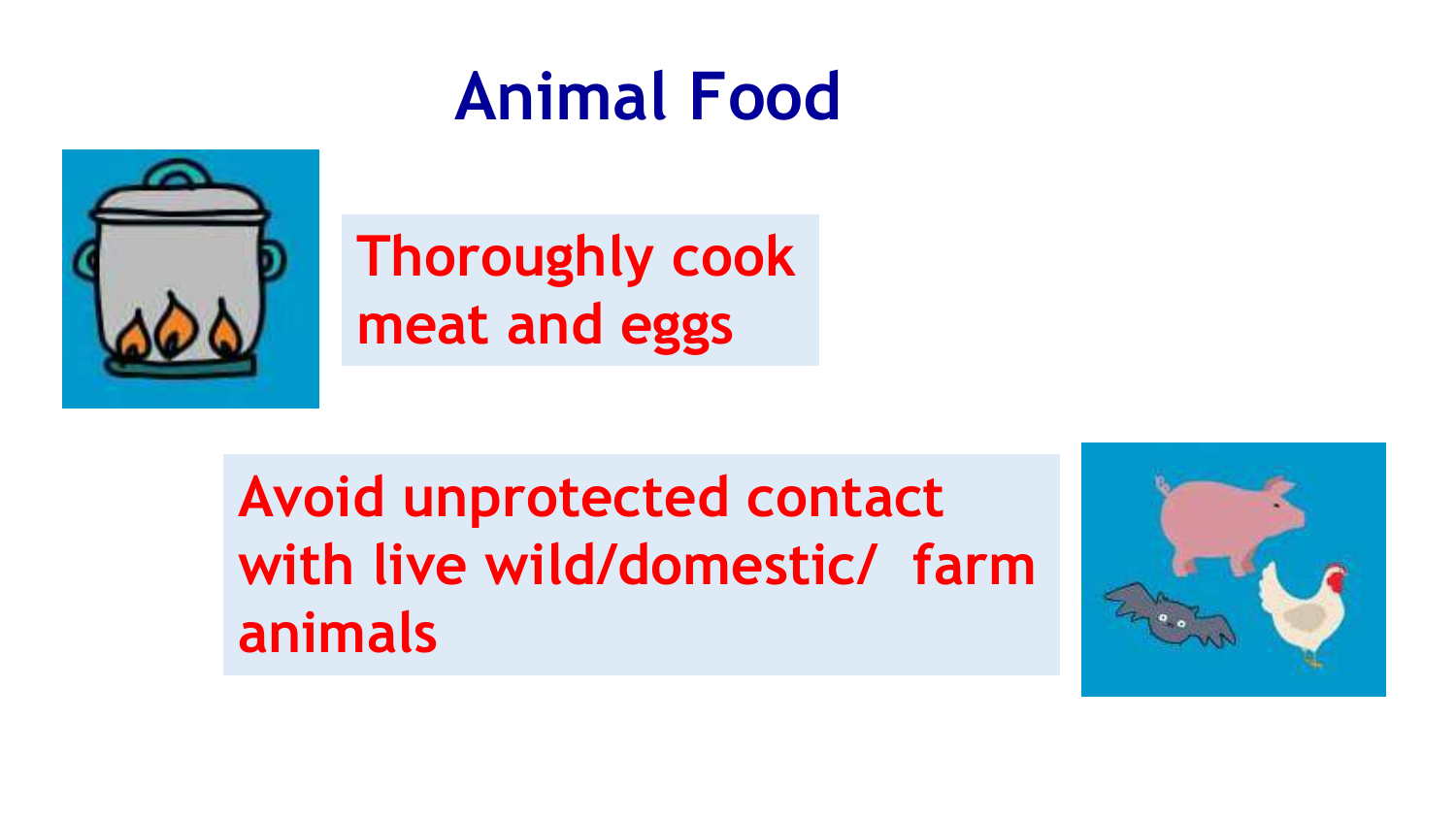#### **Avoid close contact with symptomatic persons**

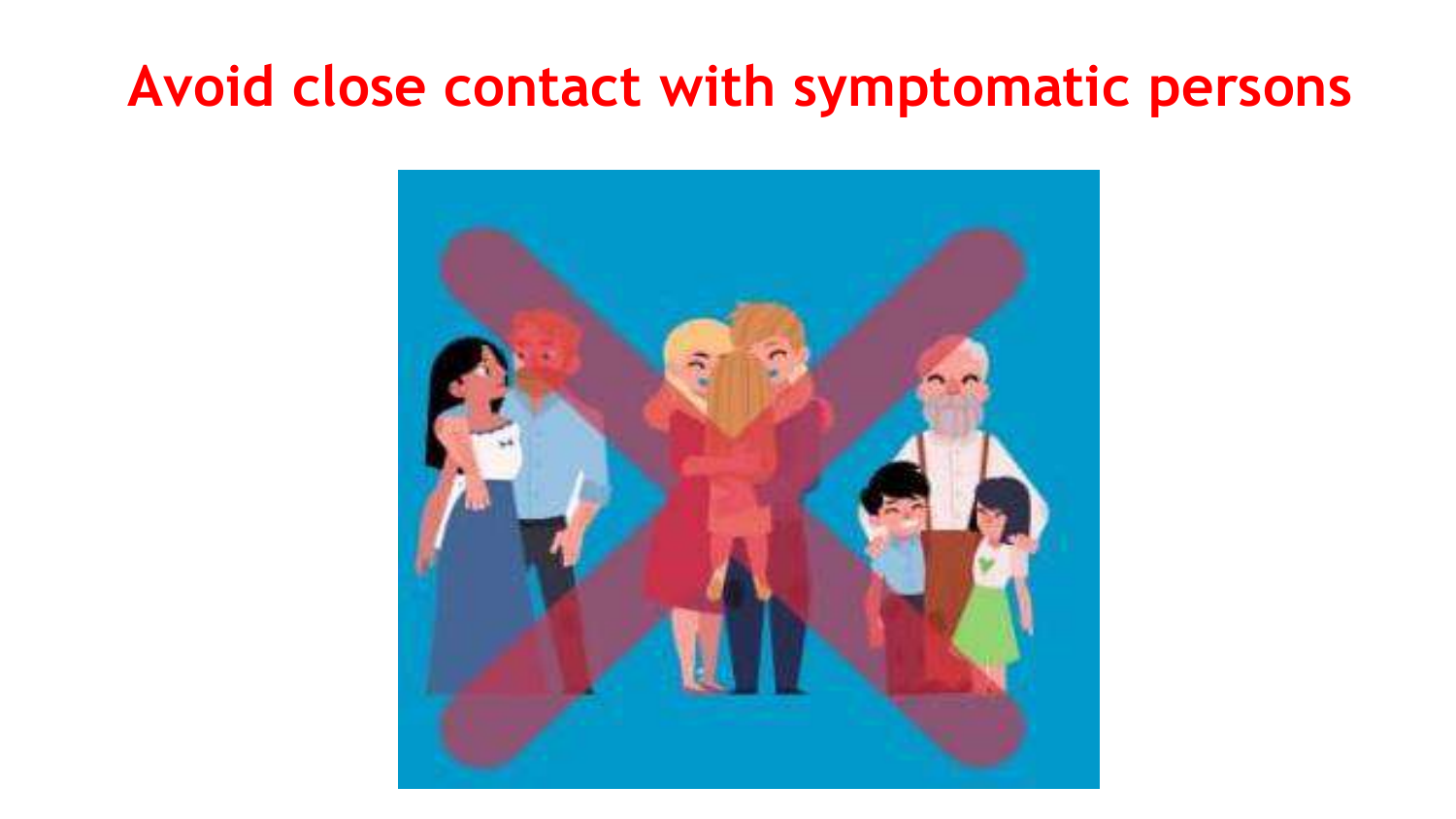## **Avoid Spitting in Public Places**

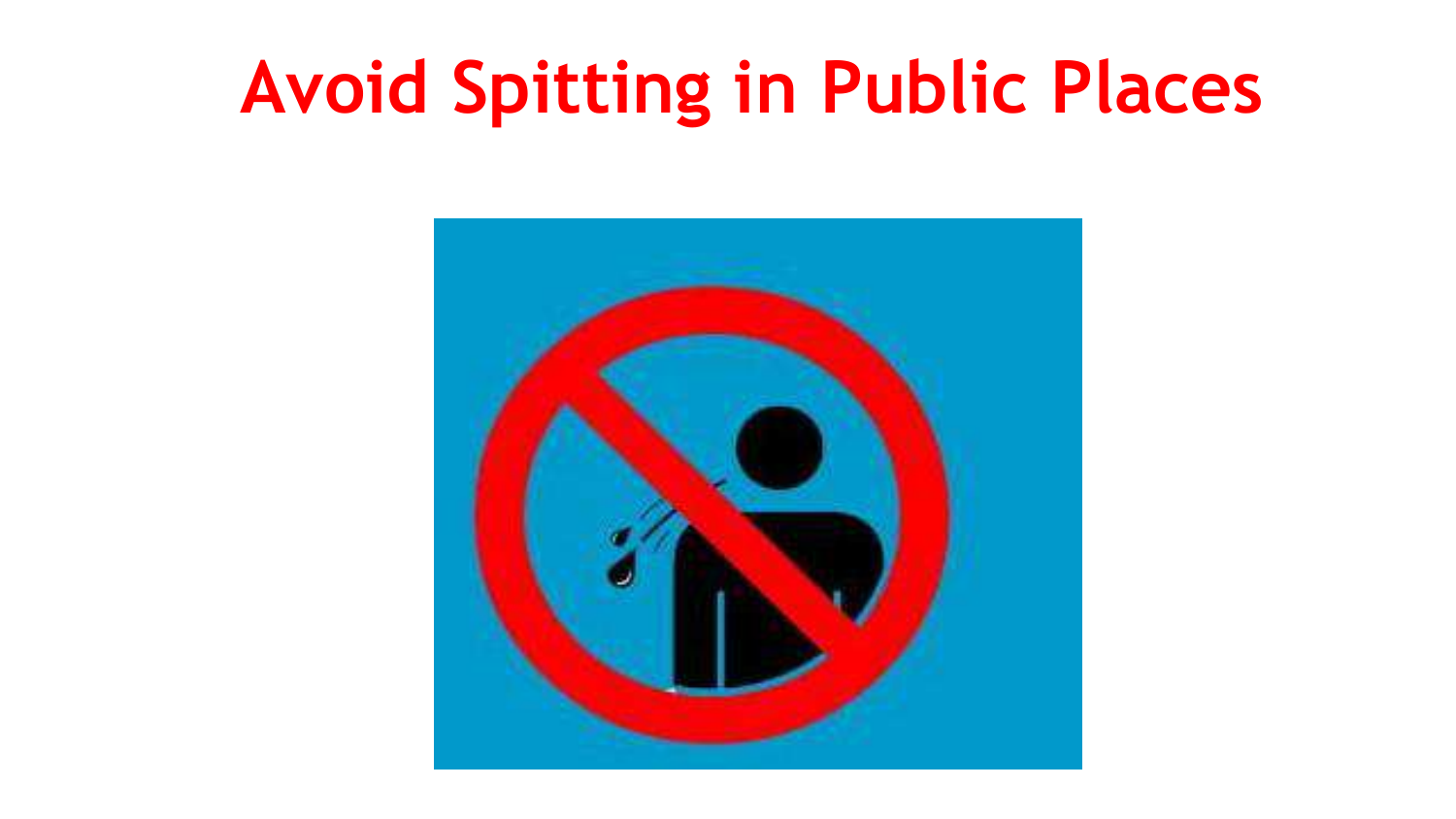#### **Practise food safety**

Even in areas Experiencing outbreaks, meat products can be safely consumed if these items are **cooked thoroughly** and properly handled during food preparation

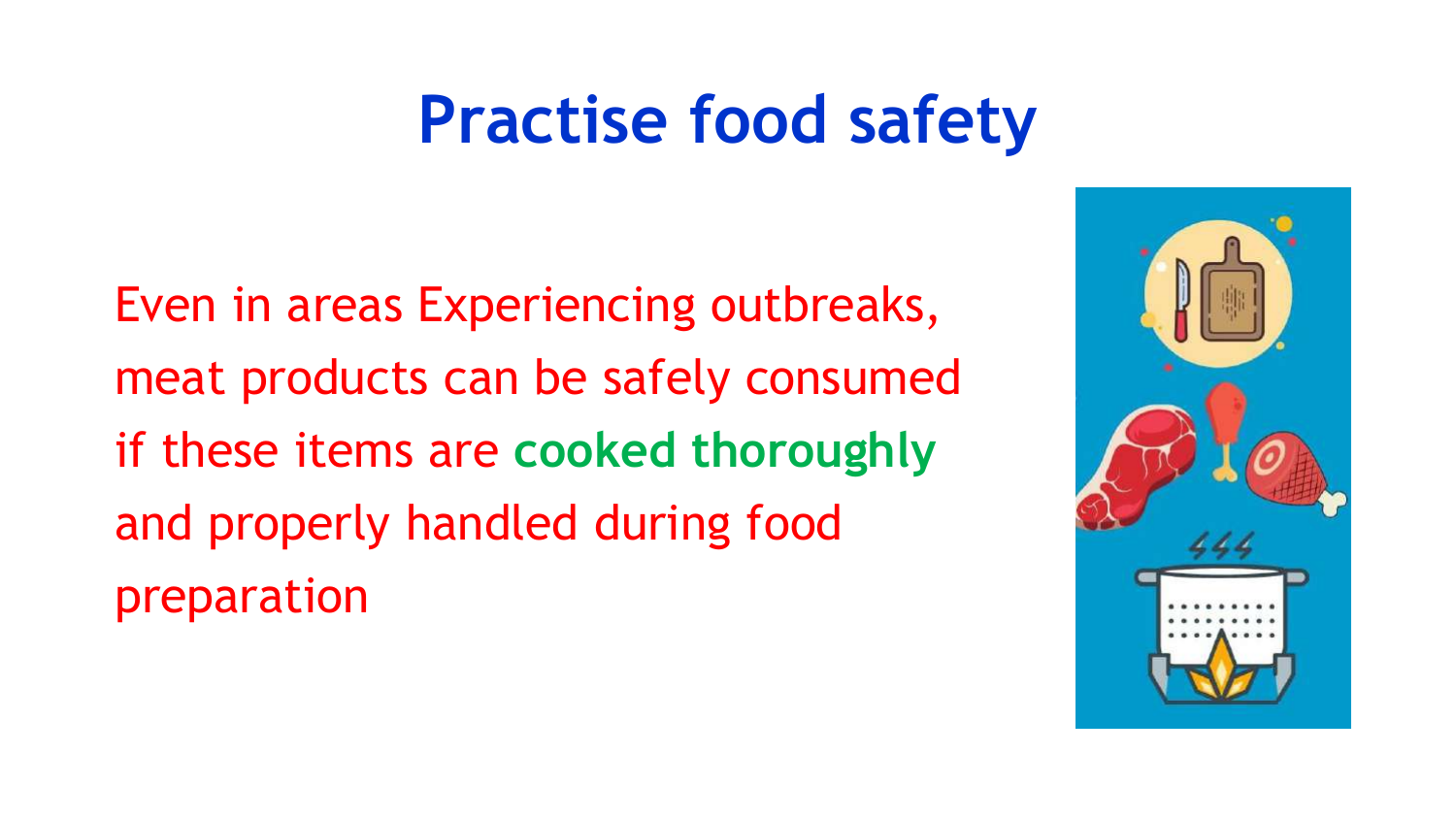#### **Practise food safety**

Use different chopping boards and knives for raw meat and cooked Foods





Wash your hands between handling raw and cooked foods.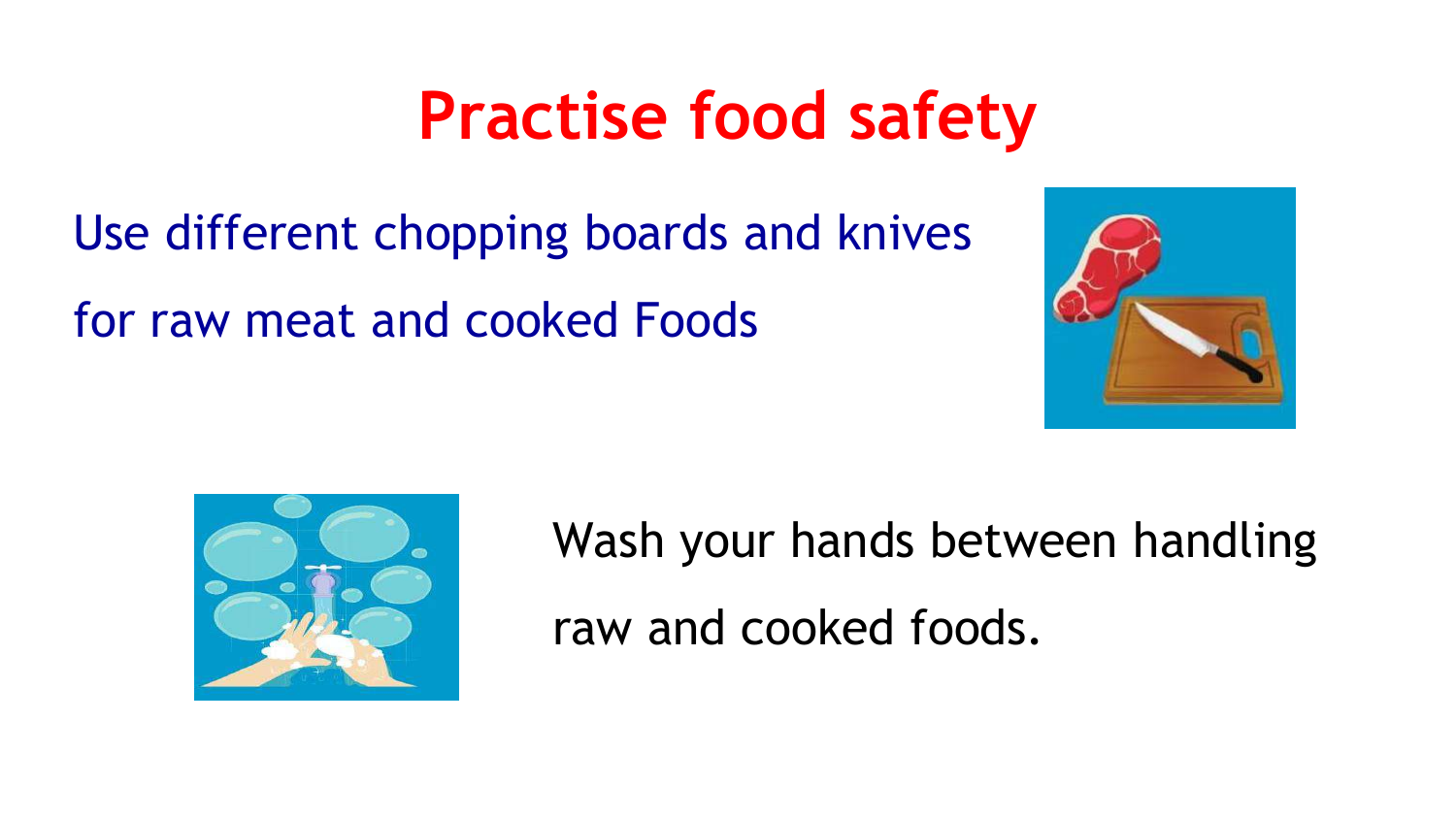## **Animal and animal product handling**



**Wear protective gowns, gloves, mask and facial protection while handling animal and animal products**

> **Remove protective clothing after work, wash aprons daily and leave at work site**





Avoid exposing family members to soiled work clothing and shoes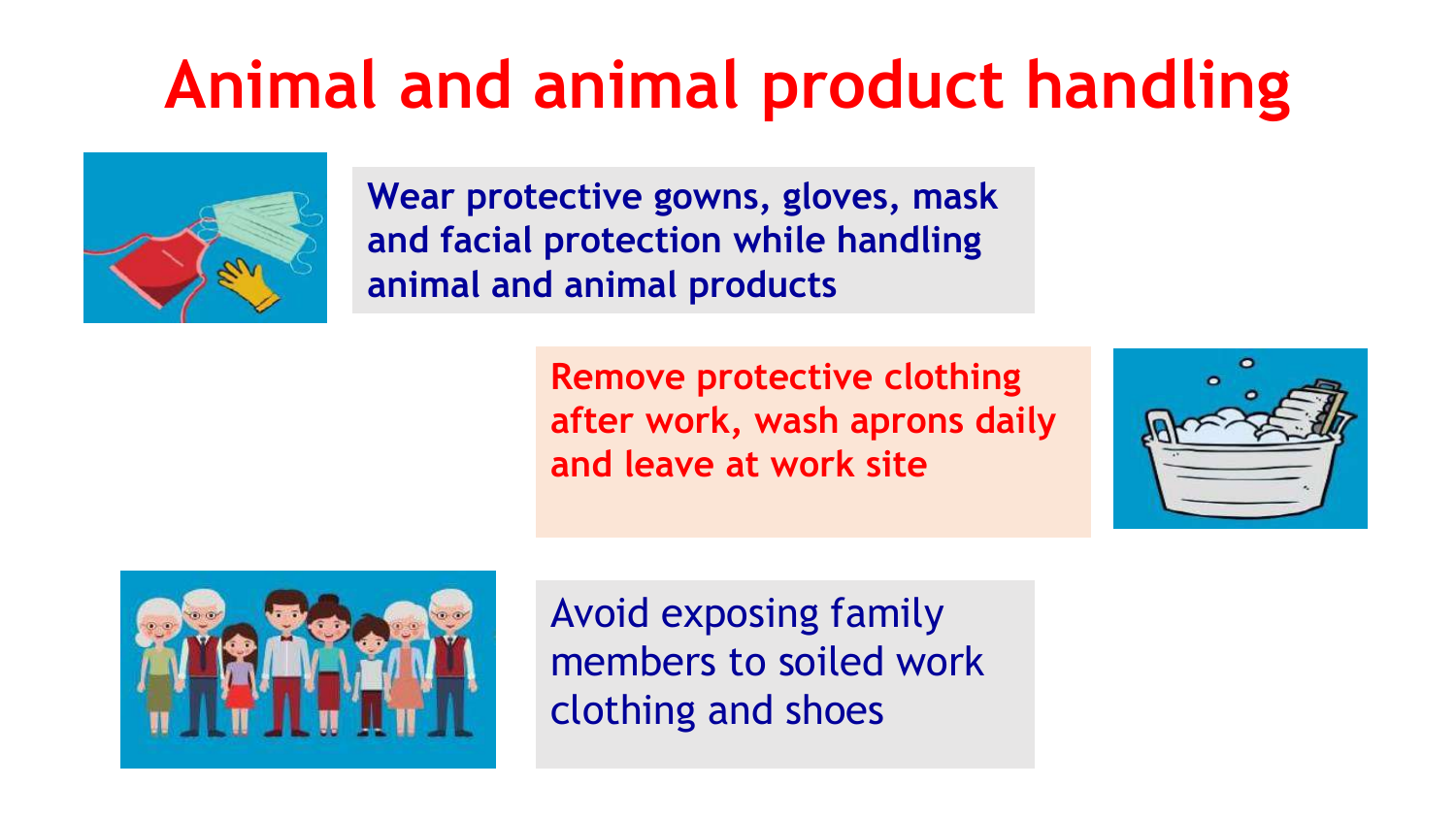## **Seeking Care**



• **Early medical care for fever, cough and difficulty in breathing**

• **Ask for travel history**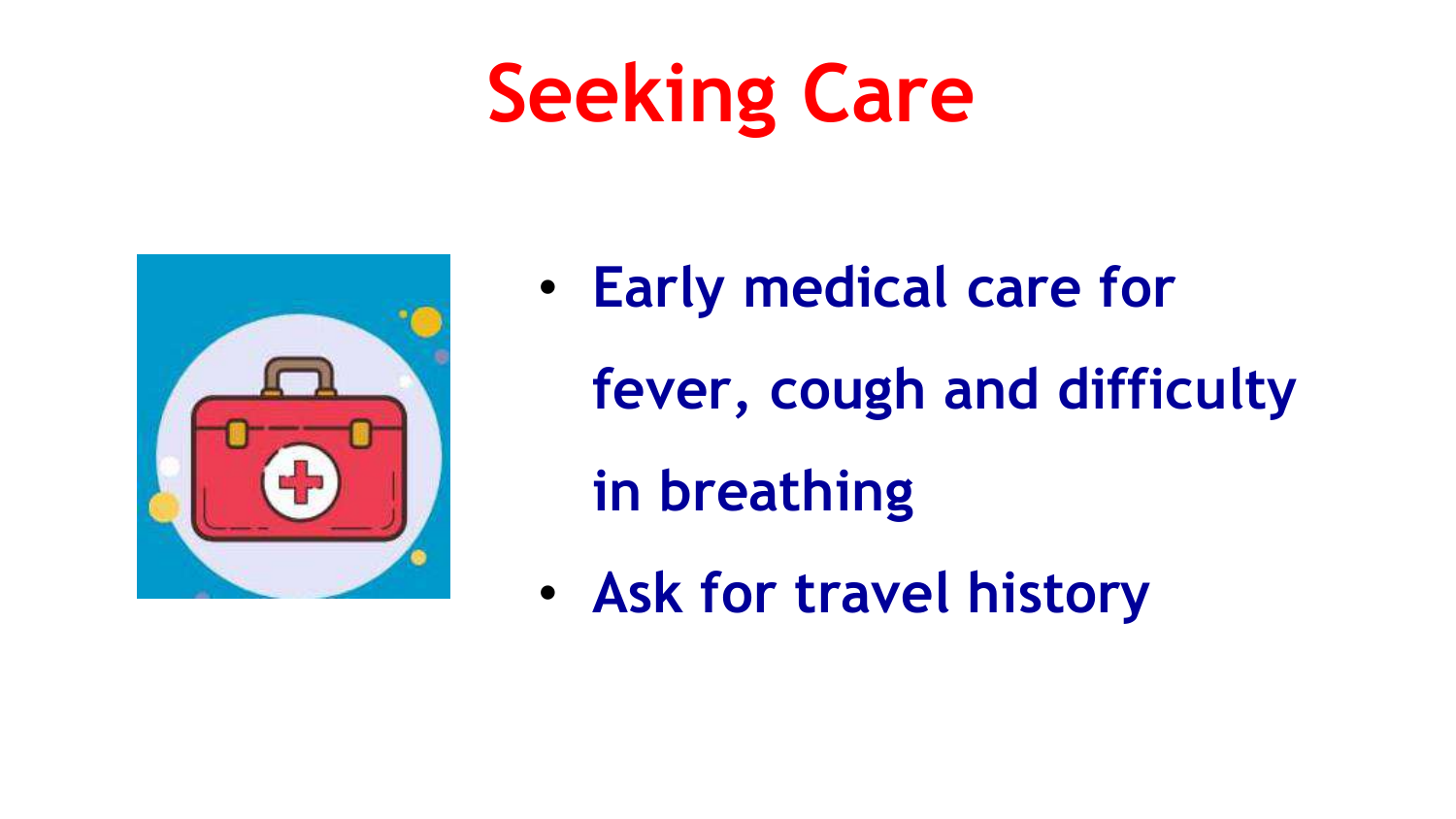#### **Practise food safety**

## Sick animals and animals that have died of diseases should not be eaten

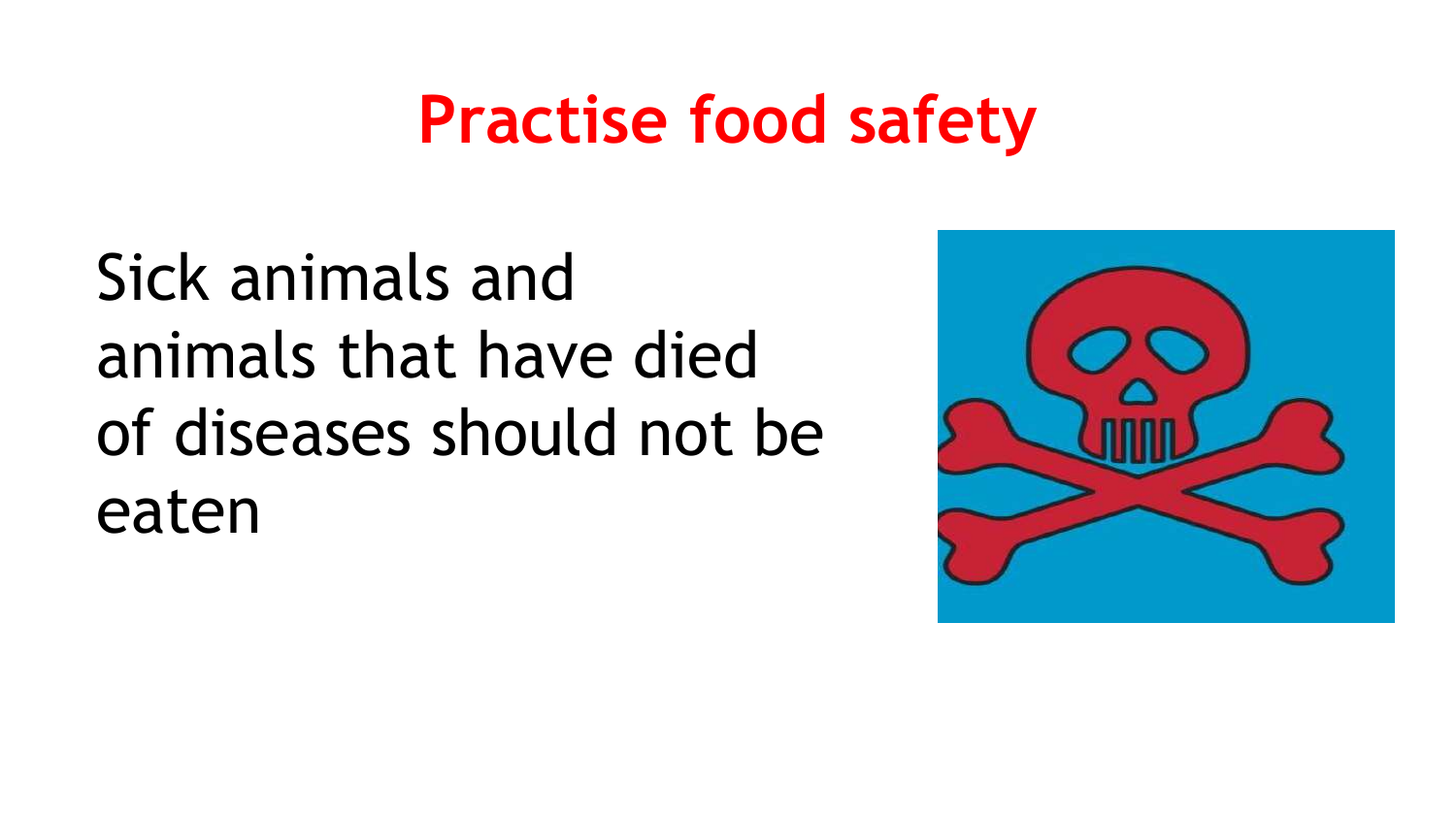# **Avoid touching your eyes, nose, and mouth with unwashed hands**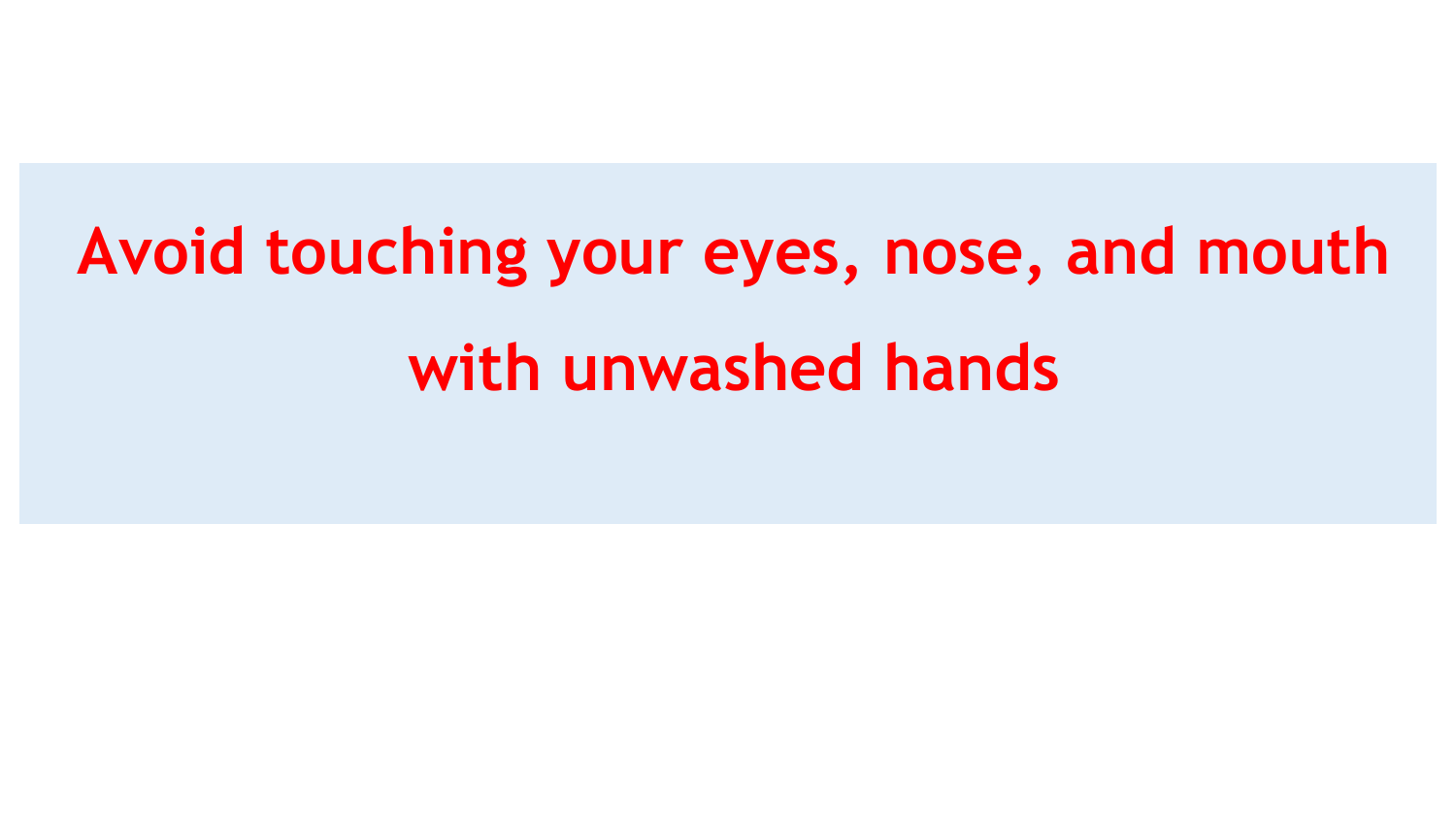### **Strategies for Corona Virus Infection Control**

1. Prevention of introduction of infection into the country

2. Prevention of establishment of infection in Tamil Nadu, India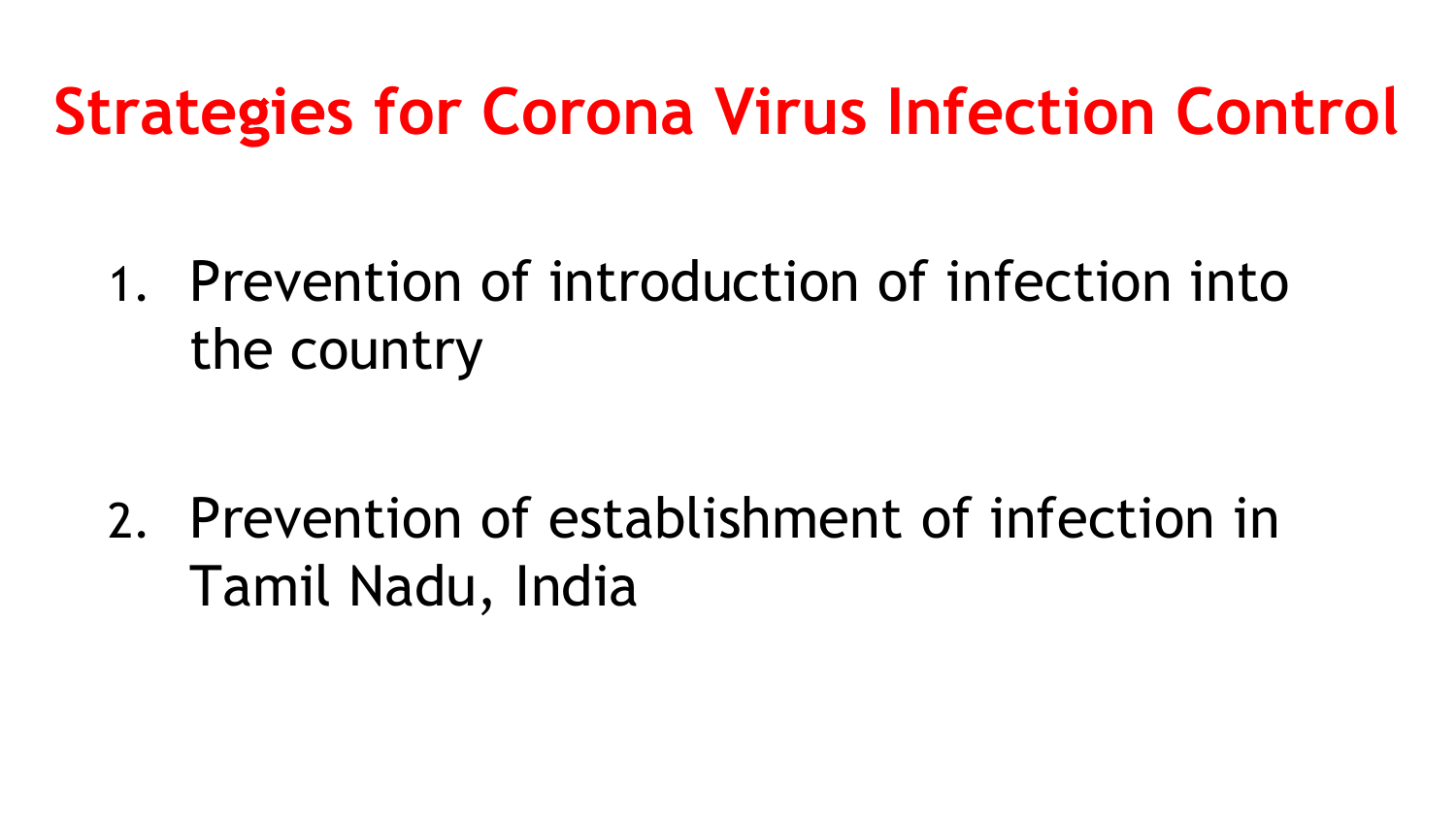#### **1. Prevention of introduction of infection into the country**

- 1.Hand sanitization of all passengers in Airports and Seaports immediately on disembarking
- 2. Medical screening of all passengers from China and other infected countries
- 3. Home quarantine and Monitoring of passengers for 28 days (double the incubation period)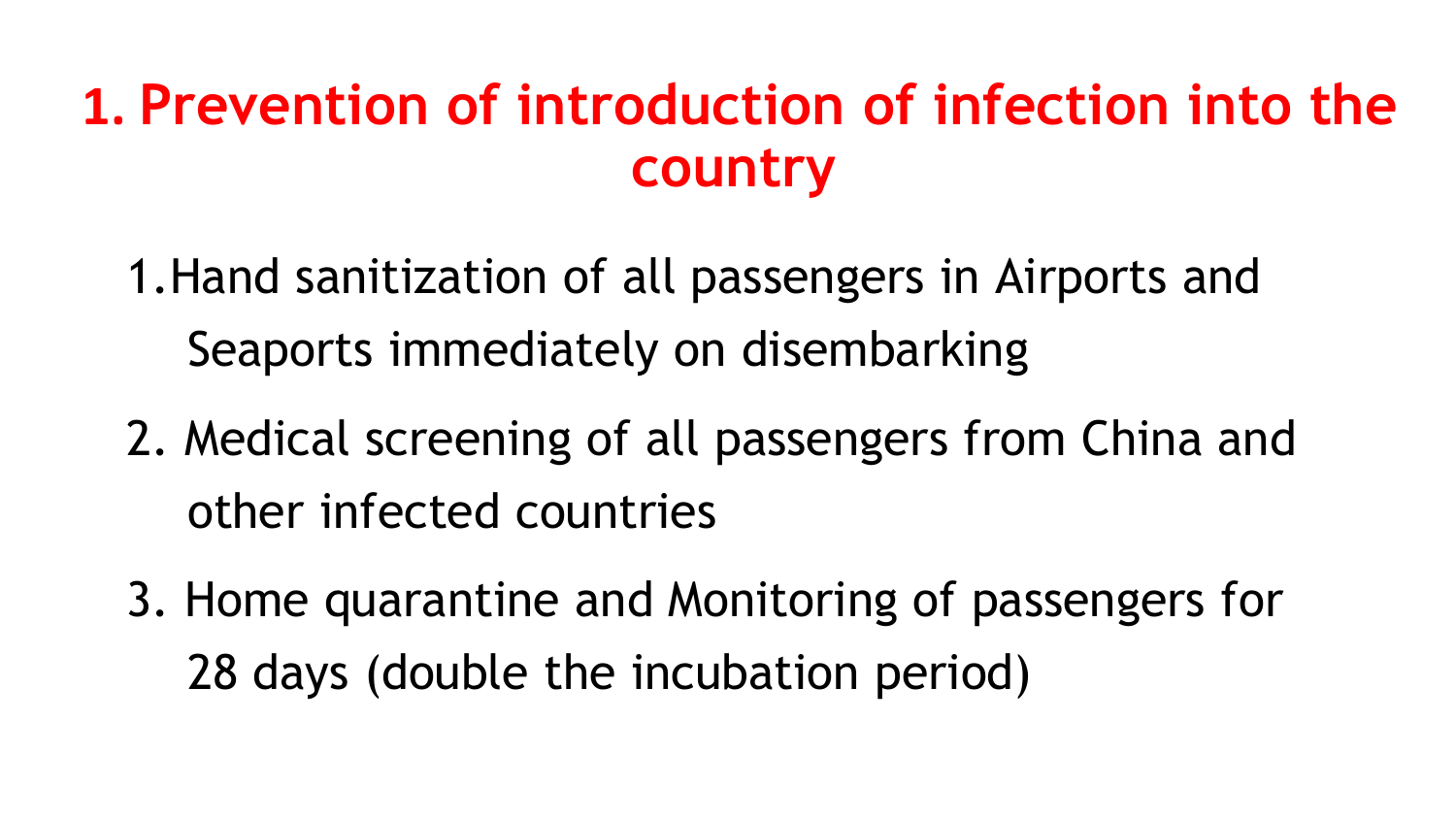4. **Cleaning and disinfection of surfaces frequently touched by hands** in Air Ports, Sea Ports, and all public places- like hand rails of steps, elevators, ticket counter surfaces, immigration/emigration counters, door handles, arm rests of chairs etc.

5. PPE for all staff handling passengers

6. Isolation Rooms in all medical college hospitals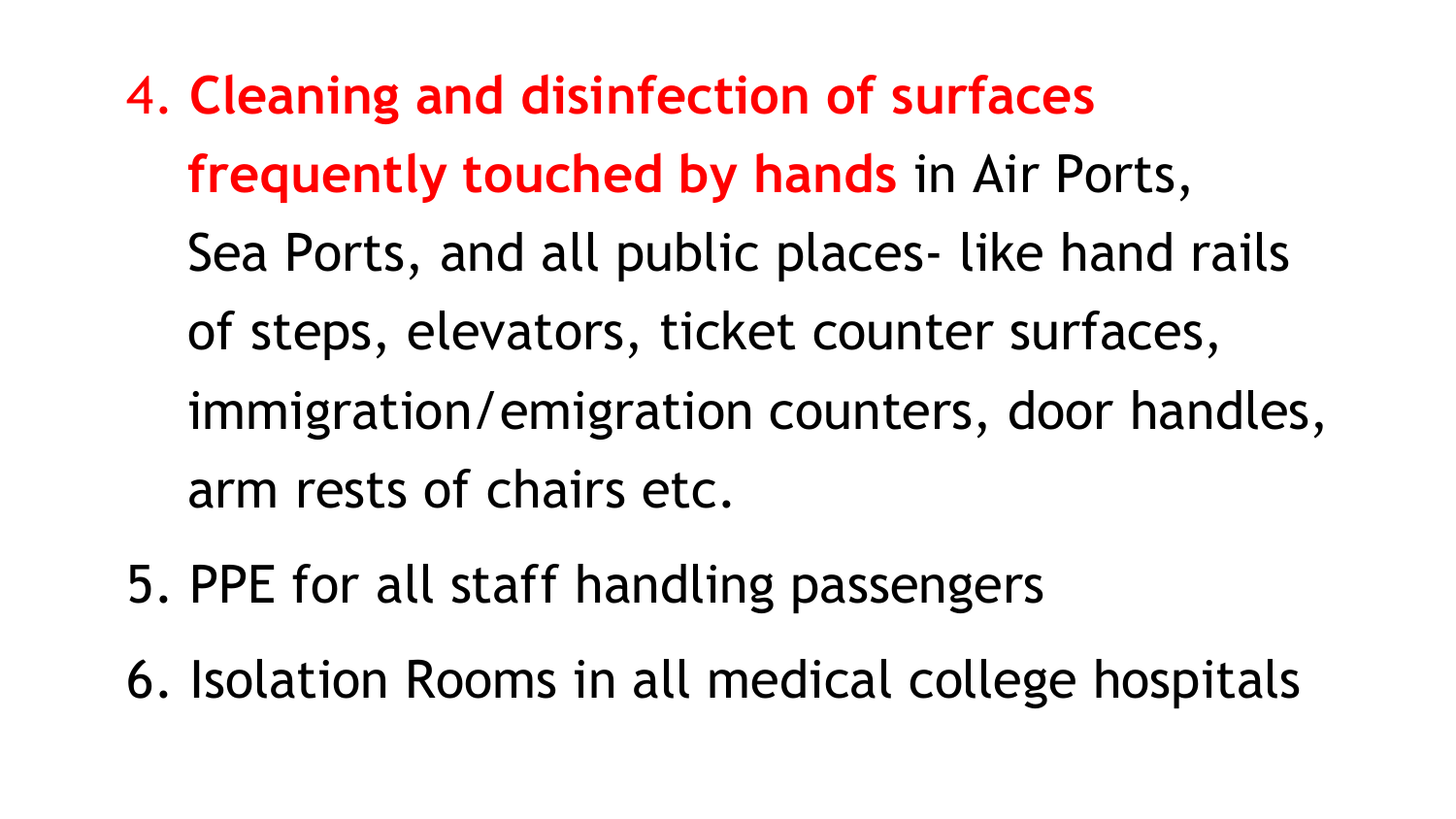## **2. Prevention of establishment of infection in India**

- 1. Hand washing
- 2. Cleaning and disinfection of surfaces frequently touched by hands
- 3. Cough and sneezing hygiene- covering face with hand kerchief while coughing and sneezing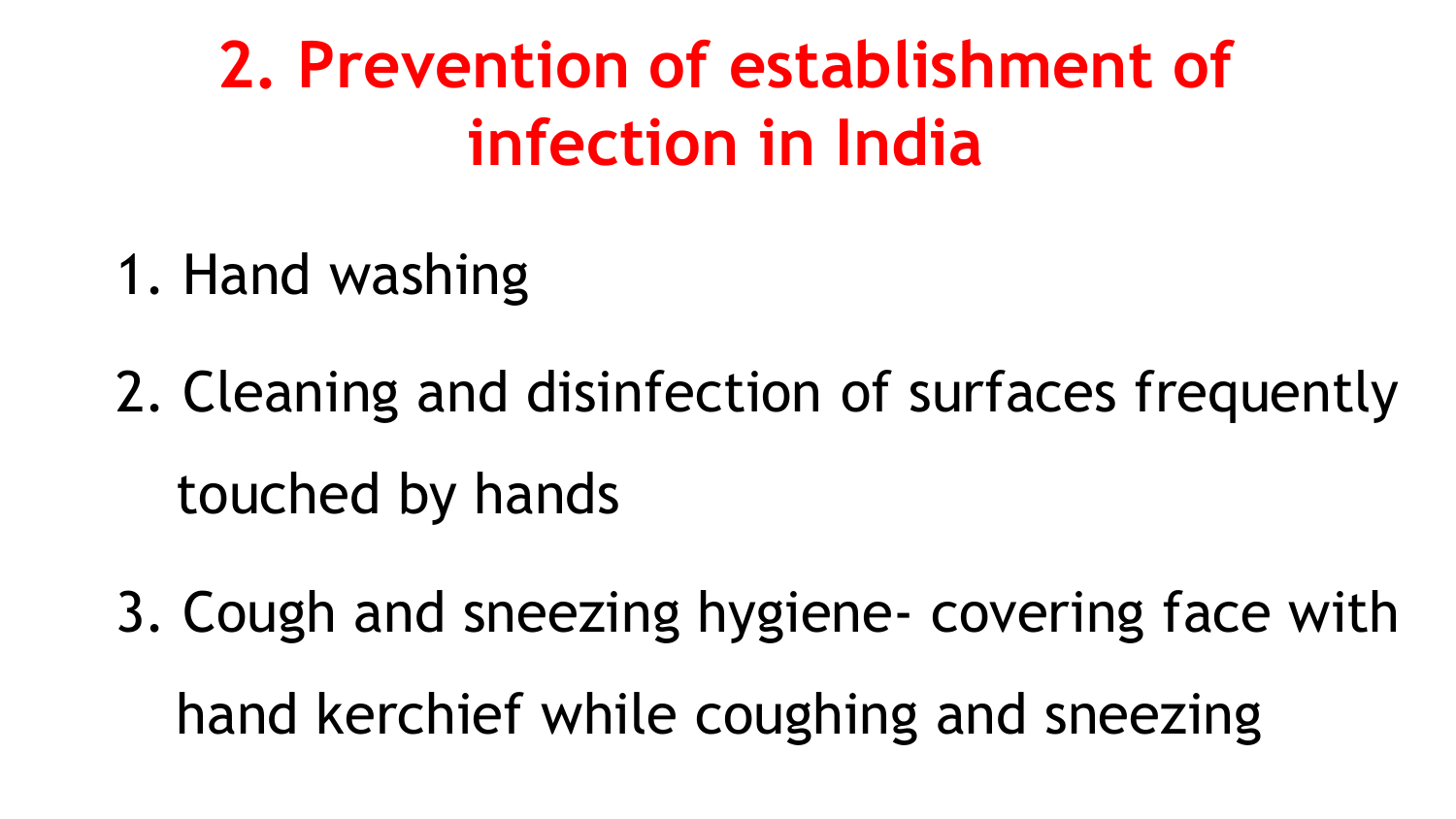- 4. Keeping diabetes / hypertension under control
- 5. *Vanakkam* instead of shaking hands
- 6. Surveillance of all Influenza Like Illnesses
- 7. Stepping up of Hospital Infection Control Practices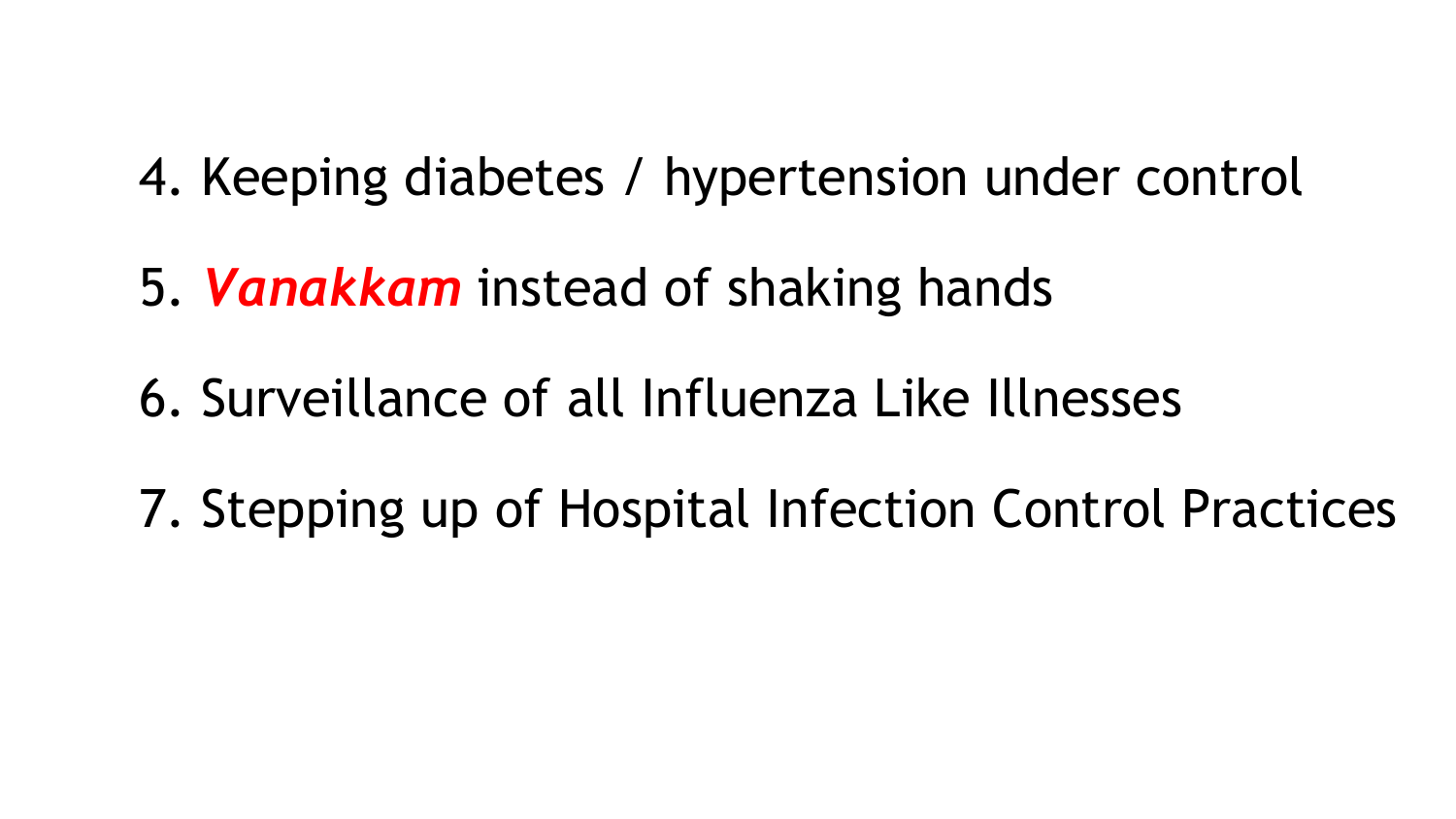- 9. Old aged people and children under three years should not go out of homes unnecessarily particularly to crowded areas
- 10.Non-vegetarians should eat thoroughly cooked animal food. Uncooked and semi-cooked items should be avoided.
- **These measures will help us to prevent all kinds of Influenza Like Illnesses (ILI) /Severe Acute Respiratory Infections SARI).**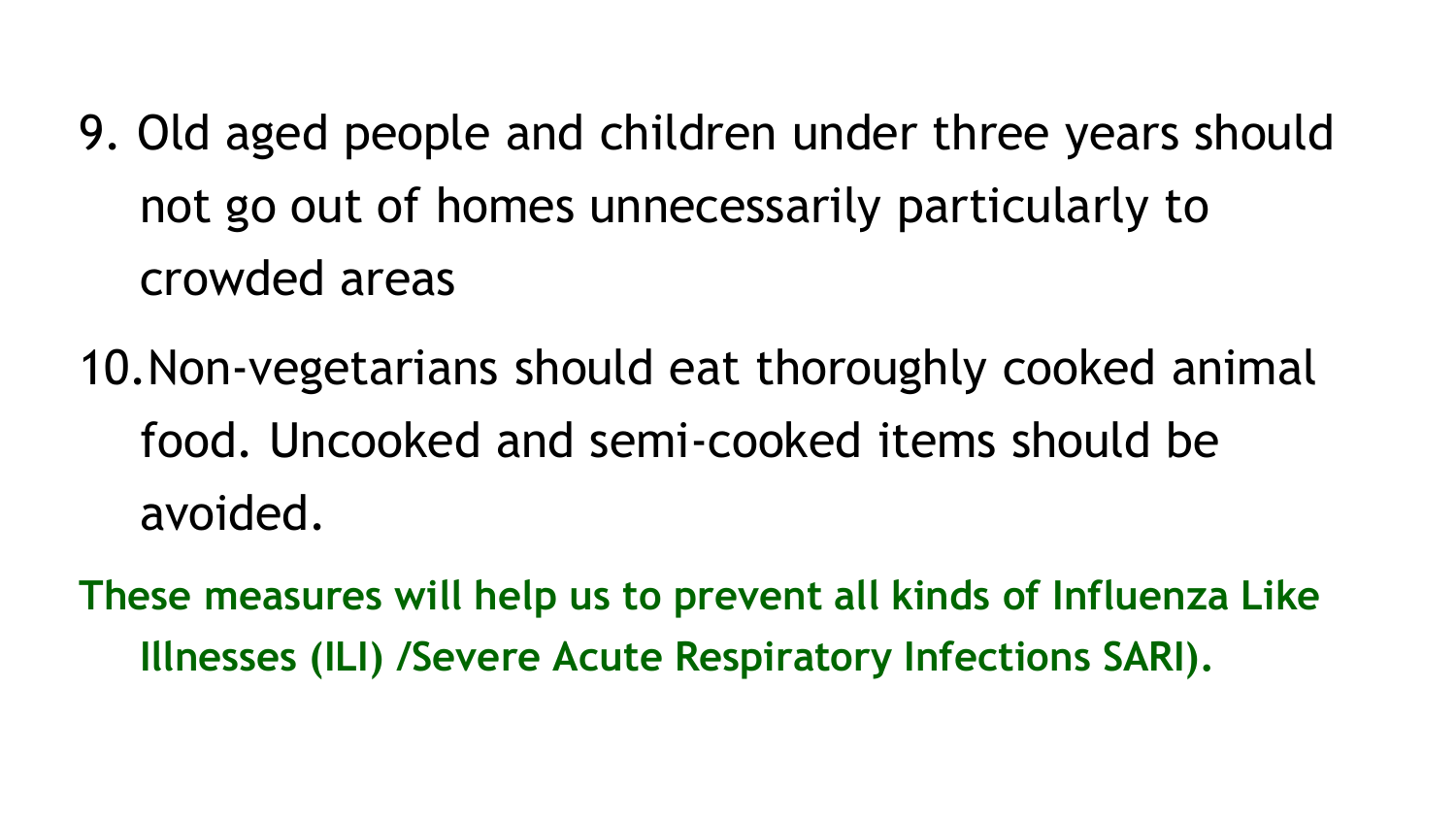## **Hospital Preparedness**

- Training for all doctors, nurses, paramedical and housekeeping including private sector
- Adequate stock of PPE and disinfectants particularly surgical spirit, one percent hypochlorite solution and Lysol
- Keeping isolation rooms ready
- Food arrangements for the passengers under observation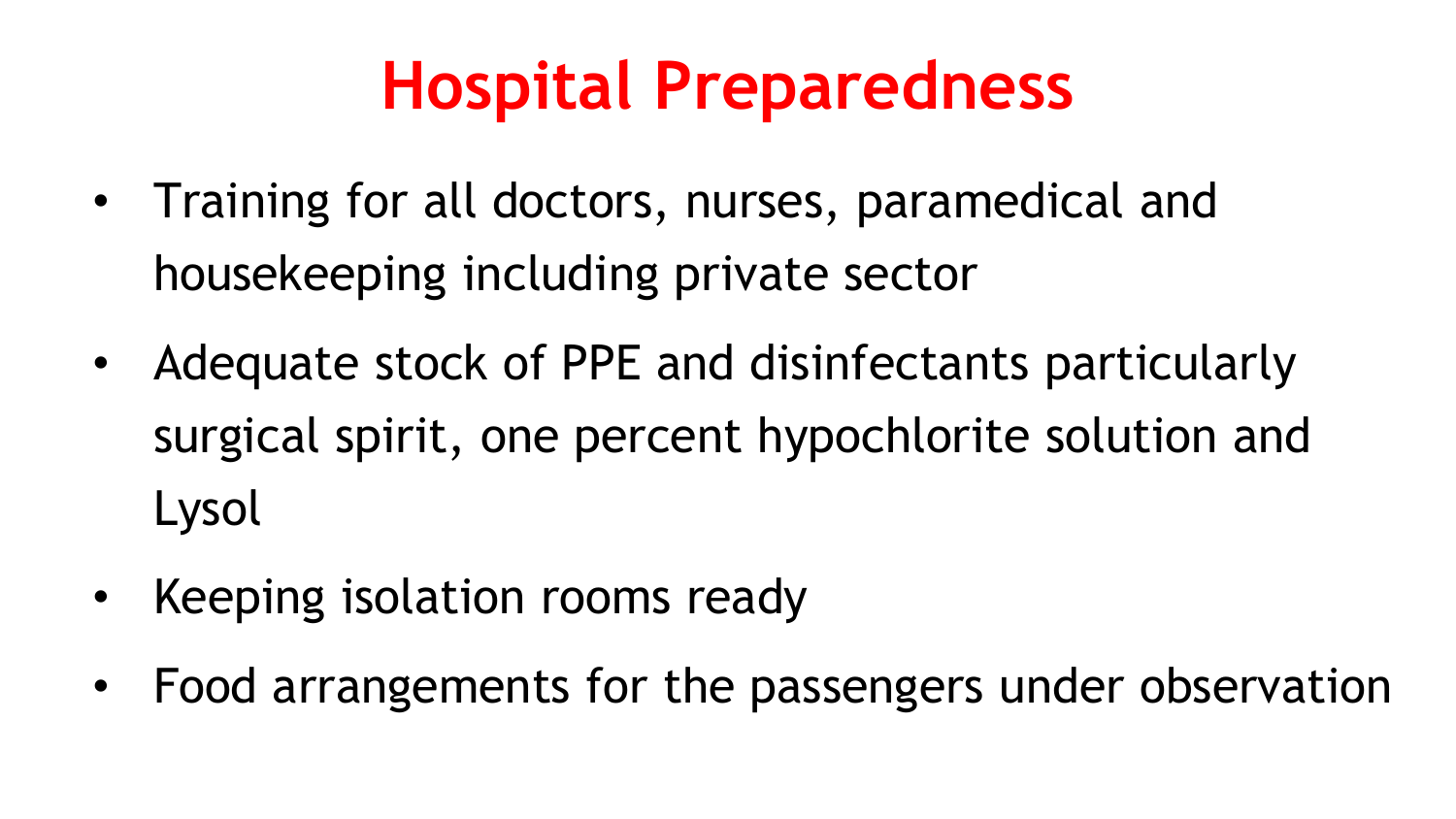## **Public Health Measures**

- Stepping up of surveillance for Influenza Like Illnesses/ Severe Acute Respiratory Illnesses
- Active case finding
- Thorough case and outbreak investigations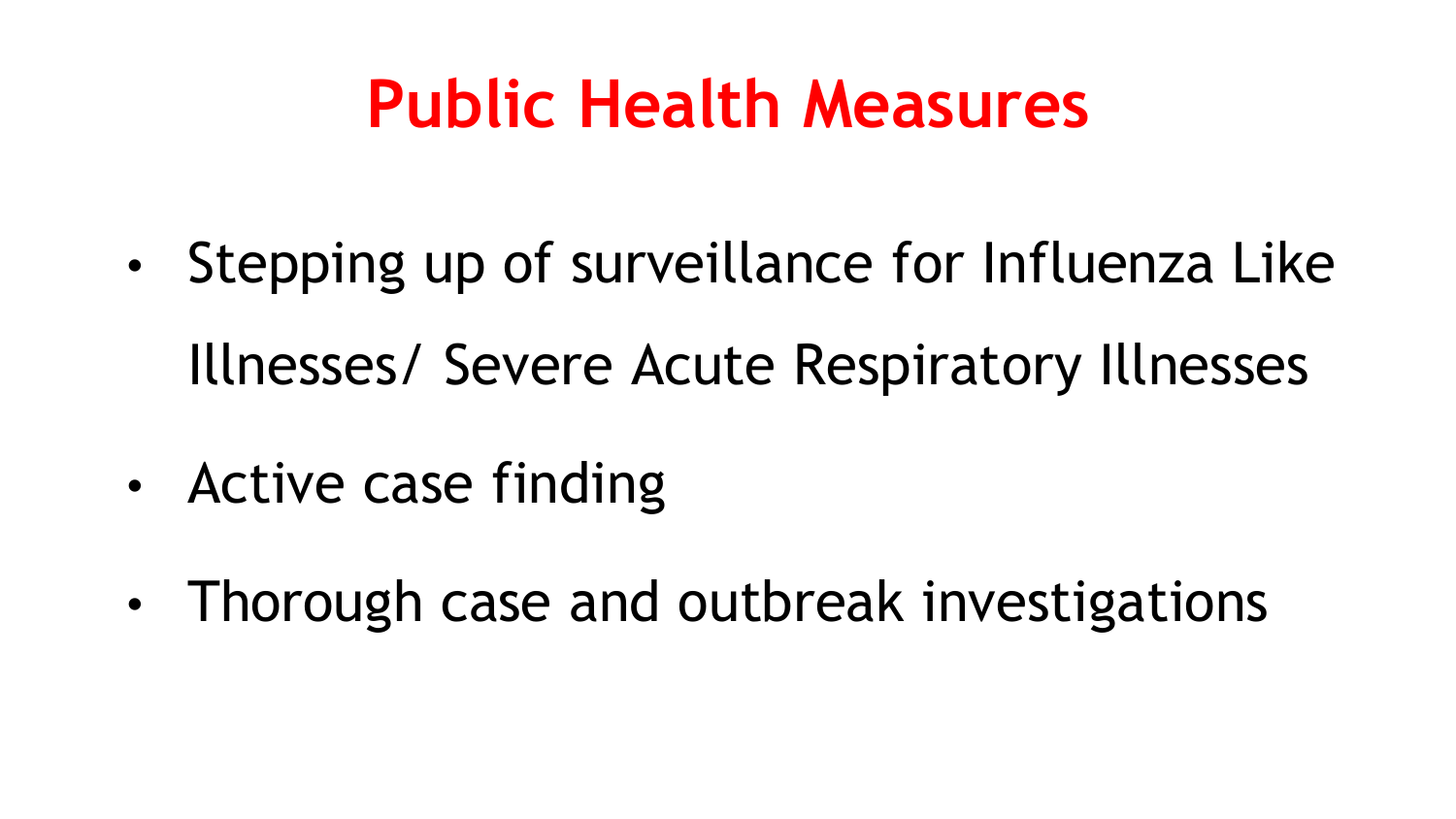## **Outbreak investigations for clusters or outbreaks of emerging respiratory viruses**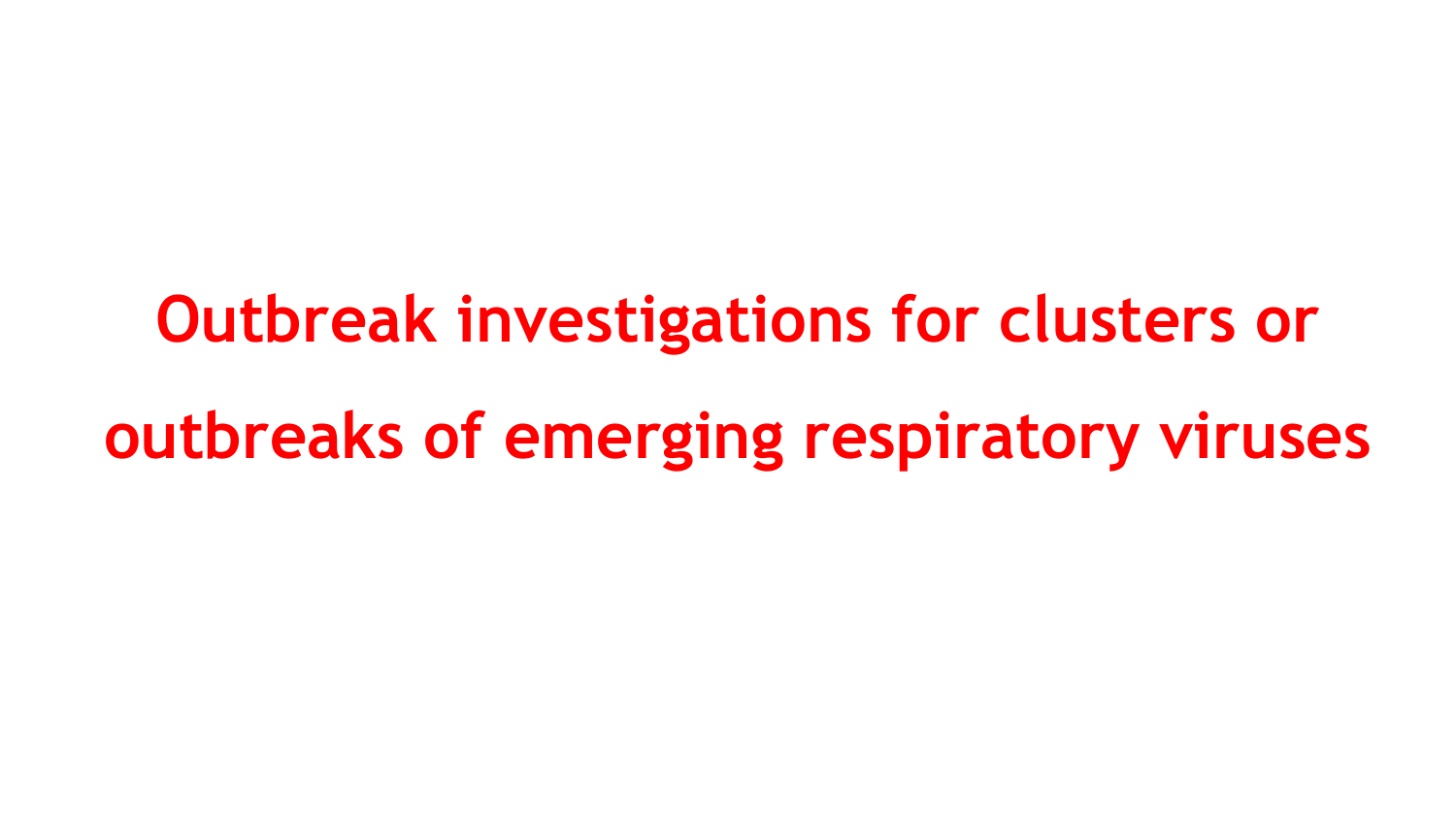## **Enhanced surveillance**

- Syndromic surveillance for Severe Acute Respiratory Illnesses (SARI) / Influenza Like Illnesses (ILI) should be stepped up
- Organizing rapid transfer of specimens to a laboratory with testing capacity
- Increasing testing of SARI cases at local health care facilities
- If resources allow, testing of people with milder, influenzalike illness
- Educating Government and Private clinicians about the case definition and the need for vigilance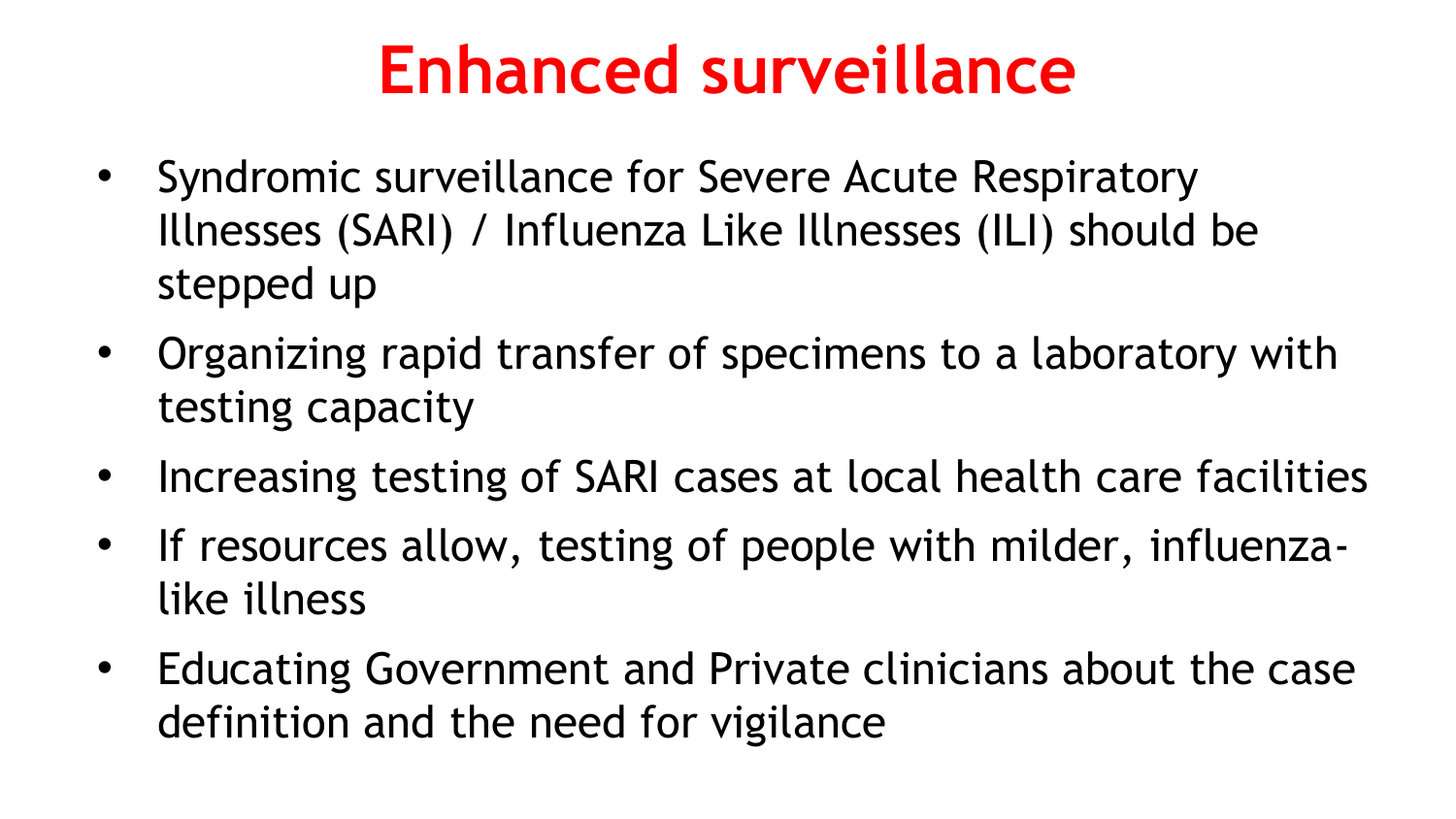## **Active Case Finding**

- Active case finding involves a wider search, focusing on
	- Patients and their visitors in health care facilities where the confirmed patient sought treatment
	- Health care providers who cared for or cleaned the room of an infected patient
	- Social, familial and work contacts of the infected patient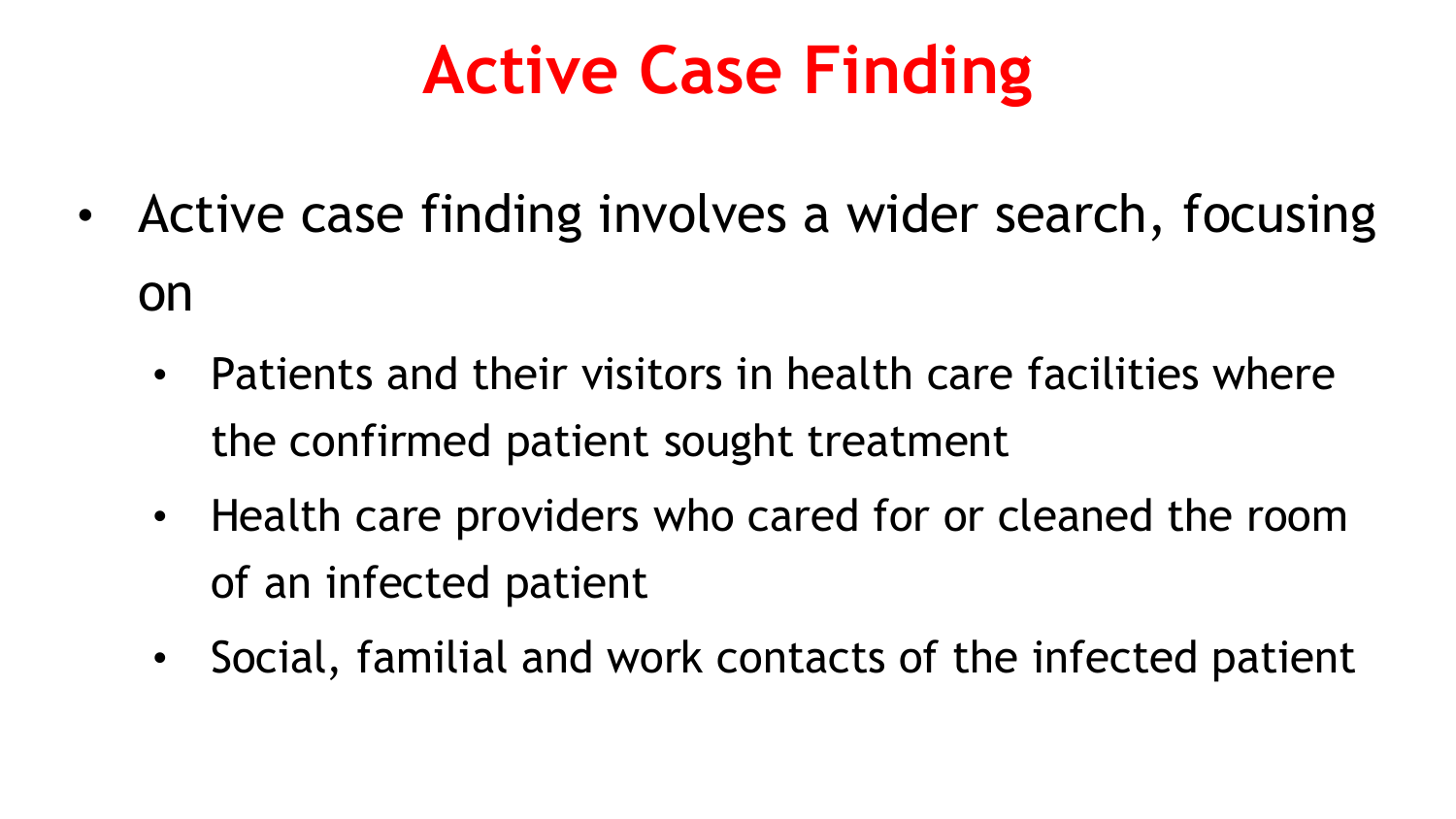## **Contact Tracing**

- Identify contacts of the infected patient and record
	- Names, contact, demographic information
	- Date of first and last exposure or date of contact with the confirmed or probable case, and
	- Date of onset when fever or respiratory symptoms develop
- The common **exposures** and **type of contacts** with confirmed or suspected cases should be thoroughly documented for any contacts who become infected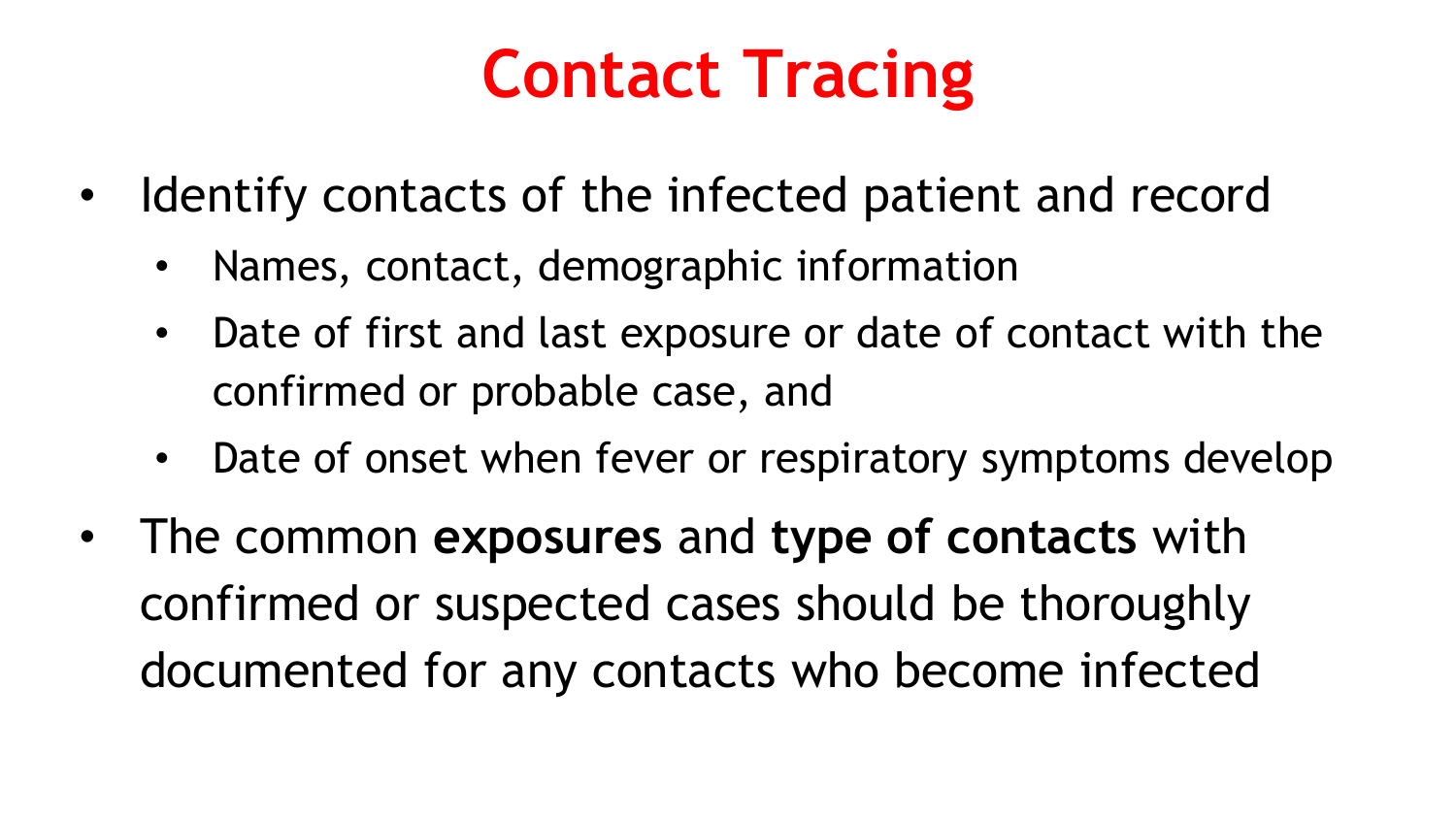## **District Investigation team**

• Deputy Director of Health Services

(District Surveillance Officer)

- Physician
- Paediatrician
- Microbiologist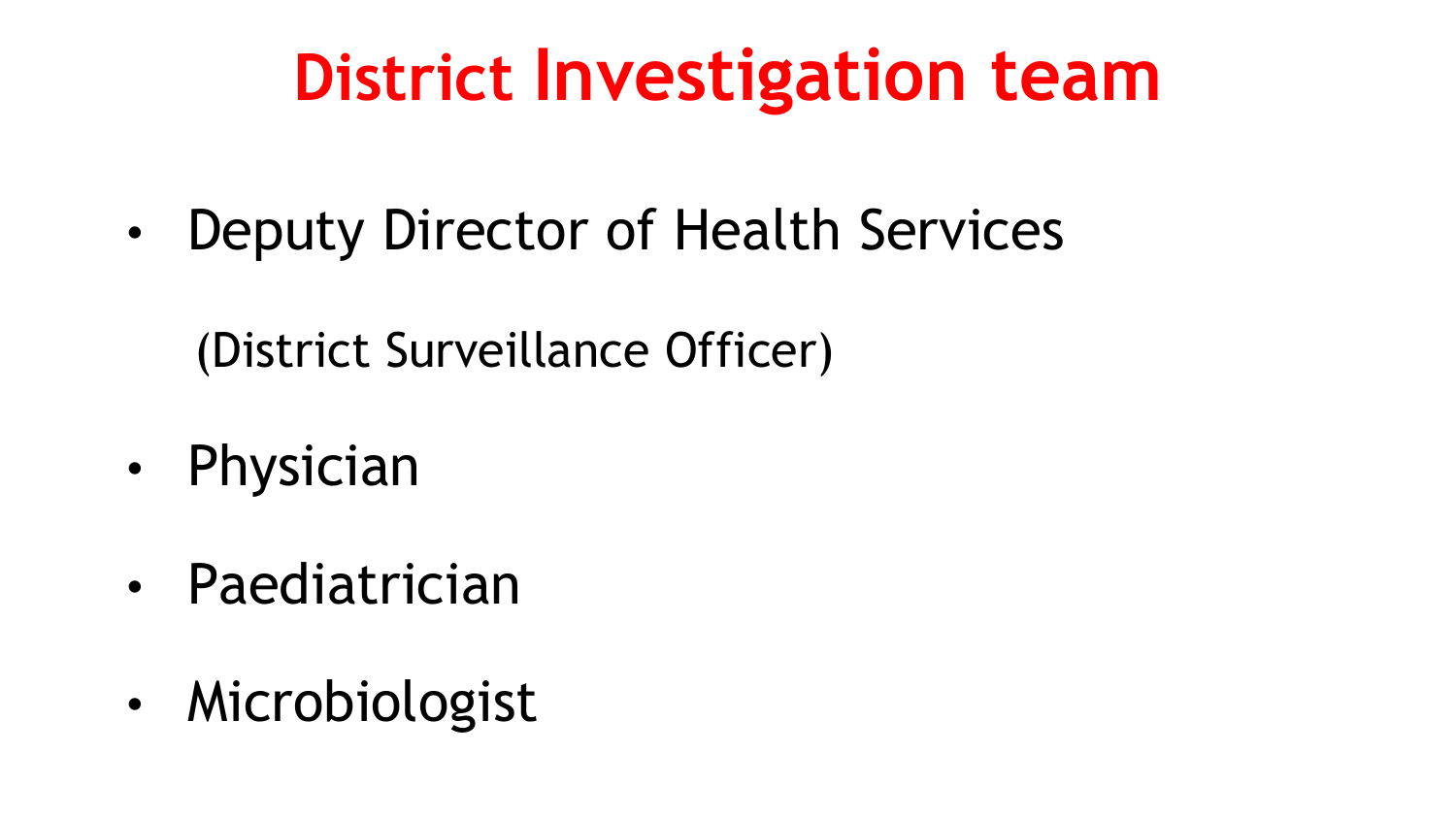**Descriptive analysis of cases should** 

**be performed in terms of Time, Place and Person**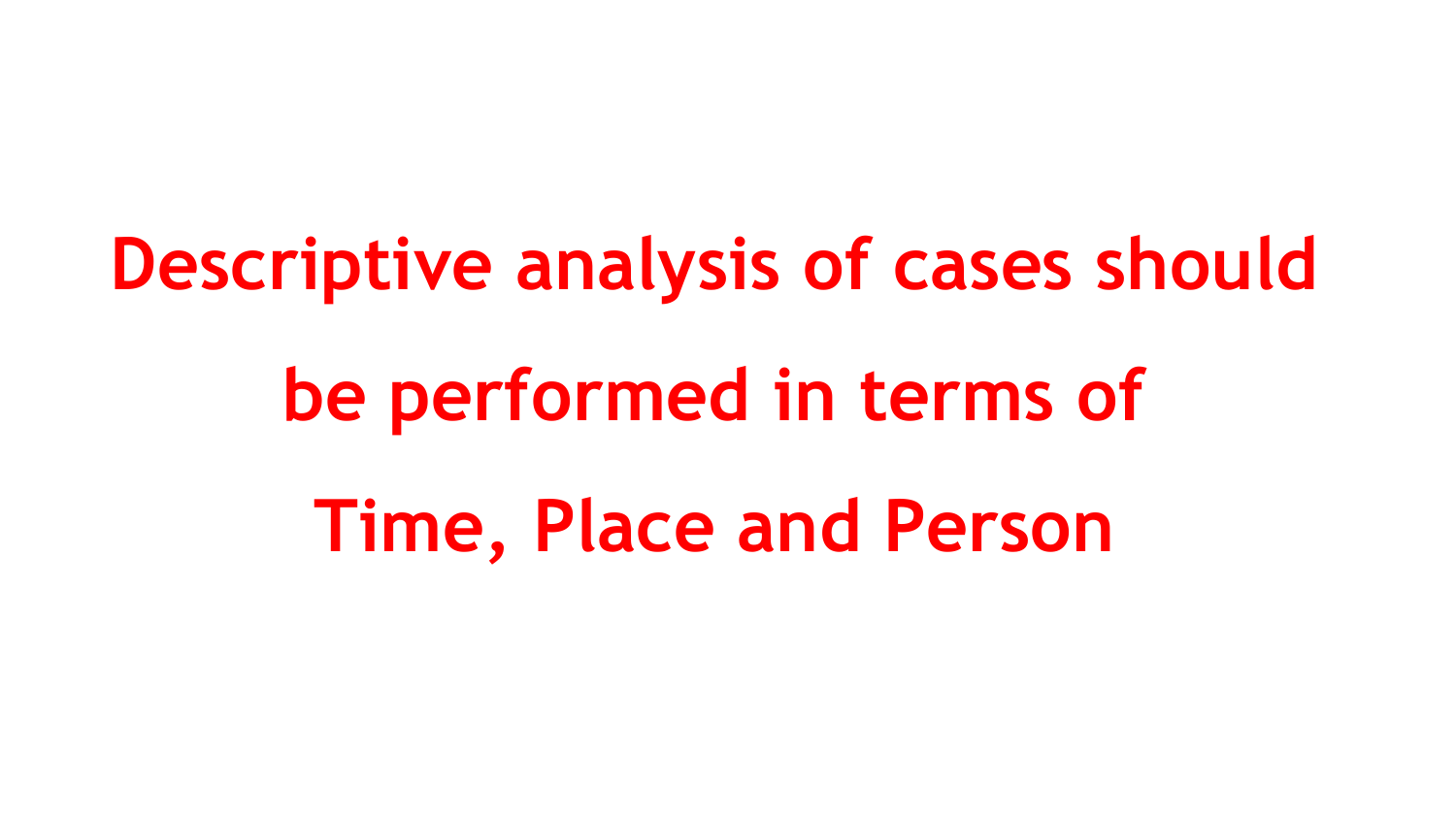## **Time**

- Date of onset: graphical and/or tabular descriptions of cases by date of onset
- Epidemic curve
- Estimation of an incubation period, description of transmission patterns, attack rates by age, occupation, exposure history
- clinical data (e.g. spectrum of illness severity, proportion with pneumonia, deaths) should also be provided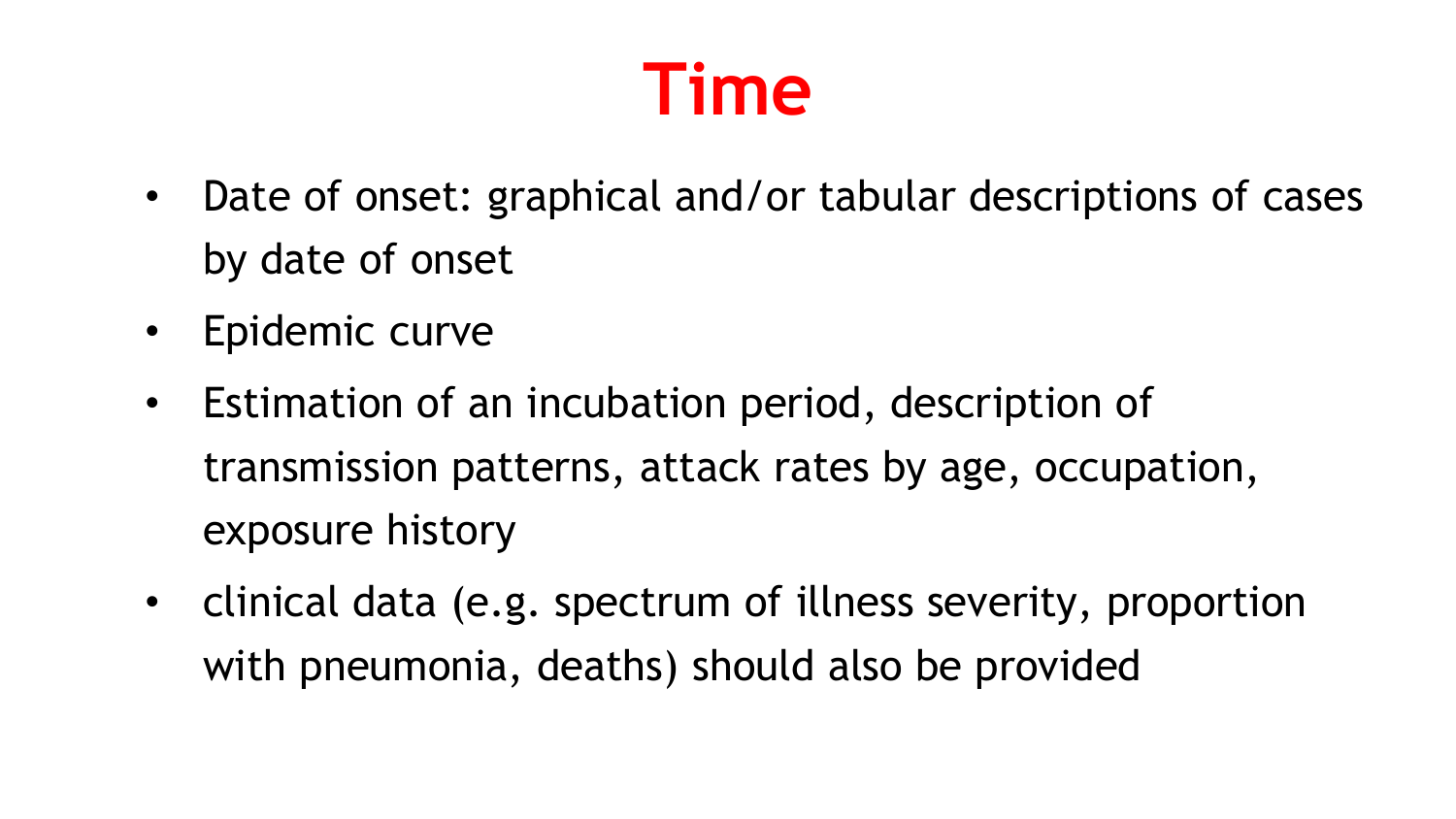#### **Place**

- Geographical location
- Maps of the locale
- Case Patients' homes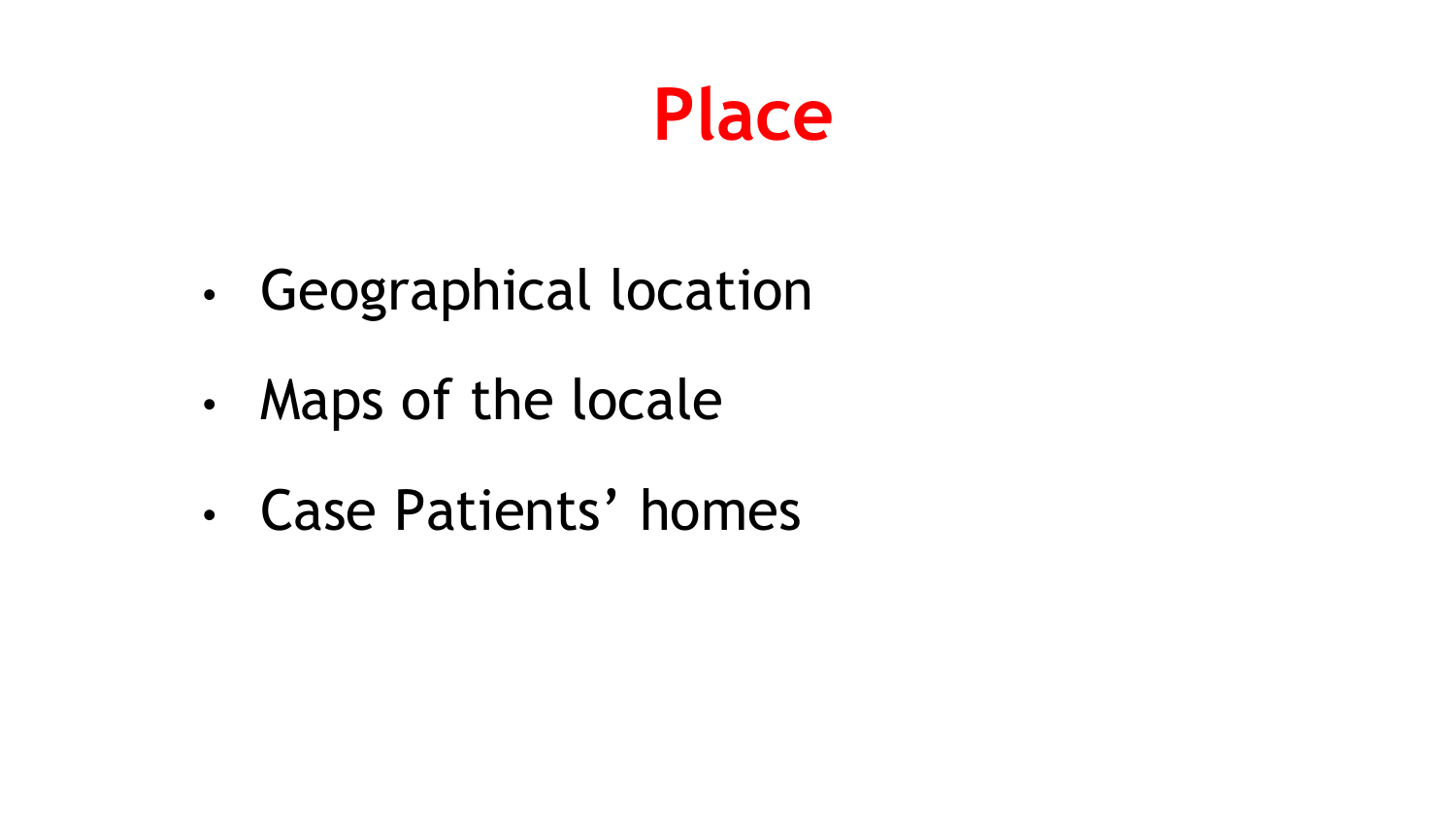

- Demographic characteristics
	- Age
	- sex
- Relationship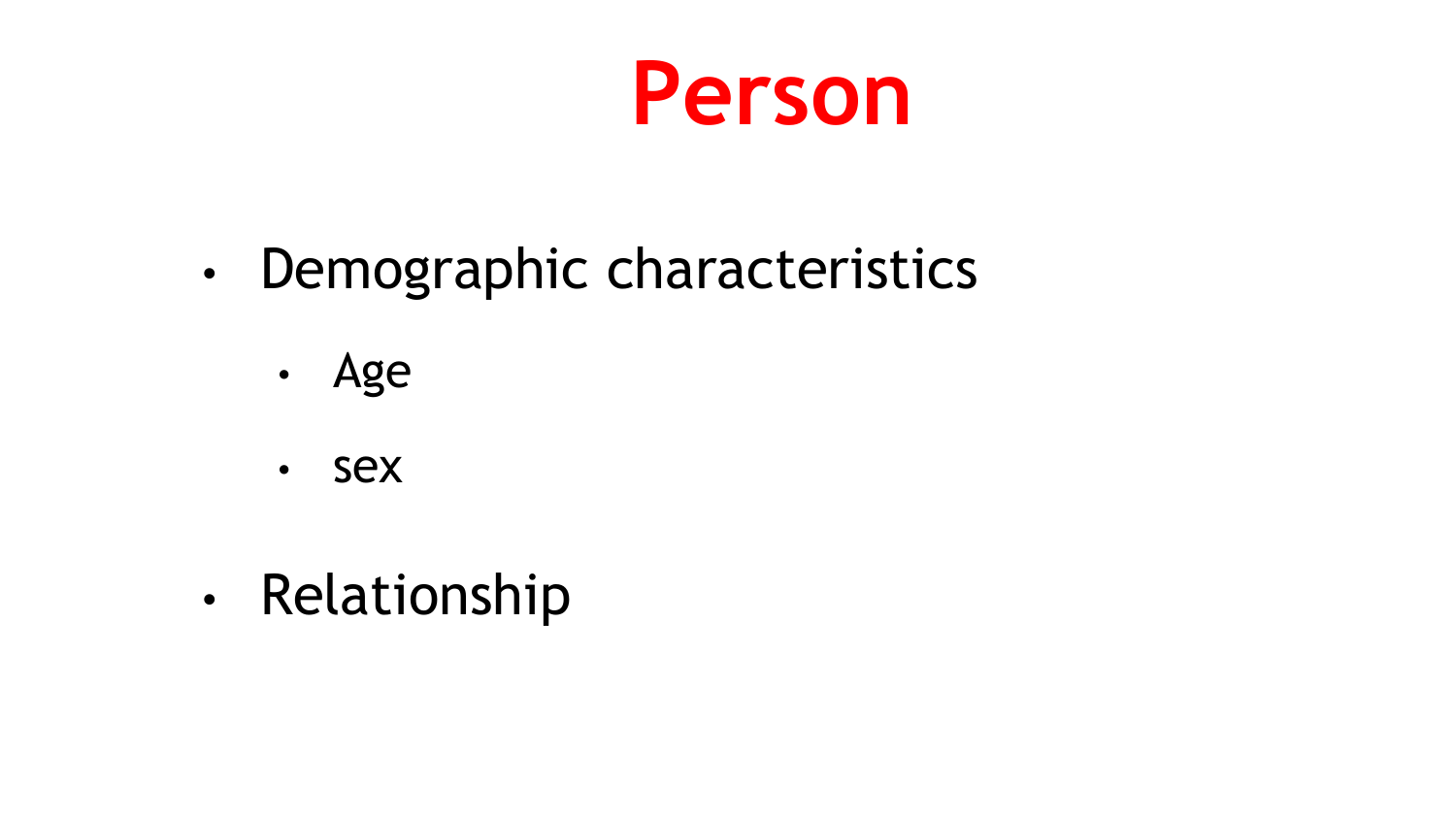- Place in a well-ventilated single room.
- Limit the number of caretakers, ideally assign one person who is in a good health without risk conditions.
- No visitors.
- Household members should stay in a different room or, if that is not possible, maintain a distance of at least one metre from the ill person.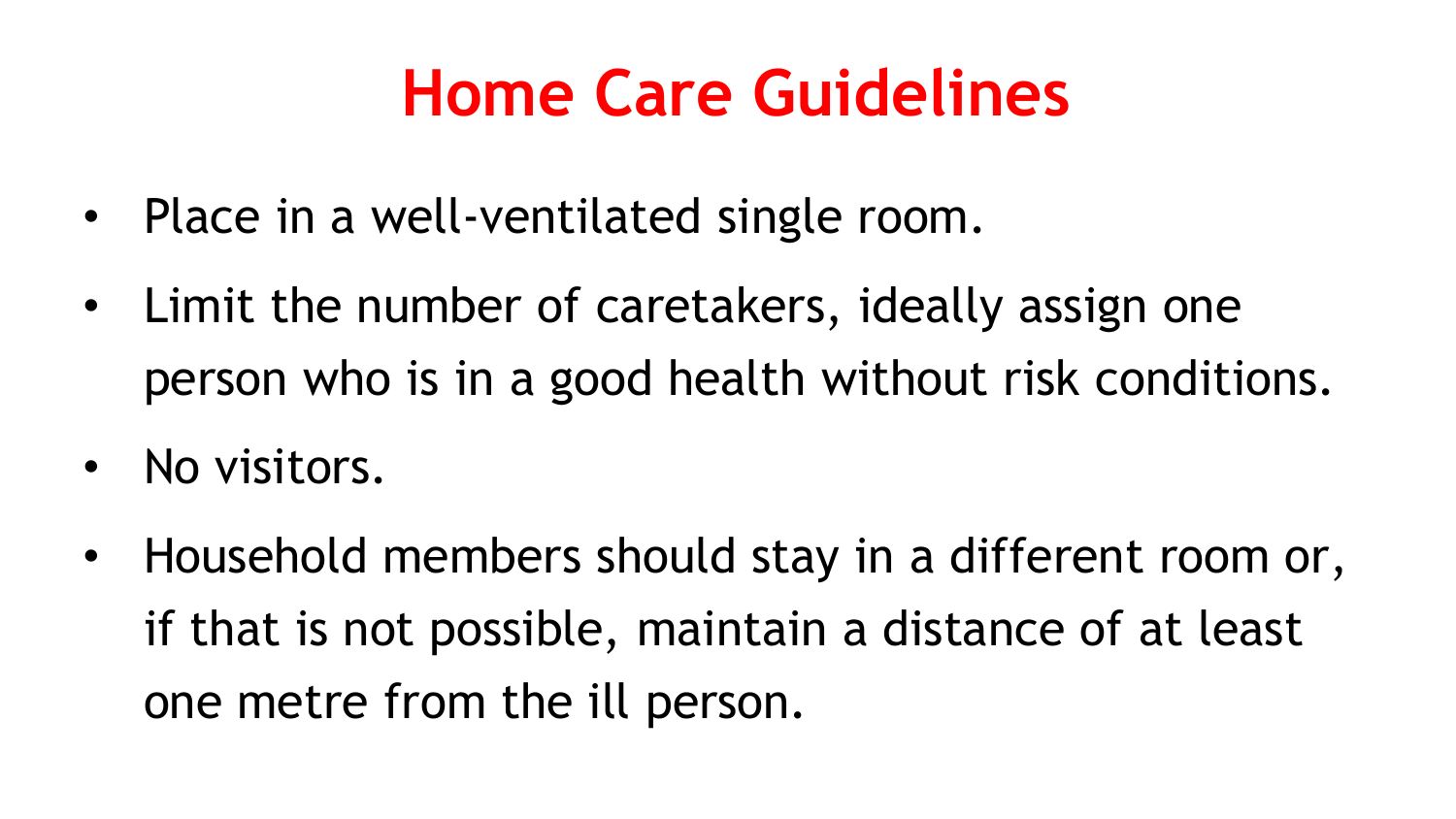- Limit the movement and minimize the shared space.
- Ensure that shared spaces (e.g. kitchen, bathroom) are well ventilated (Open Window)
- The caregiver should wear a medical mask fitted tightly to the face when in the same room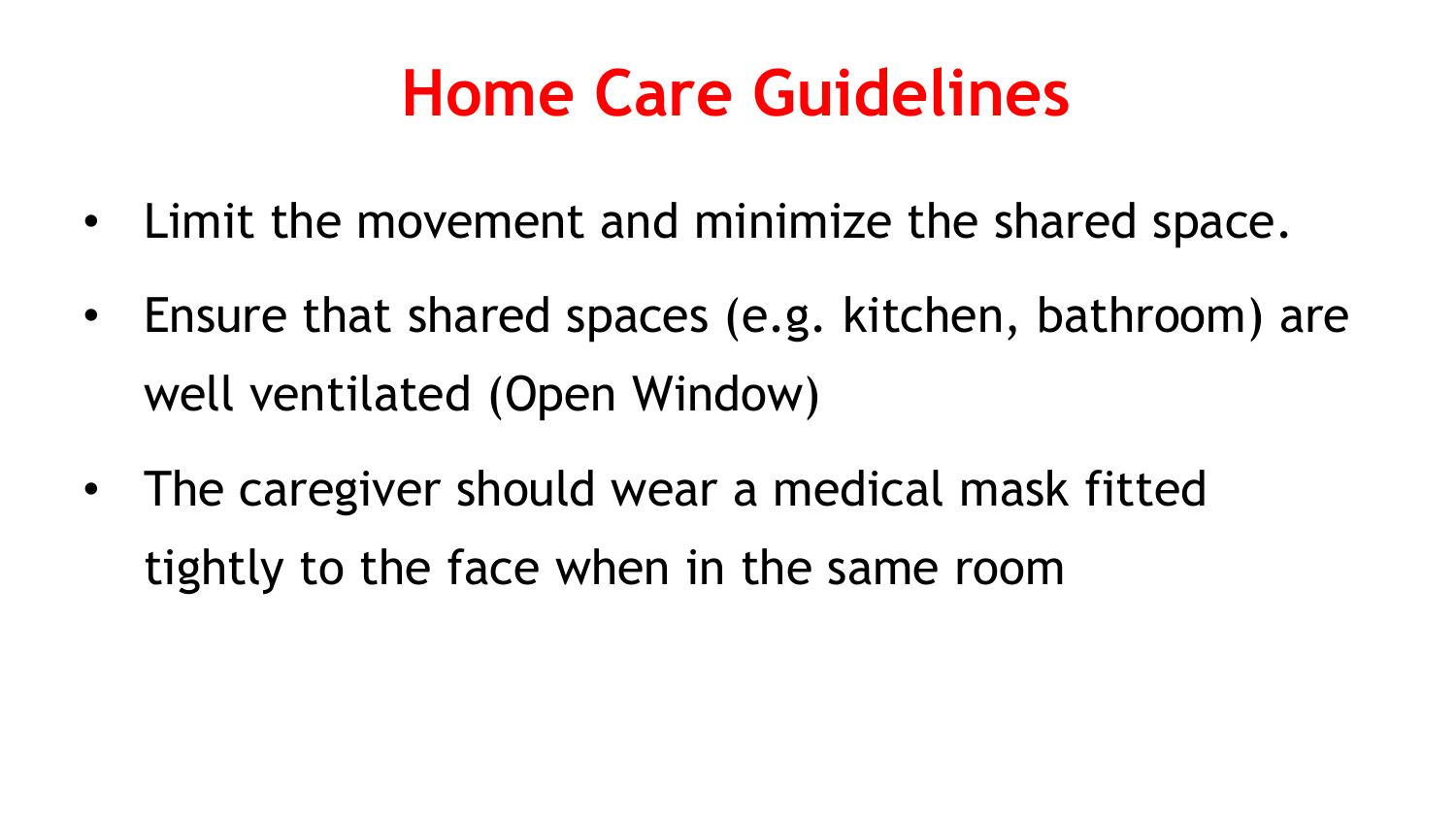- Masks should not be touched or handled during use. If the mask gets wet or dirty with secretions, it must be changed immediately. Discard the mask after use and perform hand hygiene after removal of the mask
- Perform hand hygiene following all contacts with the persons under observation or their immediate environment.
- Hand hygiene should also be performed before and after preparing food, before eating, after using the toilet, and whenever hands look dirty.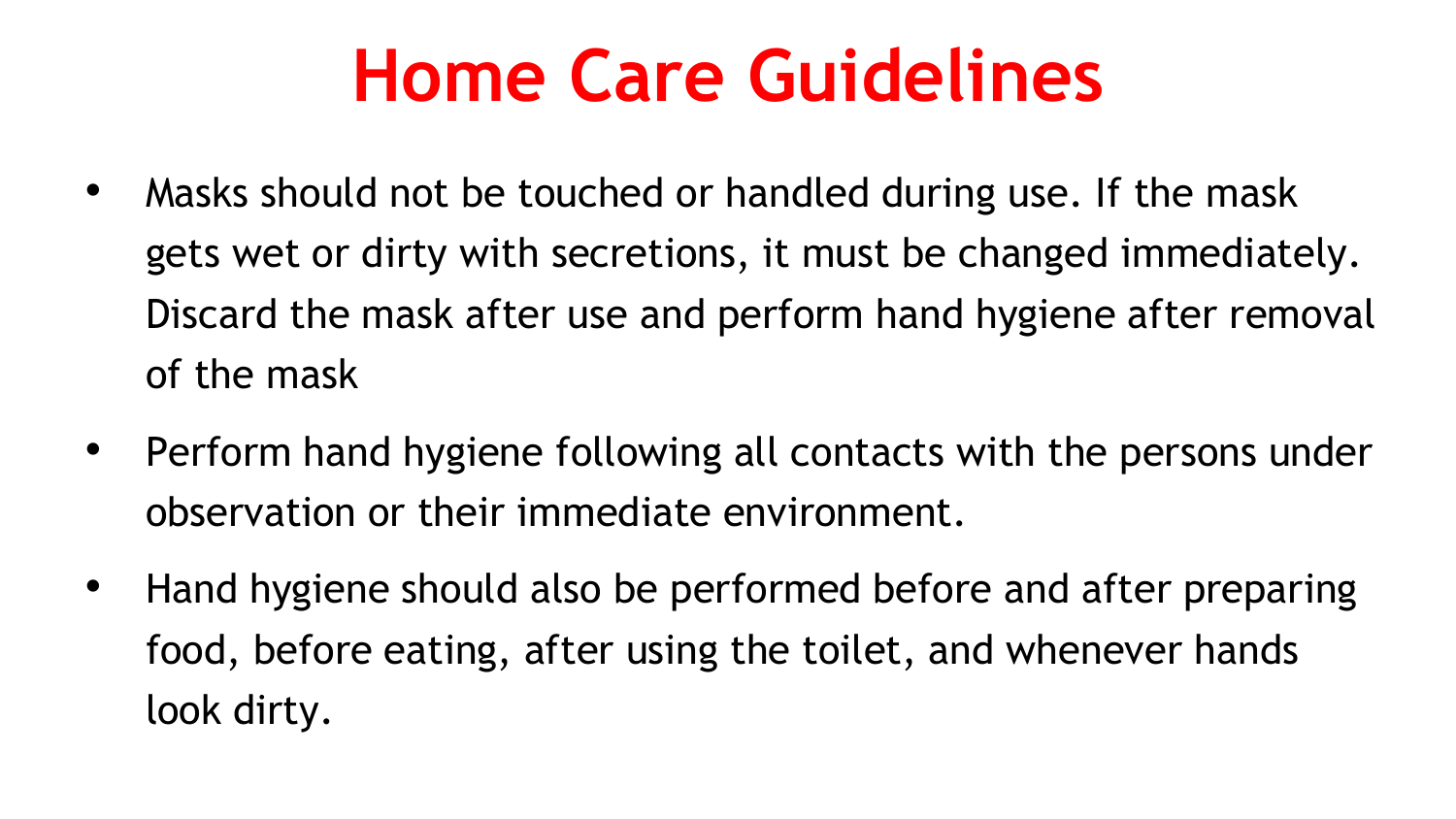- When using soap and water, disposable paper towels to dry hands is desirable. If not available, use dedicated cloth towels and replace them when they become wet.
- Follow respiratory hygiene covering the mouth and nose during coughing or sneezing using medical masks, cloth masks, tissues or flexed elbow, followed by hand hygiene.
- Discard materials used to cover the mouth or nose or clean them appropriately after use (e.g. wash handkerchiefs using regular soap or detergent and water).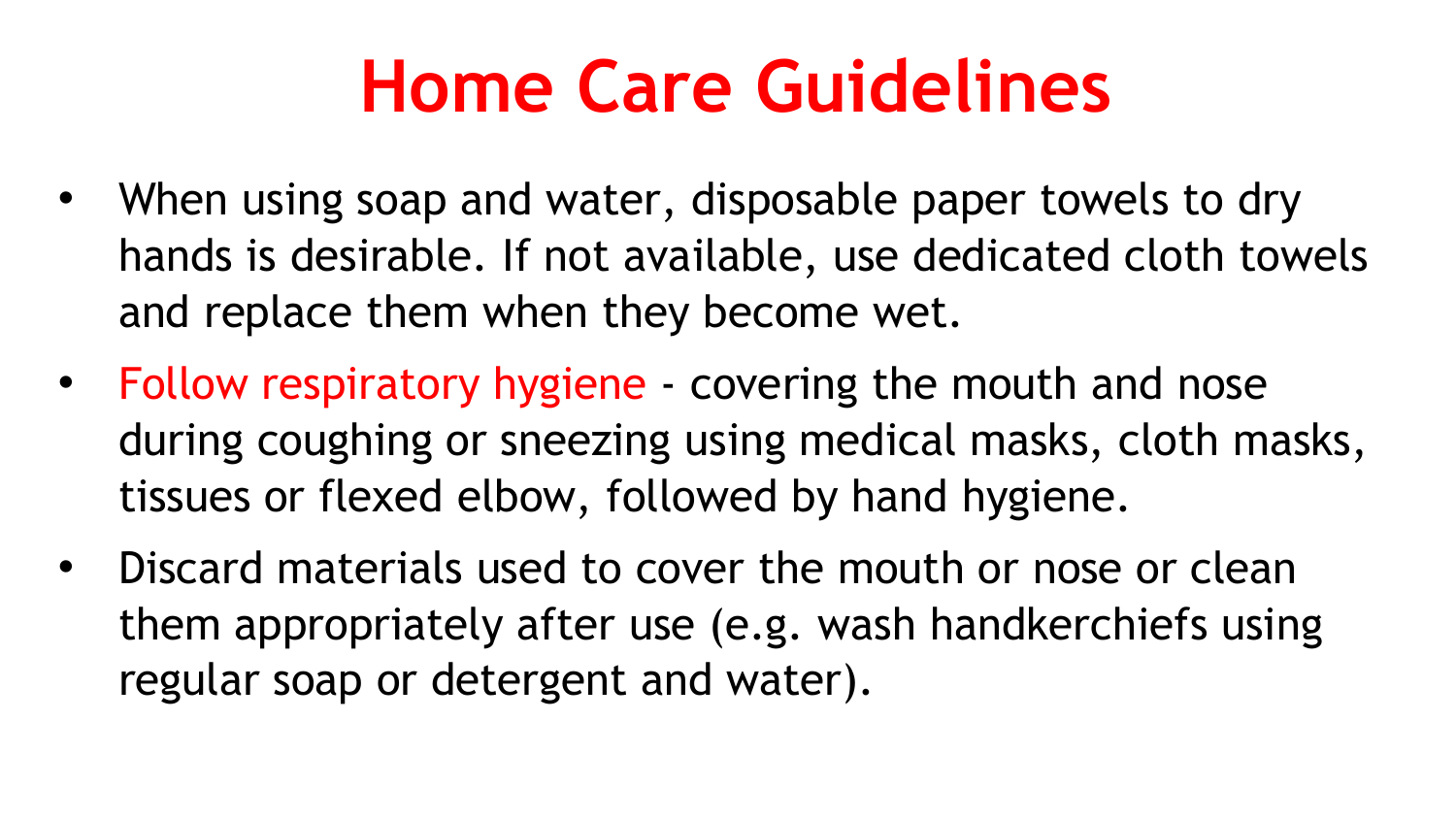- Avoid direct contact with body fluids, particularly oral or respiratory secretions, and stool.
- Use disposable gloves to provide oral or respiratory care and when handling stool, urine and waste.
- Perform hand hygiene before and after removing gloves.
- Clean and disinfect frequently touched surfaces such as bedside tables, bedframes, and other bedroom furniture daily with regular household disinfectant containing one percent hypochlorite solution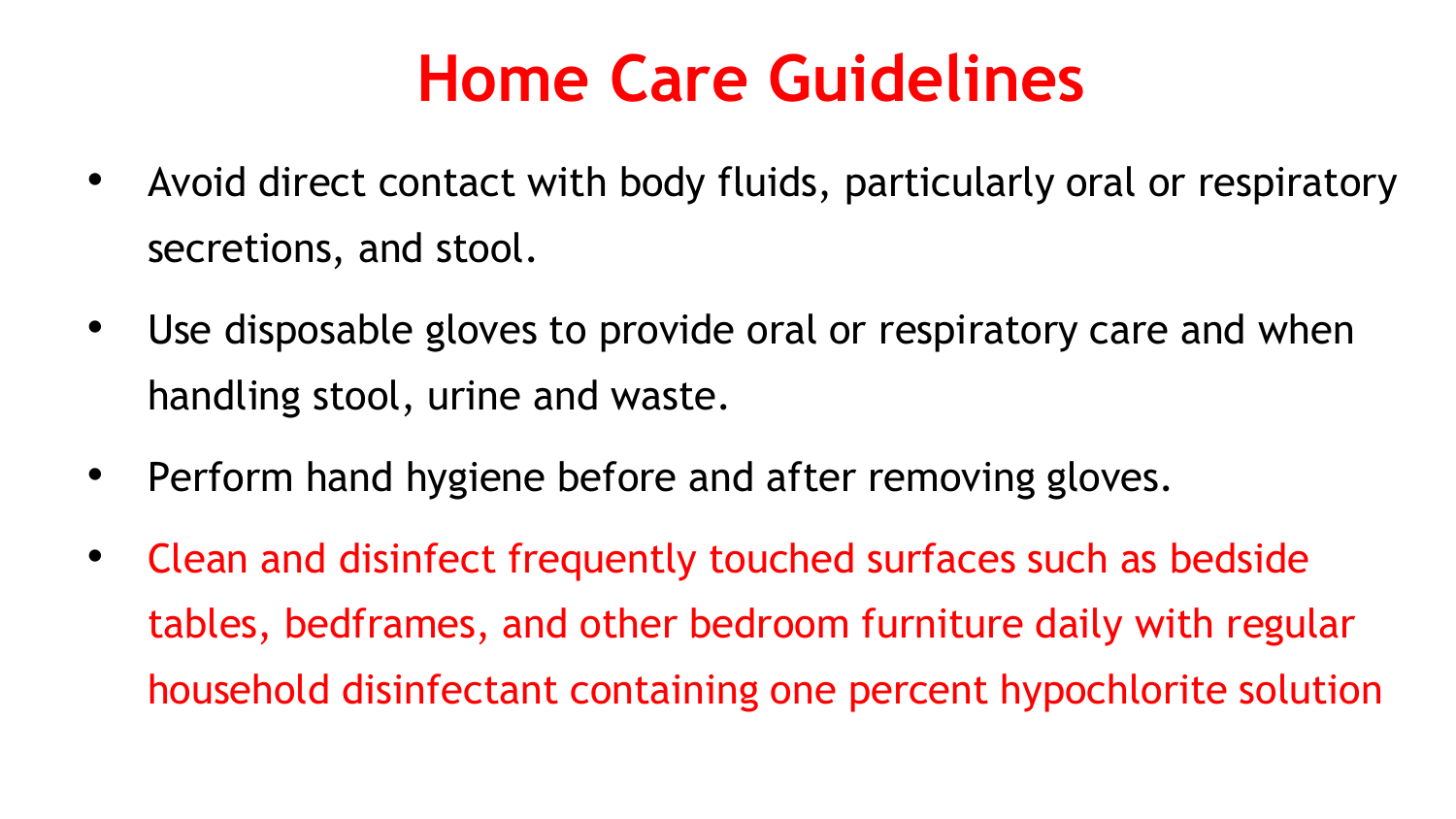- Persons with symptoms should remain at home until their symptoms are resolved based on either clinical and/or laboratory findings
- All household members should be considered contacts and their health should be monitored
- If a household member develops symptoms of acute respiratory infection, including fever, cough, sore throat and difficult breathing, follow public health recommendations.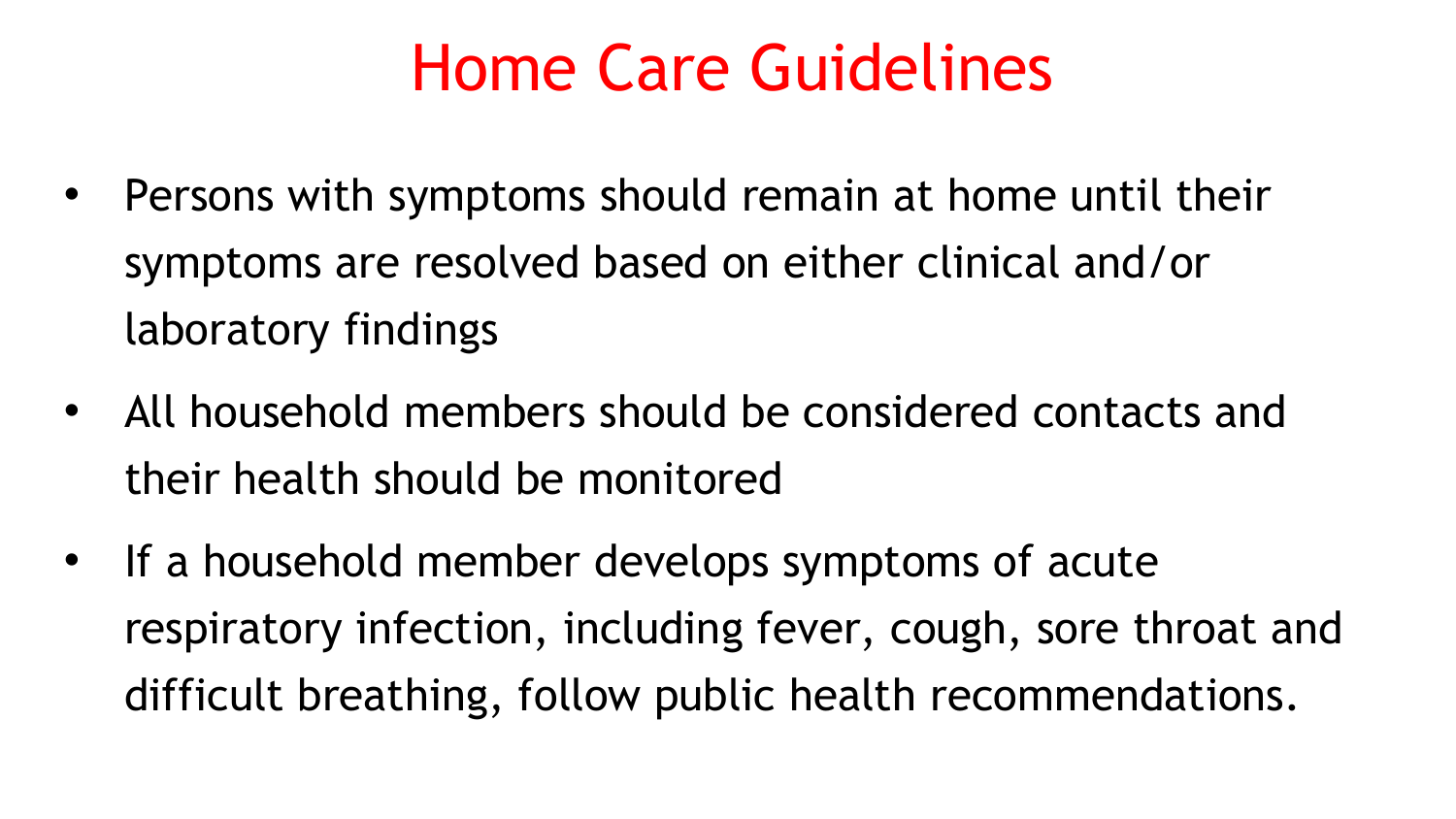- Clean and disinfect bathroom and toilet surfaces at least once daily with regular household disinfectant containing a diluted hypochlorite solution (1-part bleach to 99 parts water).
- Clean clothes, bedclothes, bath and hand towels, etc using regular laundry soap and water or machine wash at 60–90 °C with common household detergent, and dry thoroughly
- Use disposable gloves and protective clothing (e.g. plastic aprons) when cleaning or handling surfaces, clothing or linen soiled with body fluids. Perform hand hygiene before and after removing gloves.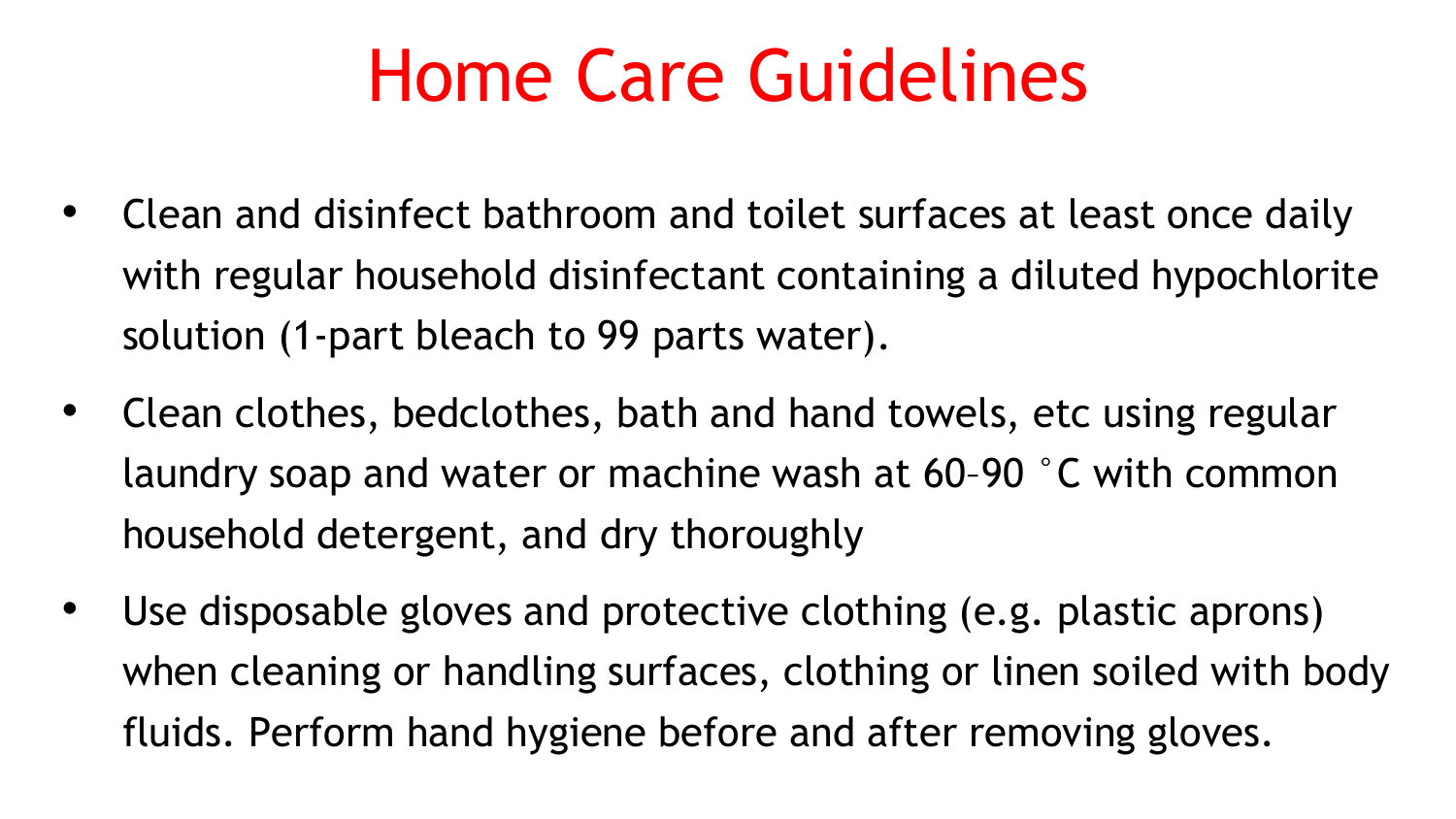## **Management of Contacts**

- The contacts should be advised to monitor their health for 14 days from the last day of possible contact
- Should seek immediate medical attention if they develop any symptoms, particularly fever, respiratory symptoms such as coughing or shortness of breath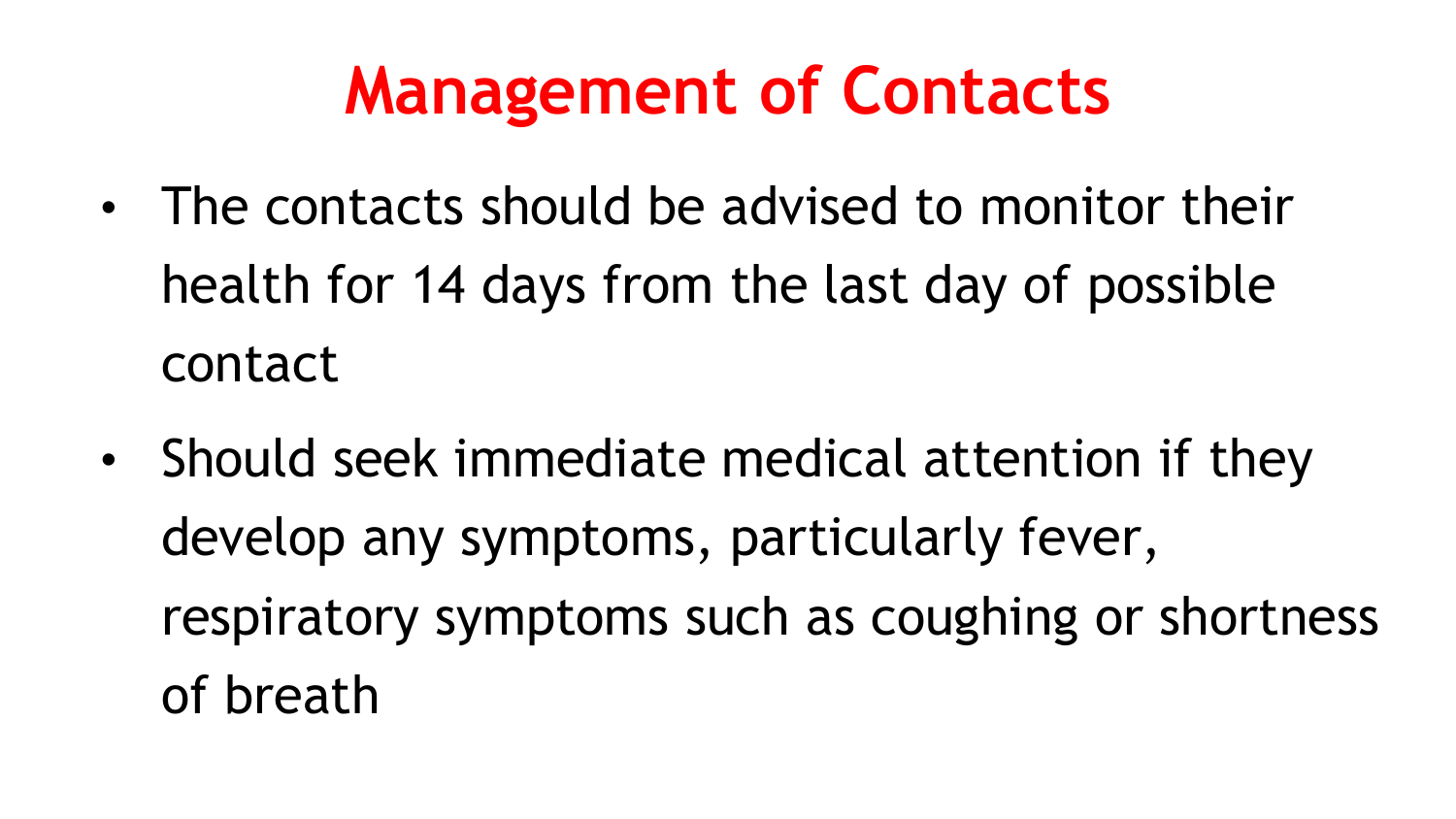#### **When contacts becomes ill …**

- The healthcare provider should give advance instructions on
	- where to seek care when a contact becomes ill
	- what should be the most appropriate mode of transportation **(108 ambulance)**
	- when and where to enter the designated health care facility and
	- What infection control precautions should be followed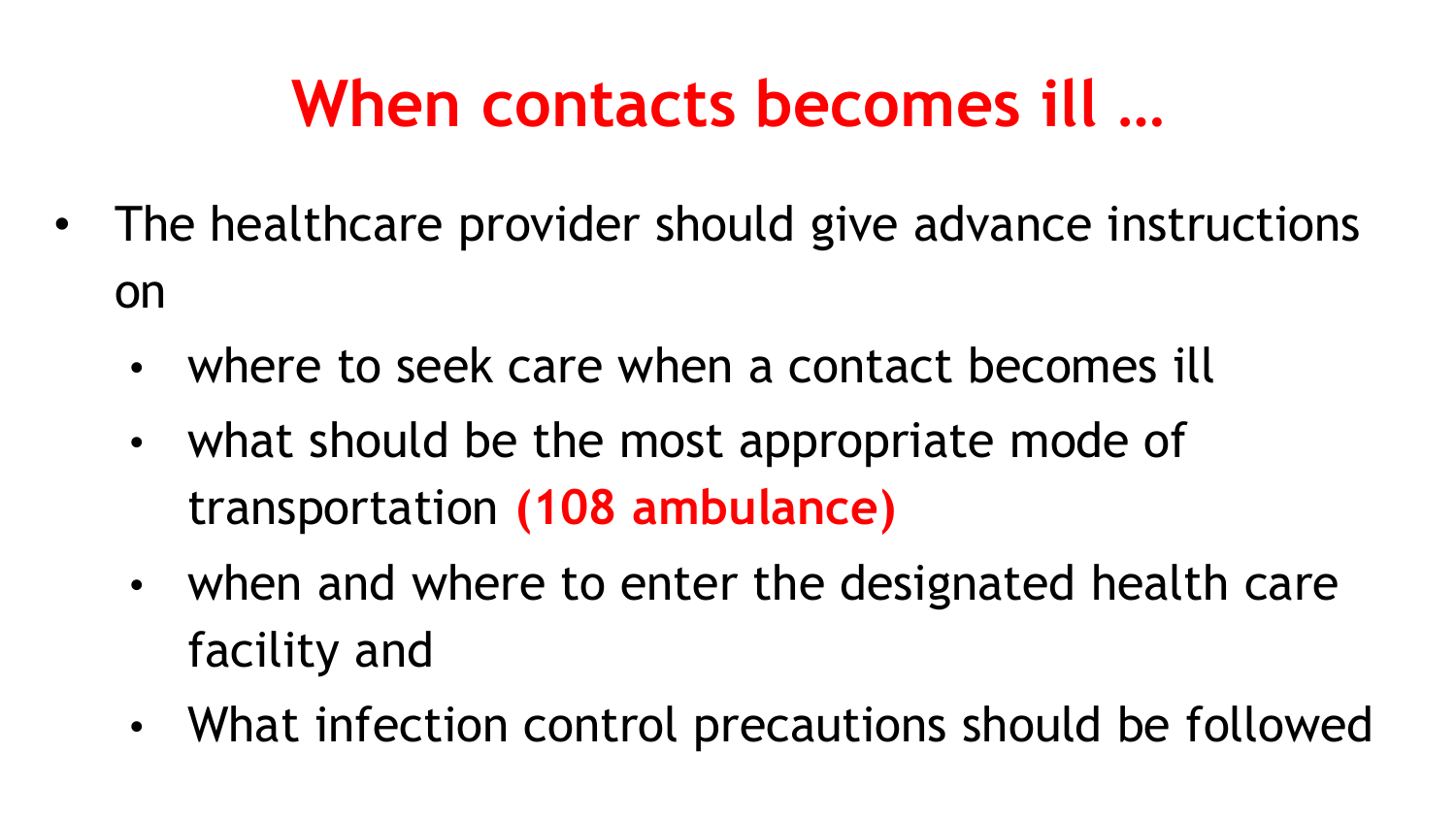#### **When contacts becomes ill ...**

- Notify the receiving medical facility
- While travelling to seek care, the ill person should wear a medical mask.
- **Avoid public transportation to the health care facility.** Call 108 ambulance
- The ill contact should be advised to always perform respiratory hygiene and hand hygiene
- Stand or sit as far away from others as possible (at least 1 m), when in transit and when in the health care facility.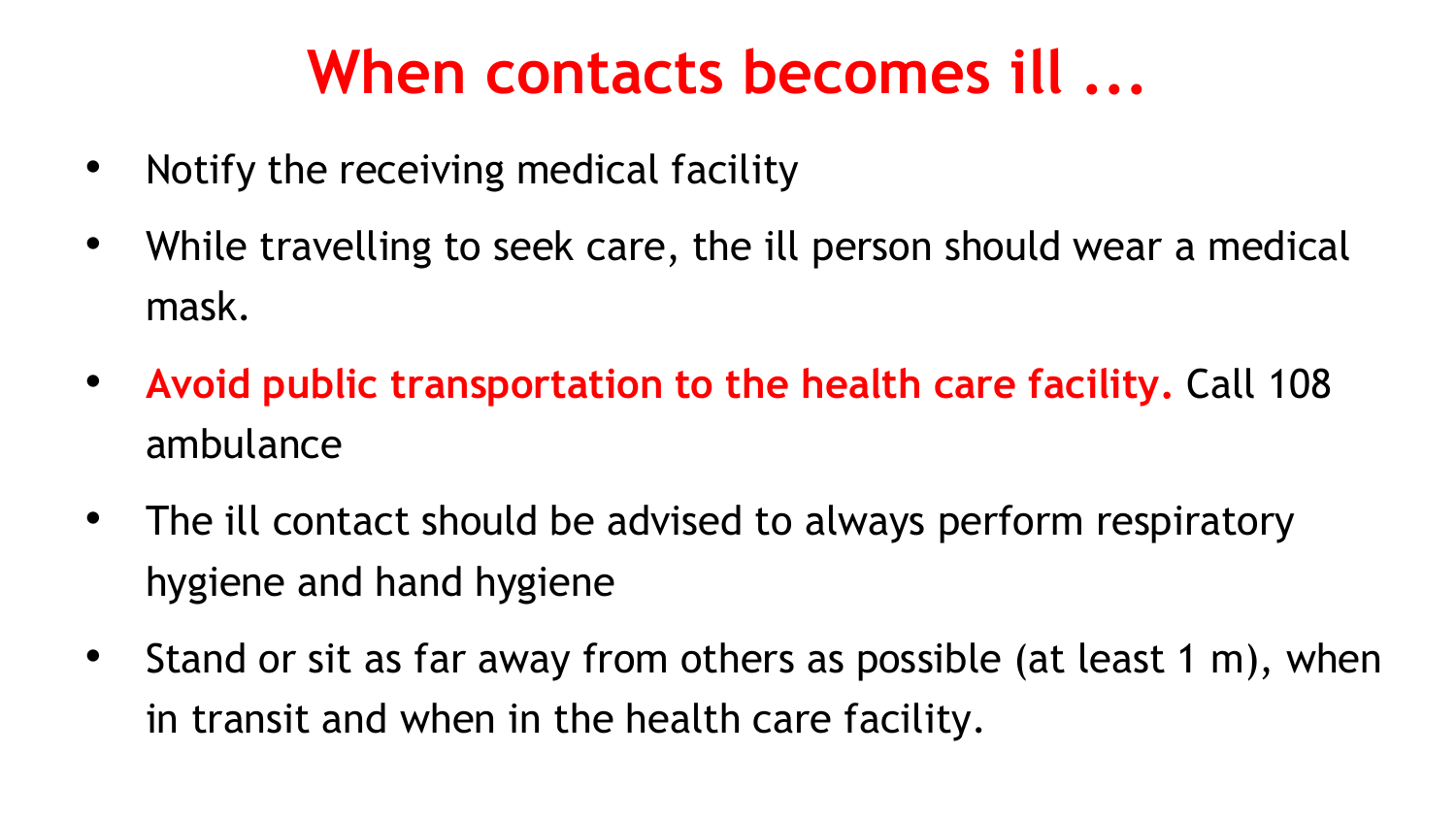#### **When contacts becomes ill..**

- Appropriate hand hygiene should be employed by the ill contact and caregivers.
- Any surfaces that become soiled with respiratory secretions or body fluids during transport should be cleaned and disinfected with regular household containing a diluted bleach solution / Lysol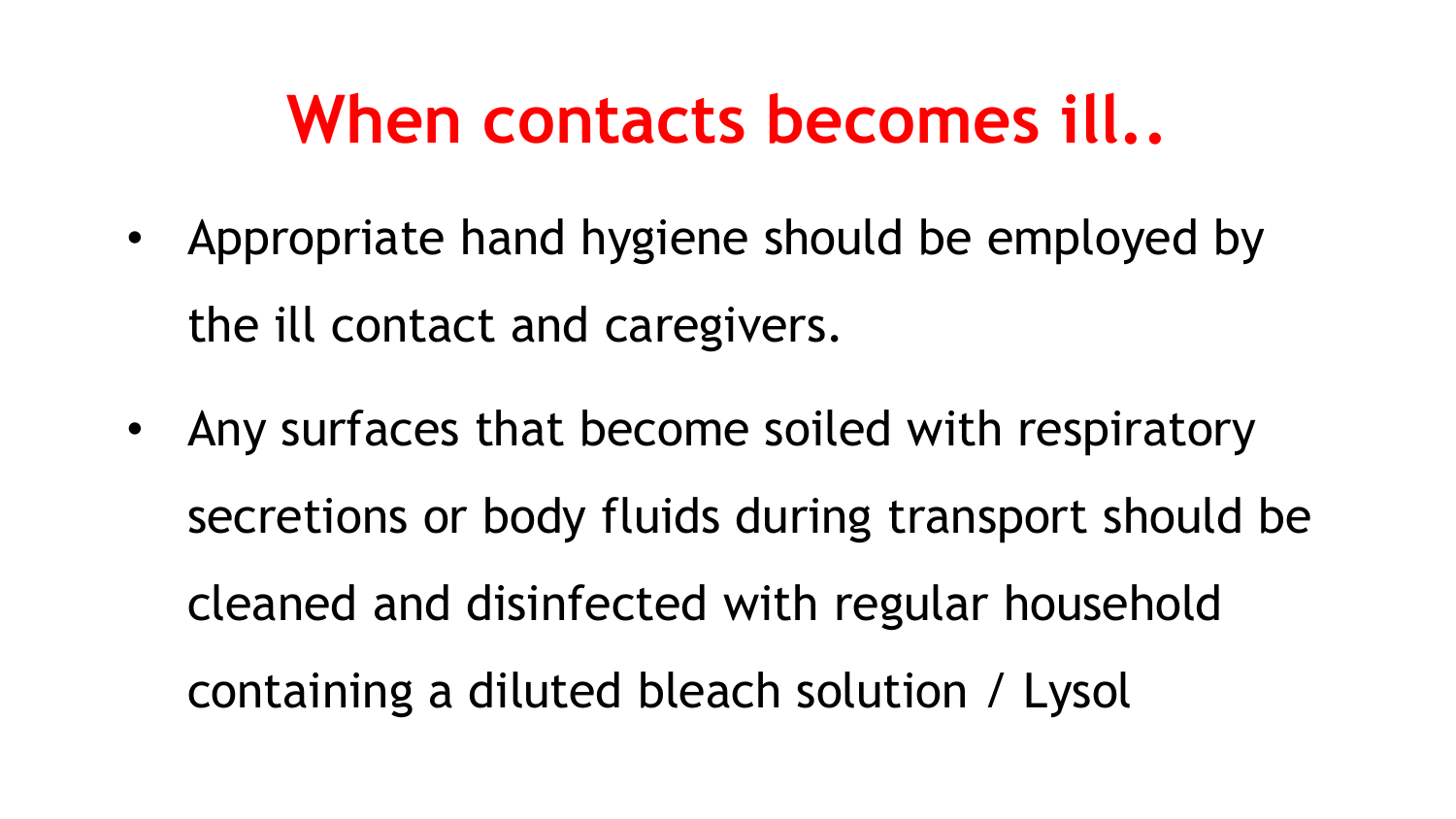# **Logistics**

- PPE- body suit, N95 masks, triple layered masks, goggles, shoe covers
- Disinfectants –Surgical spirit, one percent hypochlorite solution, Lysol
- Knapsack Sprayers
- Sample collection kits for throat swab, nasal swab and blood samples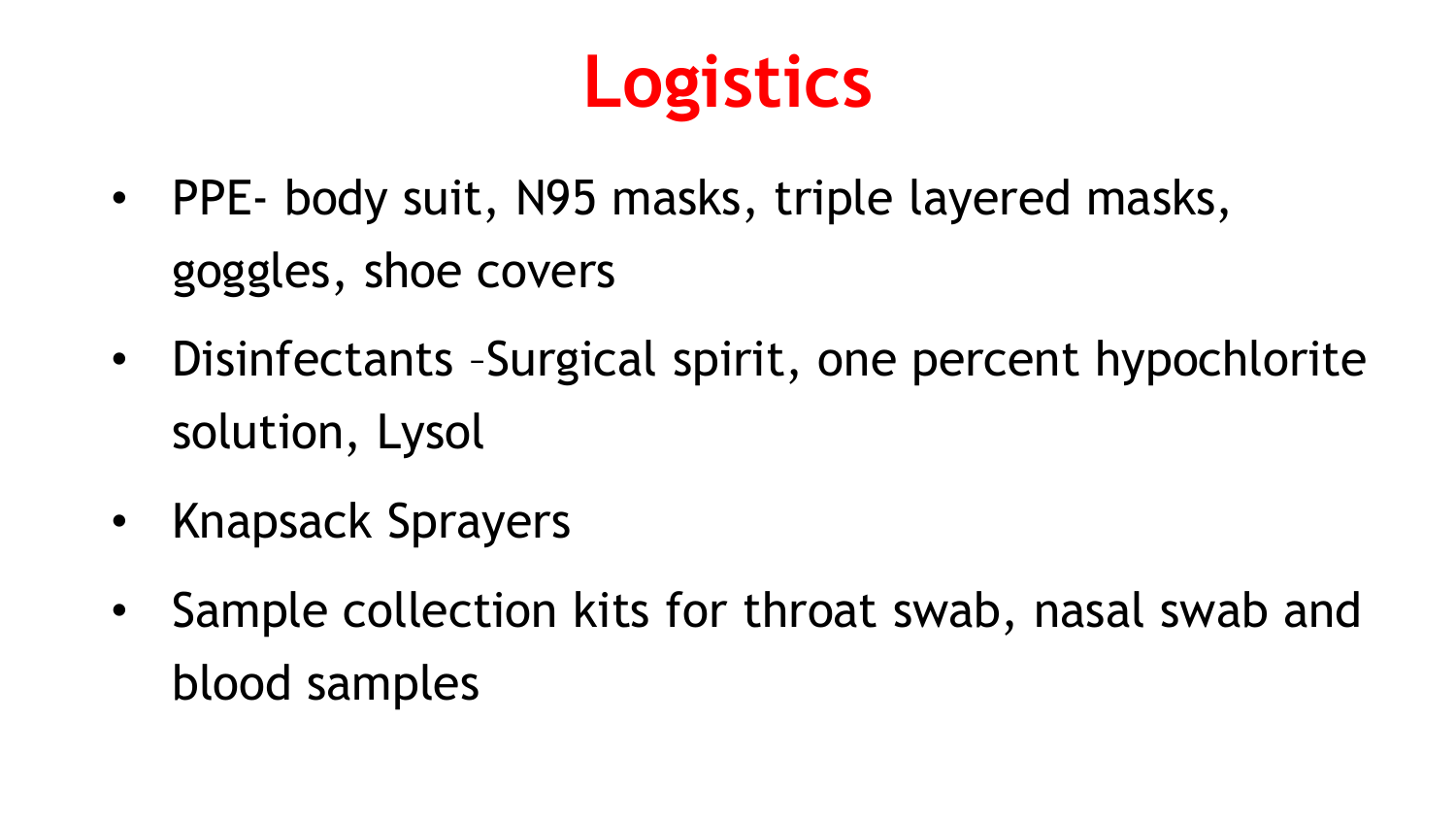# **Hand Sanitiser**

• Should contain at least 70 percent alcohol

• Make surgical spirit easily accessible for hand sanitisation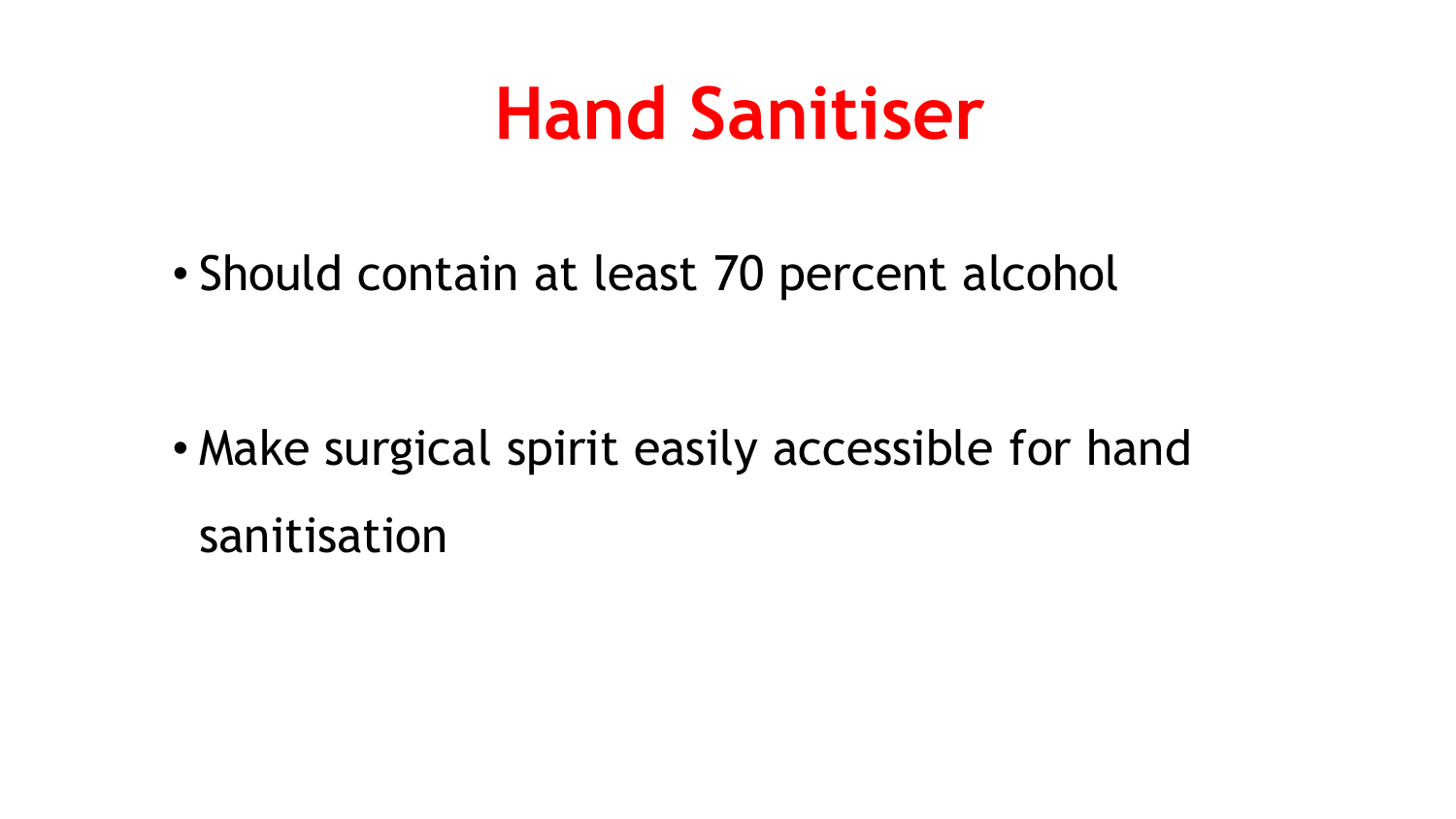# **Disinfectants for floors and ambulances**

• One percent hypochlorite solution prepared

from bleaching powder or hypochlorite solution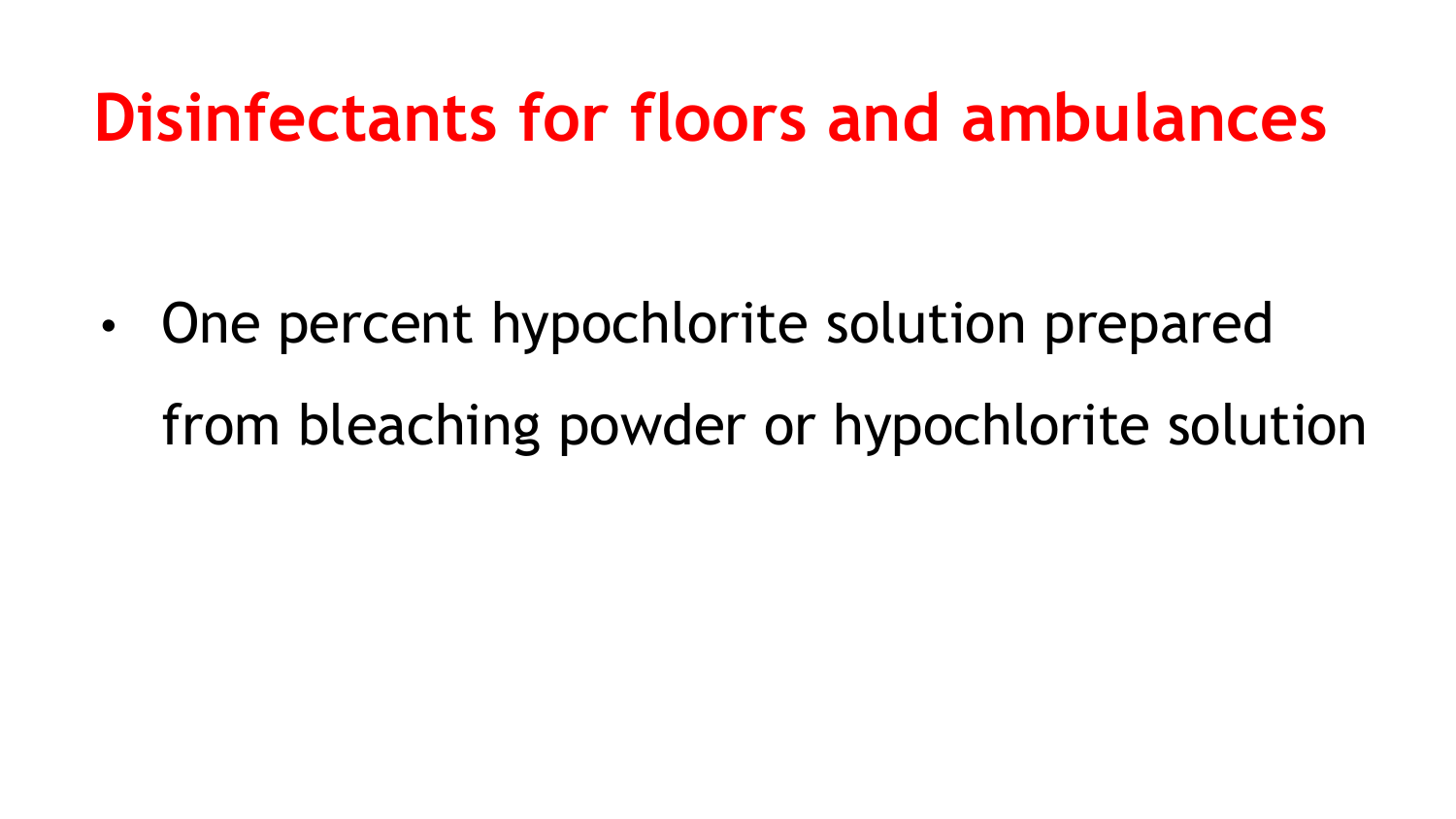# **Disinfectants for surfaces frequently touched by hands and also floors**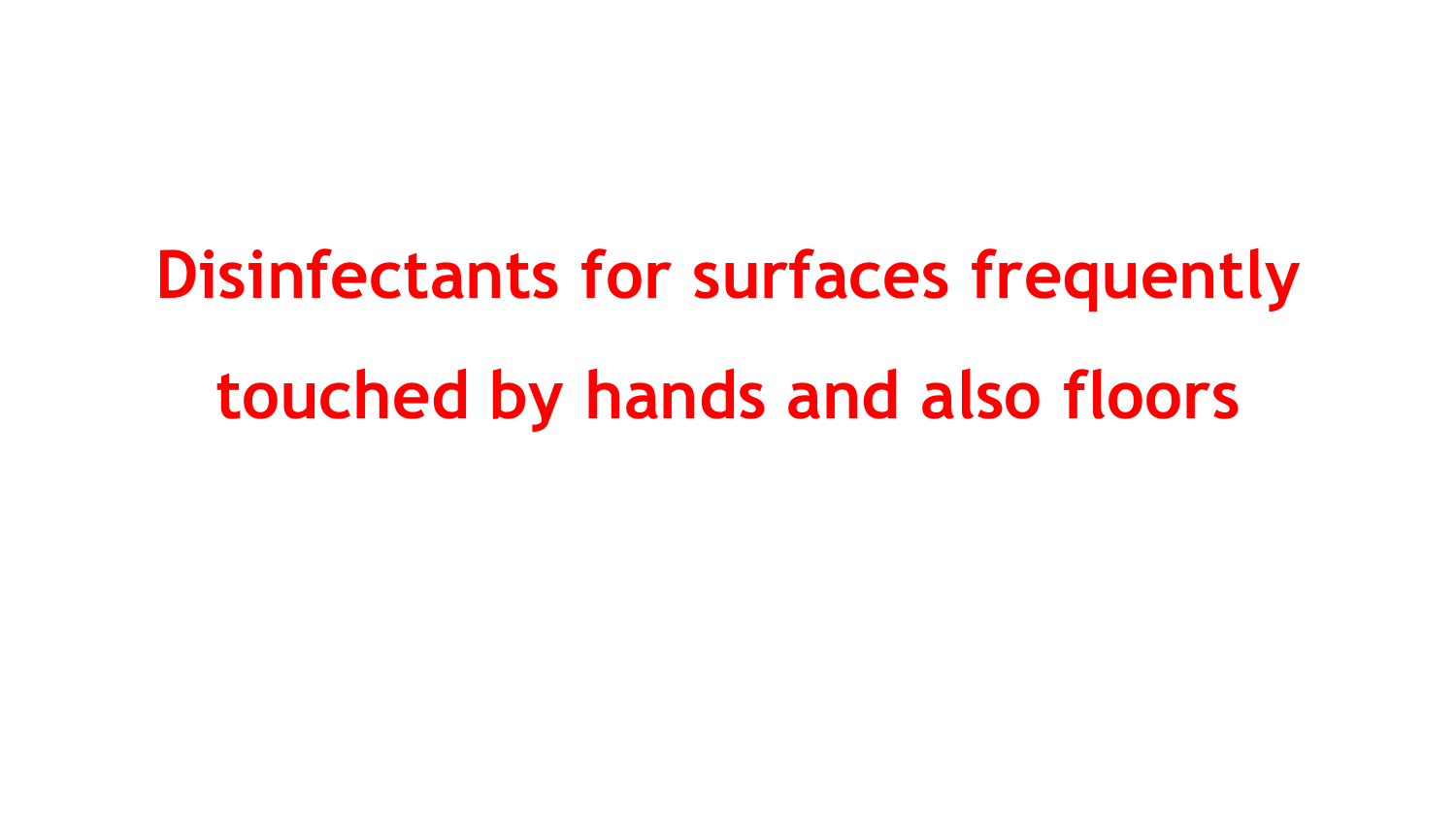# **Lysol IP (50 % Cresol and 50 % Liquid Soap)**

- **Hospitals, clinics and ambulances**
	- 5 % Lysol (One litre lysol in 9 litres of water)
- **Bus stands, vehicles and other public places** 
	- 2.5 % Lysol (One litre lysol in 19 litres water)
- **Households and clean places**
	- 1 % Lysol (One litre lysol in 49 litres water)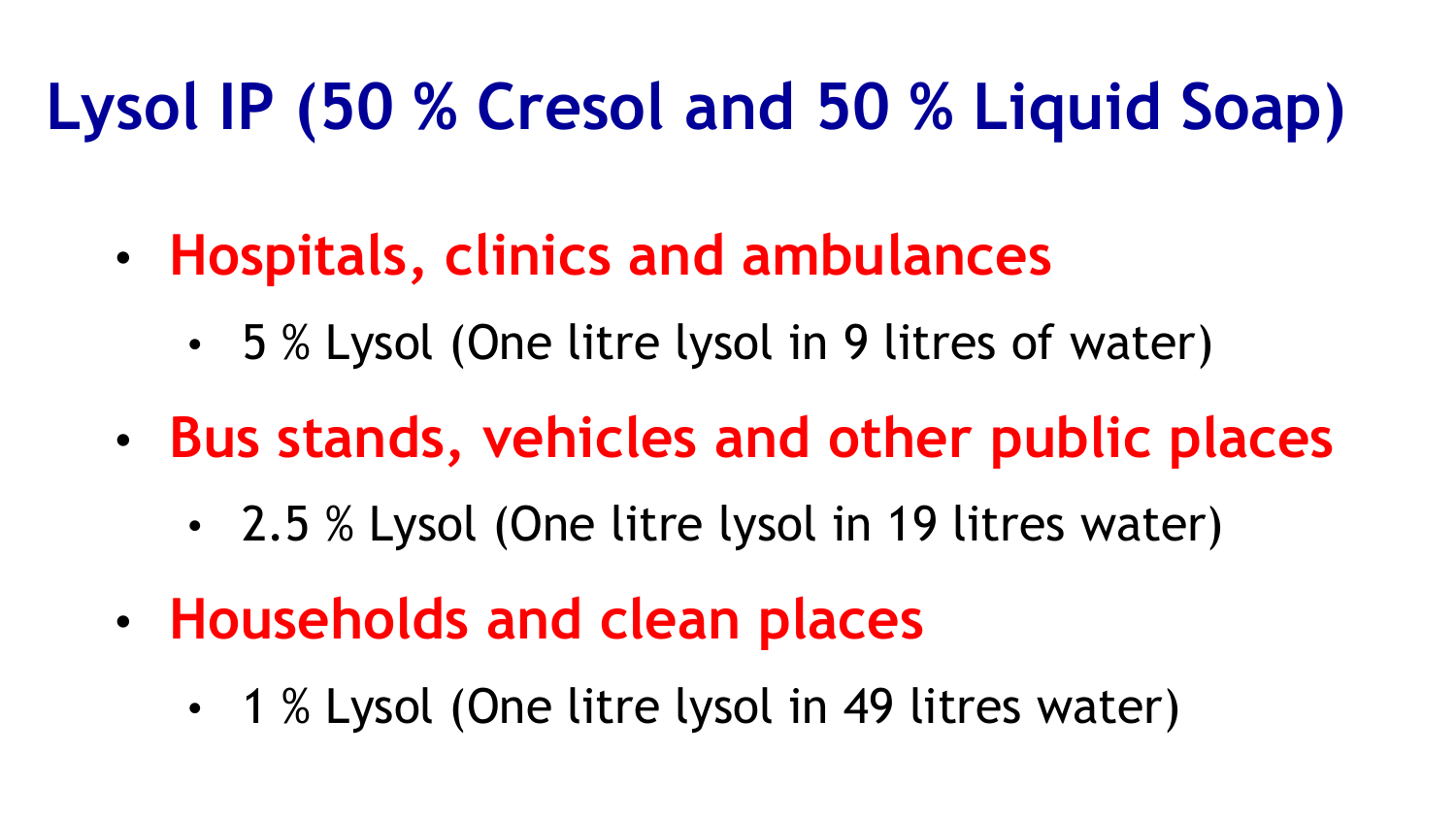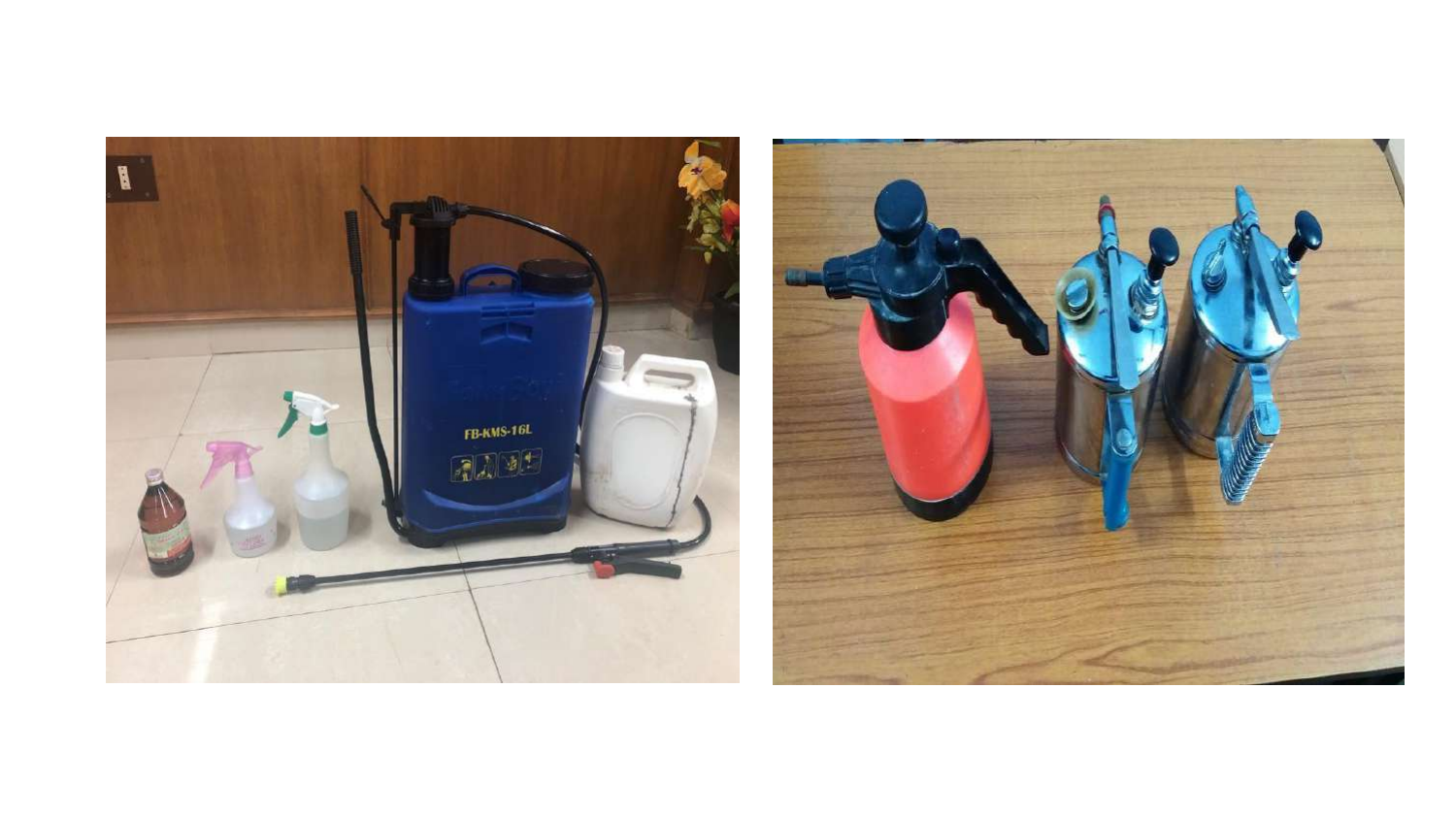# **Discharge Policy of 2019-nCoV**

- Clinical samples of any suspect/probable case of 2019-nCoV will be sent for laboratory confirmation to designated laboratories
- The case will be kept in isolation at health facility till the time of receipt of laboratory results and given symptomatic supportive treatment as per existing guidelines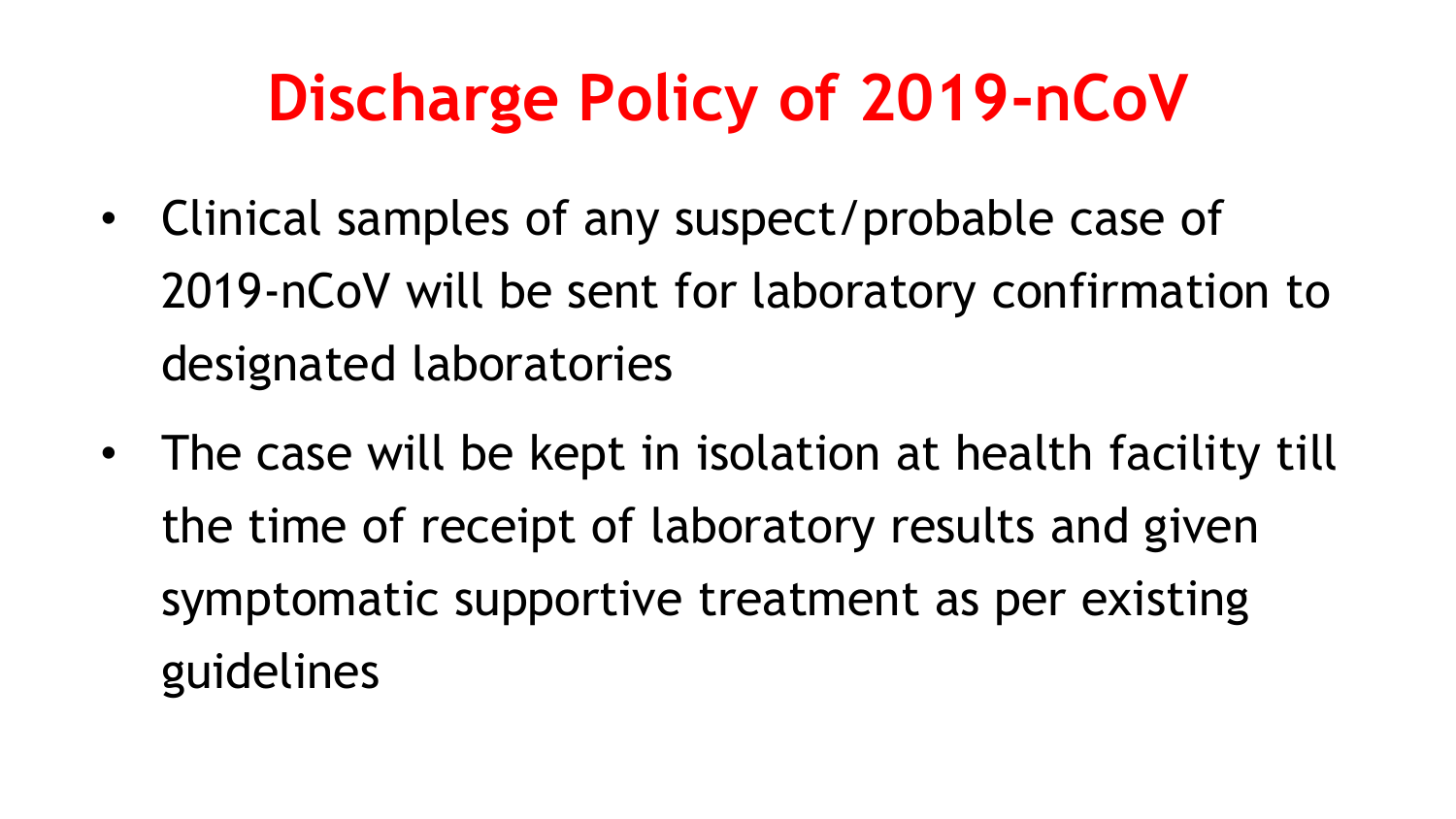# **If the Lab Results negative for 2019-nCoV**

- The discharge of such patients will be governed by the provisional/confirmed diagnosis and it is up to the treating physician to take a decision
- The case shall still be monitored for 14 days after the last contact with 2019-nCoV confirmed case.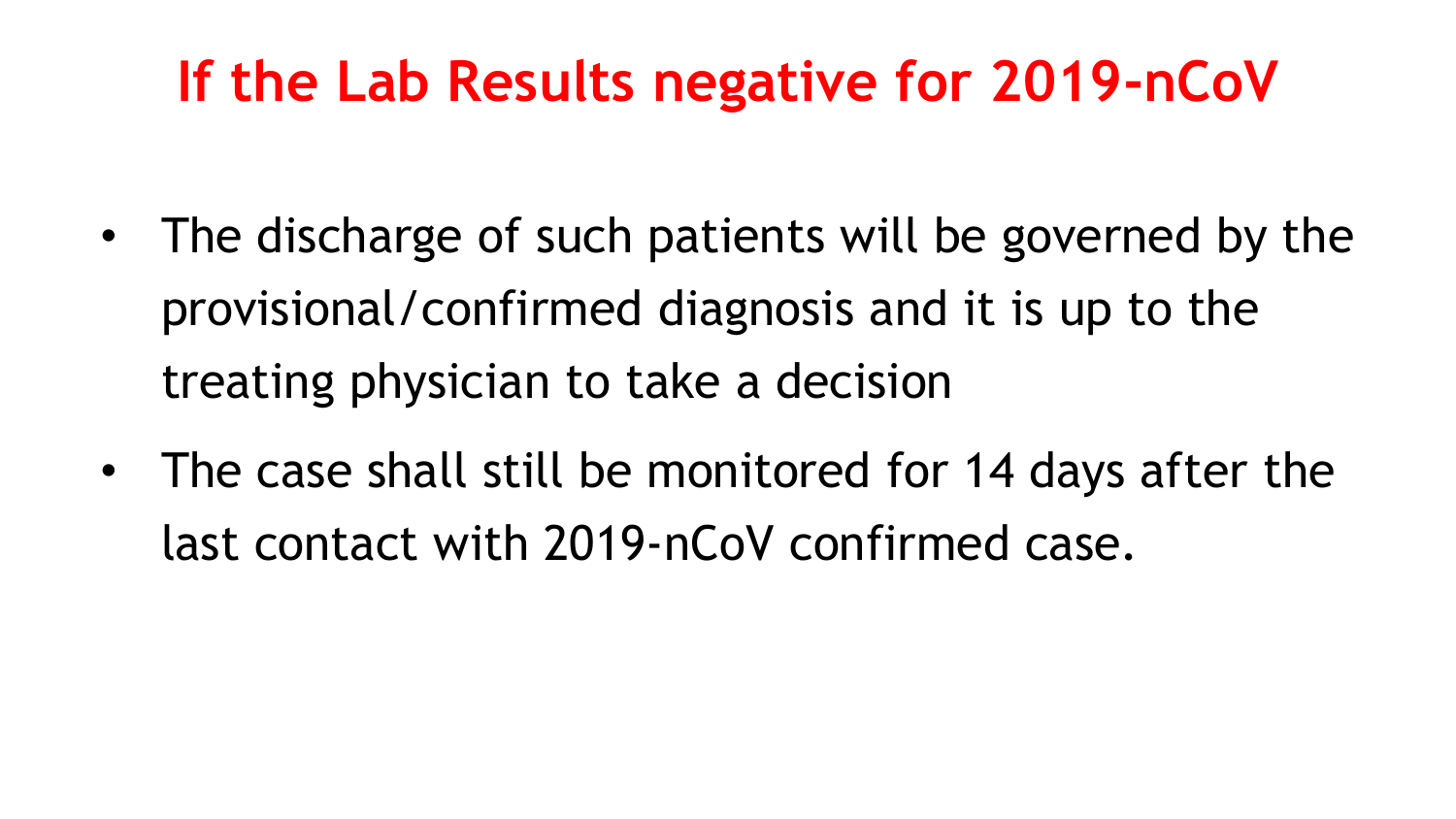# **If the Lab Results are positive for 2019-nCoV**

- The case shall be managed as per the case management protocol
- The case shall be discharged only after evidence of chest radiograph clearance and viral clearance in respiratory samples after two specimens test negative for 2019-nCoV within a period of 24 hours.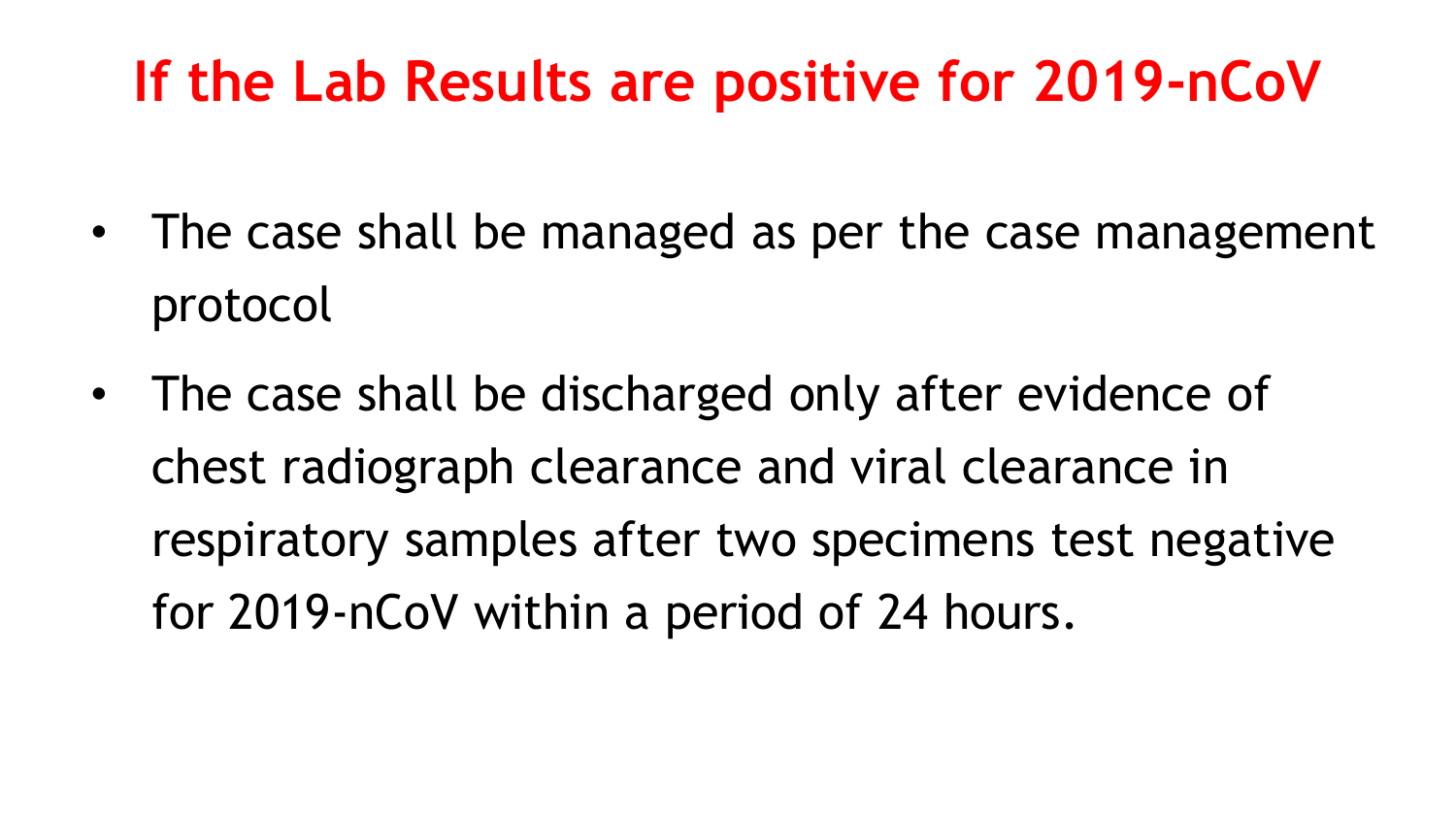





# கொரோனா வைரஸ் காய்ச்சல் 2019 - nCoV

### கொரோனா வைரஸ்

- கொரோனா வைரஸ் என்பது மனிதர்களுக்கு காய்ச்சல், இருமல், மூச்சுத் திணாுல் ஆகியவற்றை ஏற்படுத்தத் கூடிய ஒருவகை வைரஸ் கிருமியாகும்.
- சீனாவின் வூகான் நகரத்தில் கொரோனா வைரஸ் நோய்த் தொற்று ஏற்பட்டுள்ளது. இது விலங்குகளிலிருந்து மனிதர்களுக்கு பரவி இருக்கலாம் என சந்தேகிக்கப்படுகிறது.

### நோயின் அறிகுறிகள்:

- $\triangleright$  காய்ச்சல், இருமல்
- $\lambda$  2.1.60 Germinal
- > ஒரு சிலருக்கு மூச்சுத் திணறல் ஏற்படும்.

### கொரோனா வைரஸ் நோய் பரவும் விதம்:

- நோய் அறிகுறிகள் கண்ட நபர் இருமும் போதும், தம்மும் போதும், வெளிப்படும் நீர்த் திவலைகள் மூலம் நேரடியாக பரவுகிறது.
- மேலும் இருமல் மற்றும் தும்மல் மூலம் வெளிப்படும் கிருமிகளை உடைய நீர்த் திவகைகள் படிந்துள்ள பொருட்களை தொடும்பொழுது கைகள் மூலமாகவும் பரவுகிறது.

### நோய் தடுப்பு நடவடிக்கைகள் :

- + அடிக்கடி கைகளை சோப்பு போட்டு நன்கு தேய்த்து கழுவ வேண்டும். ஒவ்வொரு முறையும் கை கழுவ குறைந்தபட்சம் 30 விநாடிகள் எடுத்துக்கொள்ள வேண்டும்.
- + இருமும் போதும் தும்மும் போதும் முகத்தை கைக்குட்டை கொண்டு மூடிக் கொள்ள வேண்டும்.
- + சிகிச்சை தரும் அனைத்து மருத்துவமனைகளிலும் கிருமி நாசினி கொண்டு சுத்தமாக துடைத்து பராமரித்தல் வேண்டும்.
- + 3 வயதிற்குட்பட்ட குழந்தைகள் மற்றும் 70 வயதிற்கு மேற்பட்டவர்கள் பொது இடங்கள் மற்றும் கூட்ட நெரிசல் உள்ள இடங்களுக்கு செல்வதை தவிர்க்க வேண்டும்.

### சிகிச்சைகள்

- + காய்ச்சல், இருமல் போன்ற அறிகுறிகள் தென்பட்டால் உடனே அருகில் உள்ள மருத்துவரை அணுகவும்.
- + இளநீர், ஒ.ஆர்.எஸ், கஞ்சி போன்ற நீர்ச்சத்து மிகுந்த ஆகாரங்களை பருக வேண்டும்.

### பொதுமக்கள் கவனத்திற்கு

- 1. கொரோனா வைரஸ் காய்ச்சல் பாதிக்கப்பட்டுள்ள சீனாவுக்கு பயணம் செல்லுவதை கவிர்க்கலாம்.
- 2. இருமல், ஒலகோசம் உள்ளவர்கள் பொதுமக்கள் கூடும் இடங்களுக்கு செல்வதையும், விழாக்களில் பங்கு பெறுவதையும் தவிர்க்க வேண்டும்.
- 3. சமீபத்தில் சீனாவுக்கு பயணம் சென்று வக்கவர்கள் காய்ச்சல், இருமல், மூச்சுக் கிணறல் ஏற்பட்டால் அசுகில் உள்ள அரசு மாத்துவமனைகளுக்கு சென்று அலோசனை பொலேன்டும்.
- 4. அசைவ உணவு உண்பவர்கள் நன்கு வேகவைத்த உணவுகளையே சாப்பிட வேண்டும்.
- 5. முப்பது வயதிற்கு மேற்பட்டவர்கள் தங்கள் இரத்த அழுத்தம் மற்றும் சர்க்கரை அளமை பரிசோகளை செய்து கொள்ள வேண்டும்.

### கைகளை கமூவும் முறைகள்

நன்றாக கை கழுவ குறைந்தது 30 வினாடிகள் தேவைப்படும்.



<u>எட்டை விளக கண்டு</u>













கையேசி

chooseer learing இருகைகளையும் தேம்க்கவும் money citrà der uteristene SGRANI Go Roistean





: 94443 40496 / 87544 48477

fish should arisin colonization. இருக்கனா சுழற்றி



24 மணி நேர உதவி எண்: 011 - 23978046 வெளலையேசி: 044 - 2951 0400 / 044 - 2951 0500  $\mathbf{a}$ 104

மாடு பாரி வேப்க்கவும்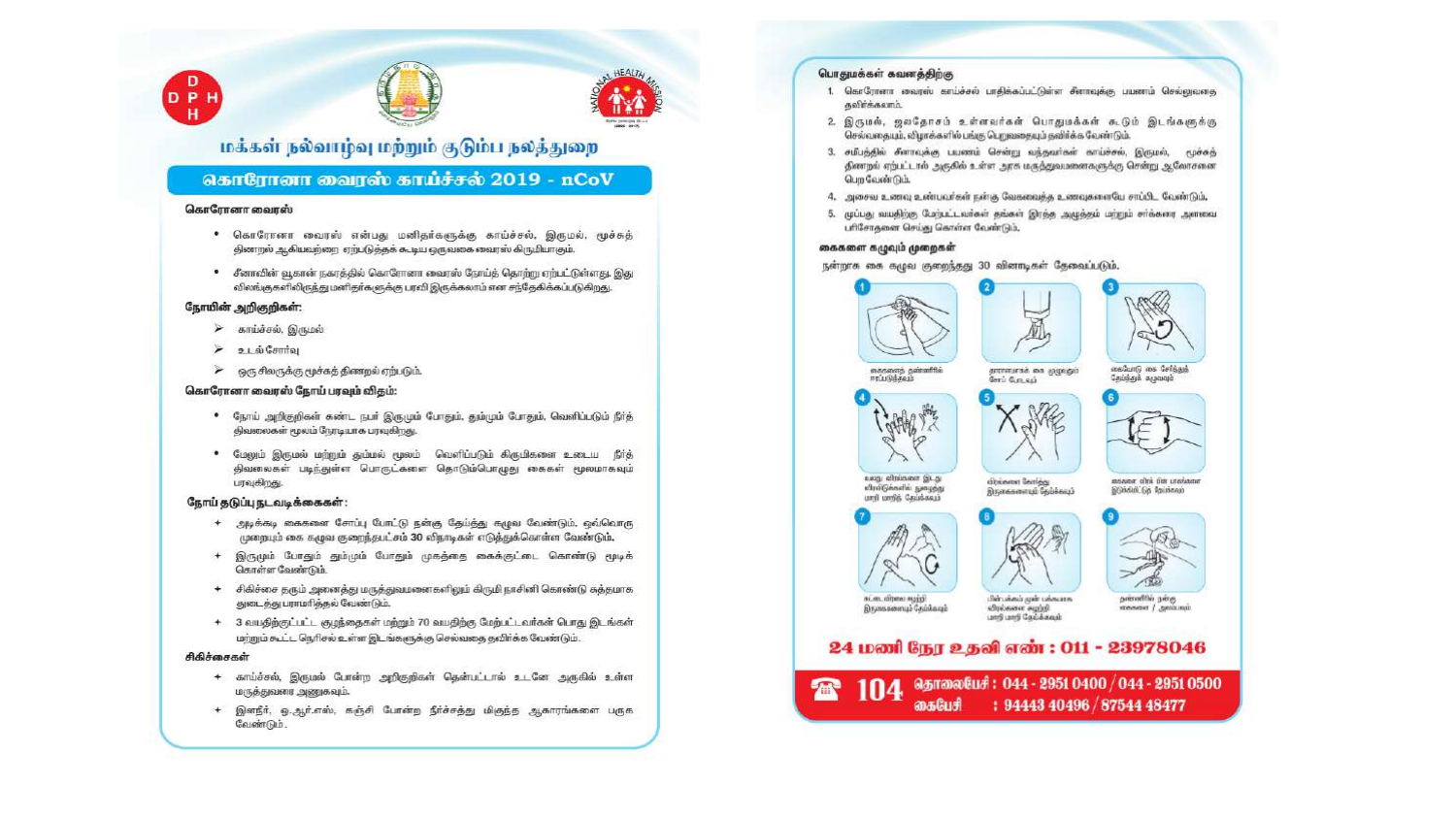

### **Health and Family Welfare Department**

# **Novel Corona Virus Infection 2019 - nCoV**

### **Corona Virus**

- + Corona Virus infection causes fever, cough, myalgia and difficulty in breathing in humans.
- + Outbreak of novel Corona virus infection has occurred in Wuhan province of China. It is suspected to have spread to humans from animals.

### **Disease Symptoms**

- + Fever, Cough
- + Myalgia
- + Difficulty in breathing

### Disease transmission

- + Disease spreads from person-to-person directly through respiratory droplets produced when an infected person coughs and sneezes.
- + People also become infected by touching surfaces of hand railings of staircases and elevators, door handles, armrests of chairs, table surfaces and other surfaces like ticket counters contaminated by droplets generated by coughing or sneezing and then touching their mouth or nose or eyes.

### **Preventive measures**

- + Frequent washing of hands with soap and water for atleast 30 seconds every time.
- To cover the face by a clean hand kerchief during coughing or sneezing.
- + Children below 3 years and people above 70 years should stay away from public gatherings and overcrowded places.
- + Standard disinfection practices should be followed in all Health care facilities:

#### **Treatment**

- + If you have symptoms like fever, cough, myalgia or breathlessness, visit the nearby Primary Health Centre or Government Hospital at the earliest.
- + Plenty of oral fluids particularly rice kanji with salt, tender coconut water, ORS solution are recommended.

### **For your Attention**

- + People are advised to avoid visiting China.
- People with fever, cough, cold and breathing difficulty are advised to stay  $\ddot{}$ away from public gatherings and overcrowded places.
- + If the people who visited China recently develop symptoms like fever, cough or breathlessness they should report to nearby Primary Health Centres or Government Hospitals.
- Eat only thoroughly cooked food, especially meat.  $\ddot{}$
- 30 plus age group people should check their blood pressure and sugar ÷ levels.

### **How to Wash Hands**







Wet hands with water

Apply enough soap

fingers interlaced

Rub hands palm to palm.



dorsum with interlaced fingers and vice versal







Backs of fingers to opposing palms with fingers interlocked



Rotational rubbing of left thumb clasped in right palm and vice versa

Rotational rubbing, backwards. and forwards with clasped fingers of right hand in left palm and vice versa

Rinse hands with water and dry thoroughly with a single use towel.

24 Hours Control Room Number: 011 - 23978046 Land Line: 044 - 2951 0400 / 044 - 2951 0500 Mobile : 94443 40496 / 87544 48477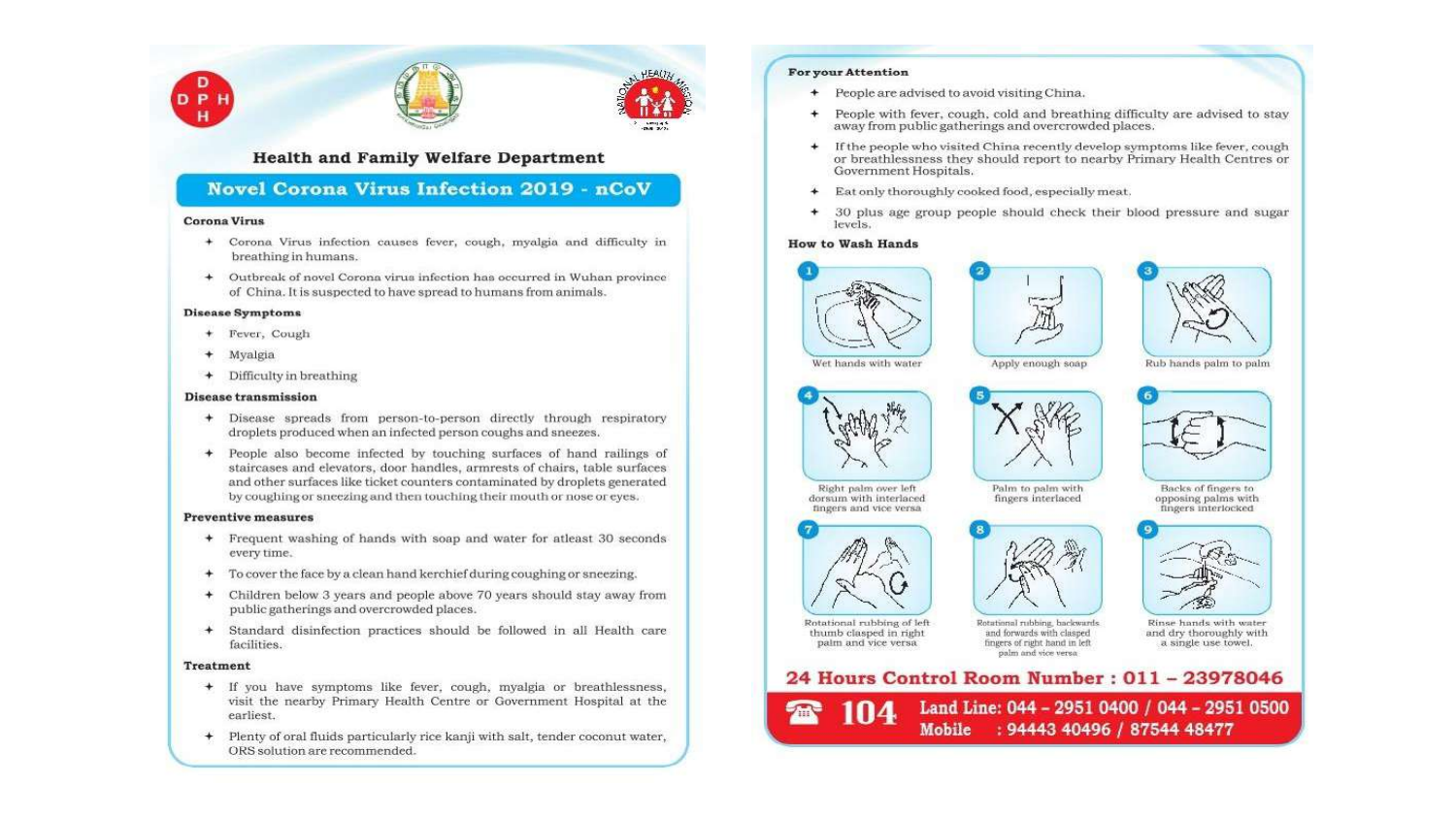# **Case Transfer Guidelines**

- Transfer should be kept to minimum
- Should be transported only by 108 ambulance
- Use appropriate PPE during the transfer.
- Inform the receiving hospital prior to transfer of patients to facilitate appropriate arrangement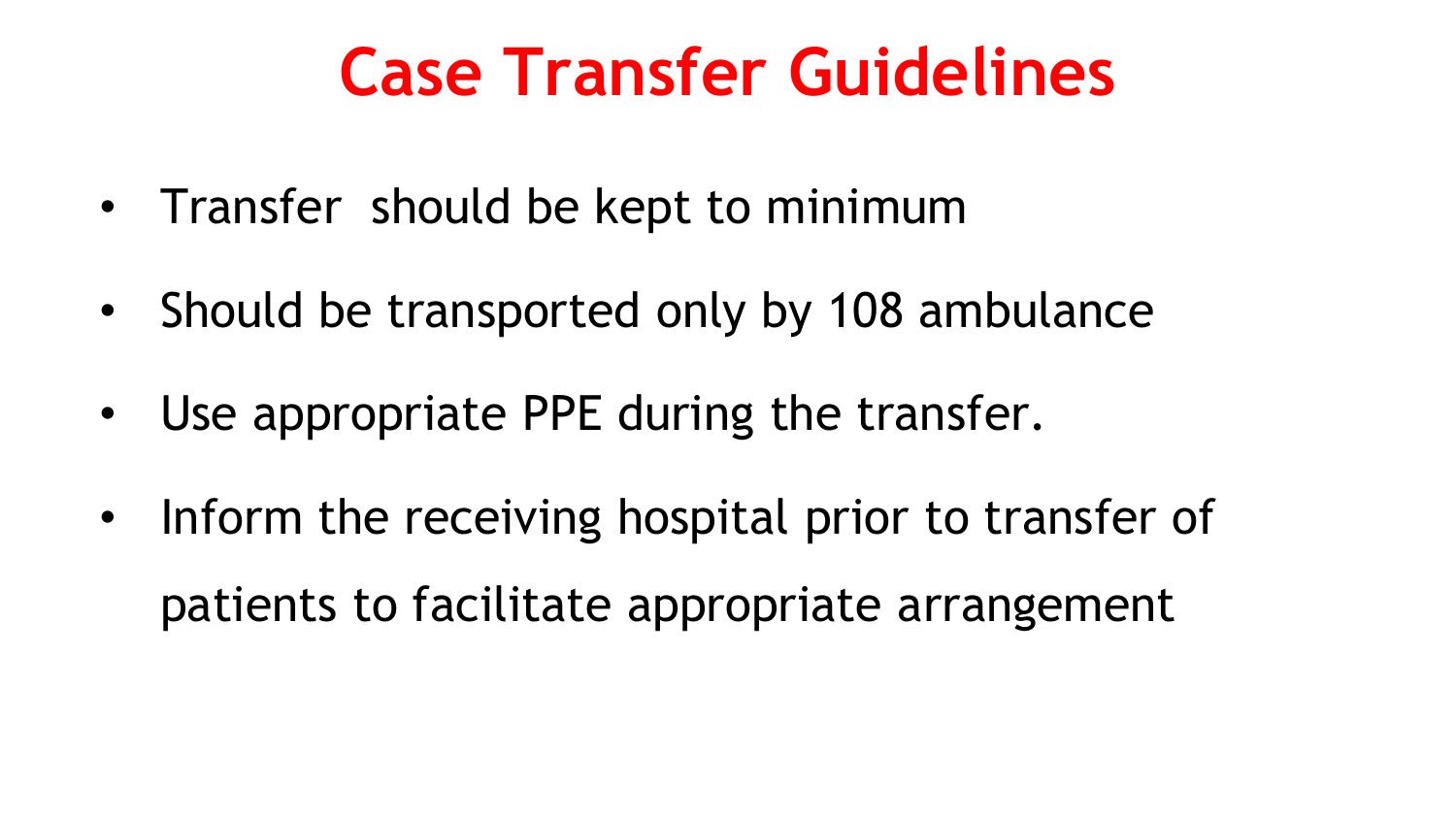# **Case Transfer Guidelines**

- Contaminated items and equipment should be properly disinfected or discarded
- The used vehicle should be decontaminated after patient transportation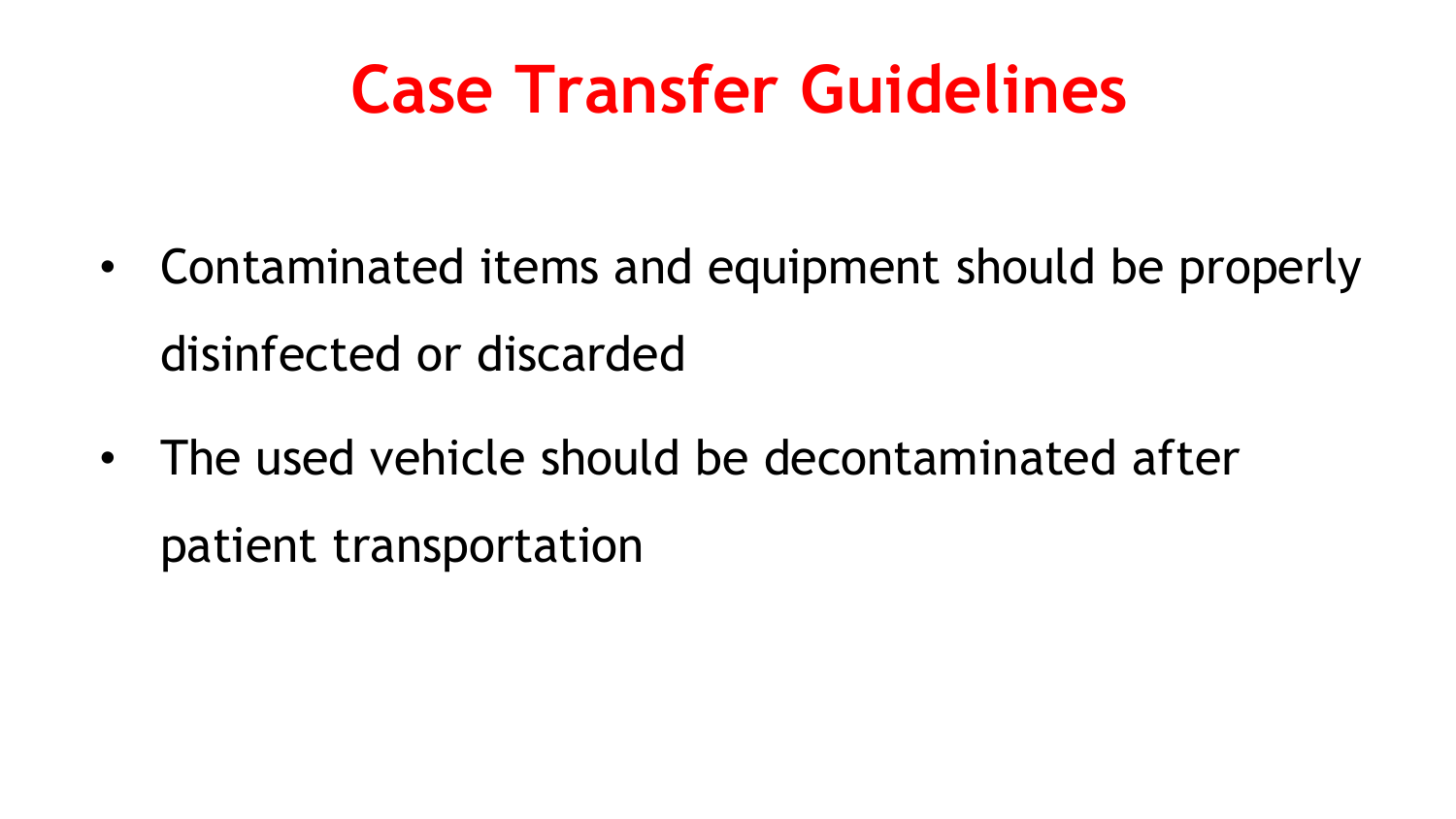# **Patient Placement Guidelines**

- In addition to using standard precautions, all individuals, including family members, visitors and HCWs, should use contact and droplet precautions before entering the room where suspected or confirmed nCoV patients are admitted
- Patients should be placed in adequately ventilated single rooms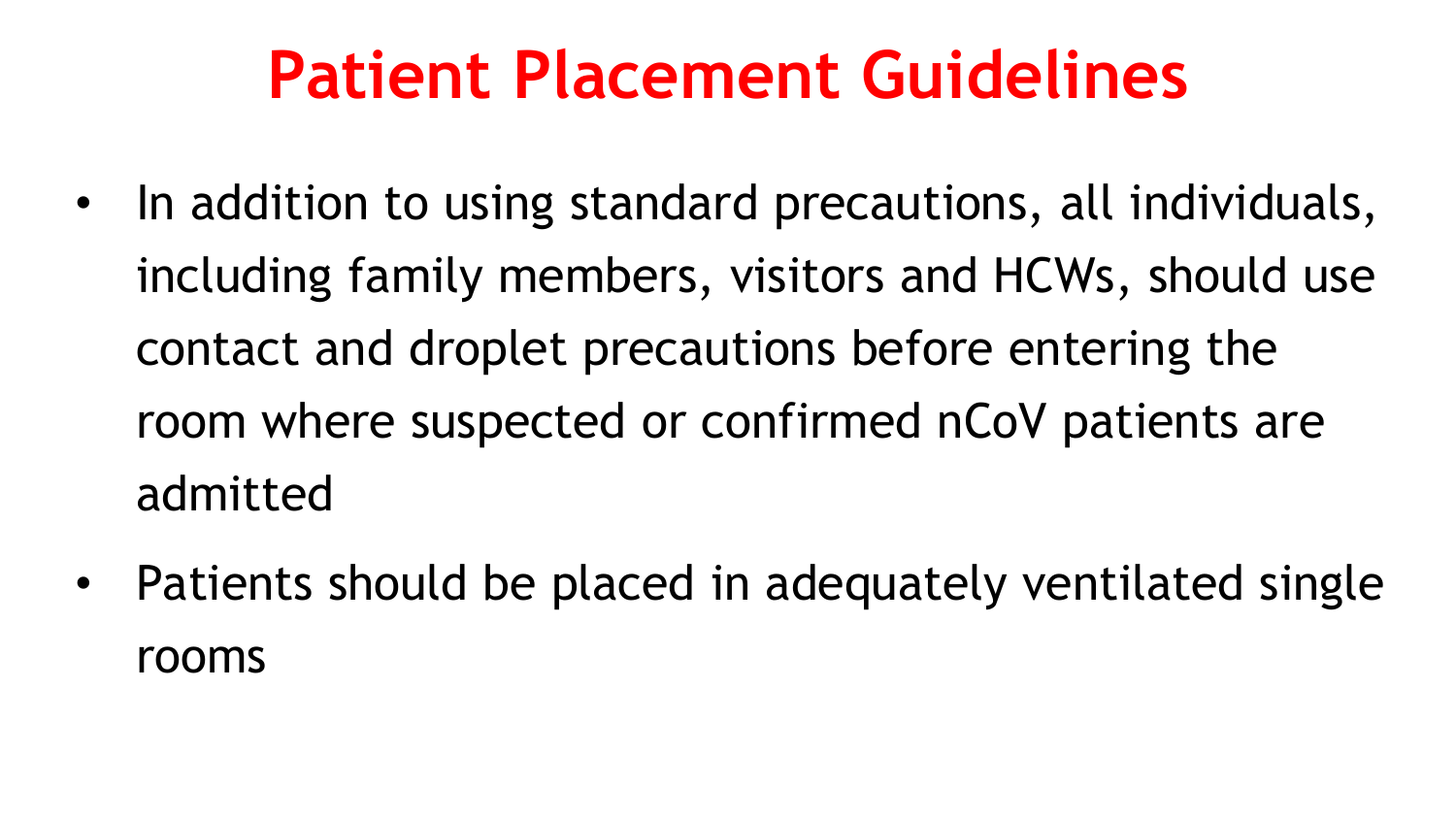# **Patient Placement Guidelines**

- Where possible, a team of HCWs should be designated to care exclusively for suspected or confirmed cases to reduce the risk of transmission
- Limit the number of HCWs, family members and visitors who are in contact with a suspected and confirmed 2019-nCoV patient
- Maintain a record of all persons entering the patients room, including all staff and visitors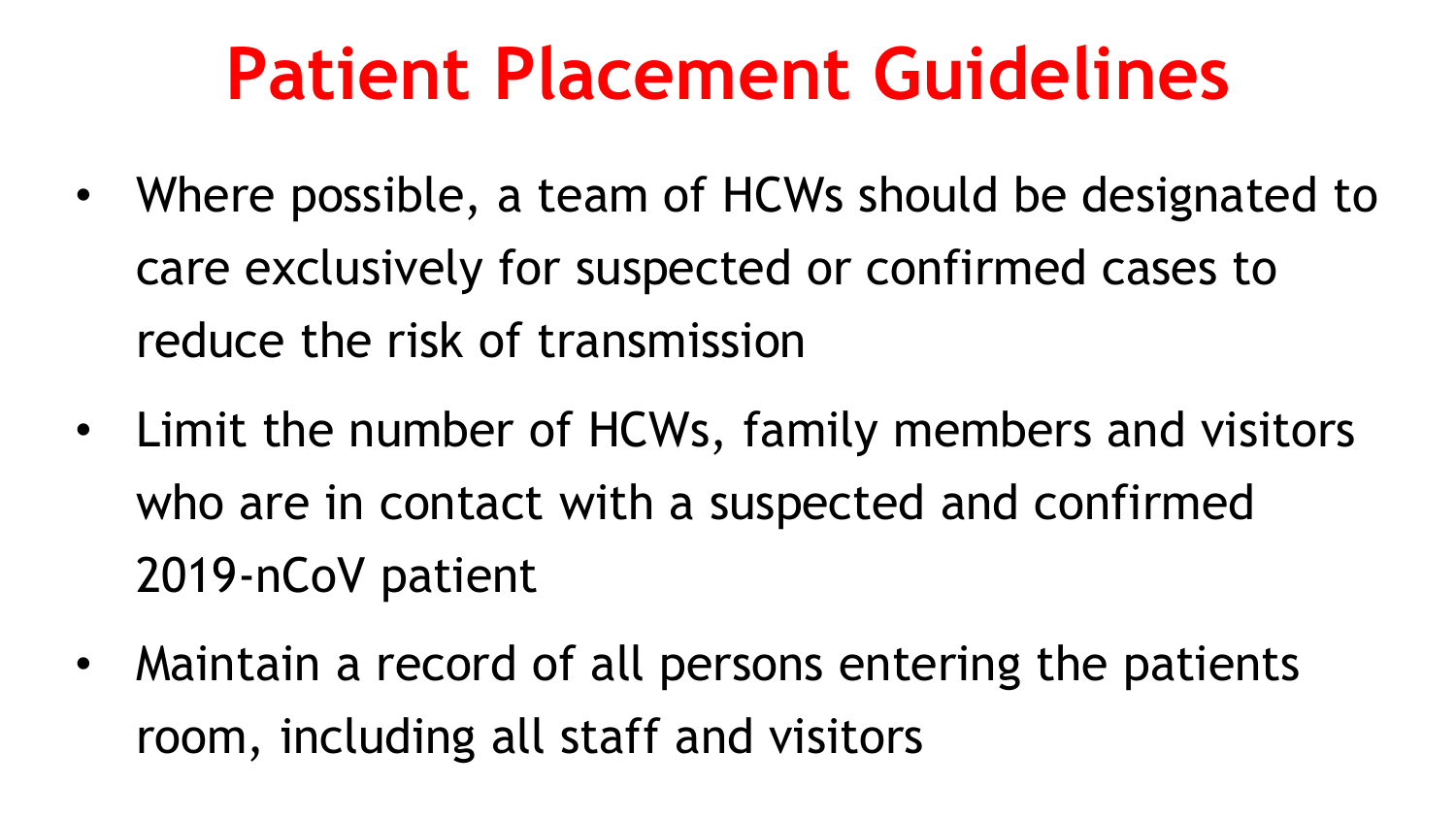# 24 மணி நேர உதவி எண்: 011 - 23978046